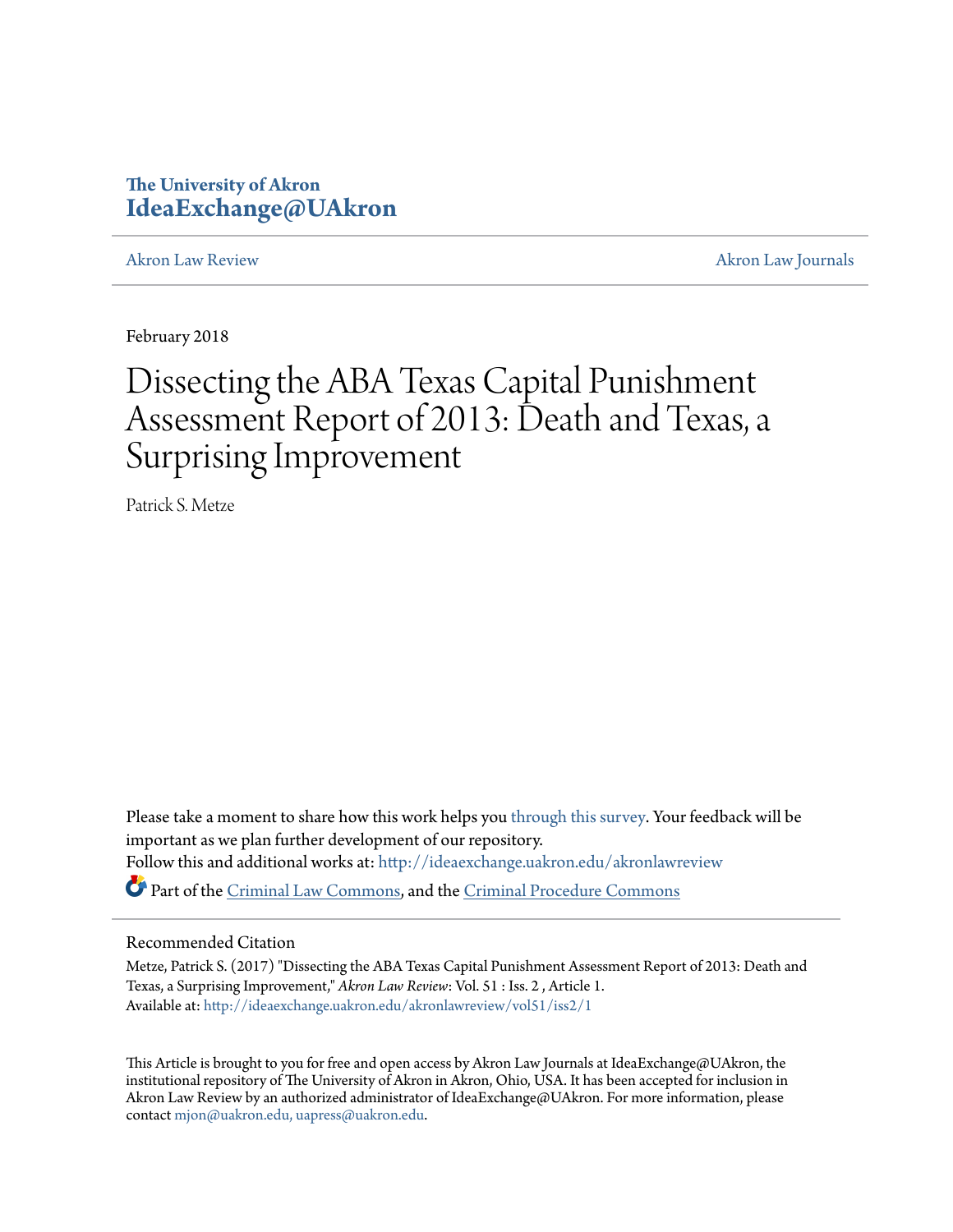# **DISSECTING THE ABA TEXAS CAPITAL PUNISHMENT ASSESSMENT REPORT OF 2013: DEATH AND TEXAS, A SURPRISING IMPROVEMENT**

*Patrick S. Metze[\\*](#page-1-0)*

| Evaluating Fairness and Accuracy in State Death |                                                                                                                                                                                                                                                                                                                                                                         |
|-------------------------------------------------|-------------------------------------------------------------------------------------------------------------------------------------------------------------------------------------------------------------------------------------------------------------------------------------------------------------------------------------------------------------------------|
| Penalty Systems: The Texas Capital Punishment   |                                                                                                                                                                                                                                                                                                                                                                         |
|                                                 |                                                                                                                                                                                                                                                                                                                                                                         |
|                                                 |                                                                                                                                                                                                                                                                                                                                                                         |
|                                                 |                                                                                                                                                                                                                                                                                                                                                                         |
|                                                 |                                                                                                                                                                                                                                                                                                                                                                         |
|                                                 |                                                                                                                                                                                                                                                                                                                                                                         |
|                                                 |                                                                                                                                                                                                                                                                                                                                                                         |
|                                                 |                                                                                                                                                                                                                                                                                                                                                                         |
|                                                 |                                                                                                                                                                                                                                                                                                                                                                         |
|                                                 |                                                                                                                                                                                                                                                                                                                                                                         |
|                                                 |                                                                                                                                                                                                                                                                                                                                                                         |
|                                                 |                                                                                                                                                                                                                                                                                                                                                                         |
|                                                 |                                                                                                                                                                                                                                                                                                                                                                         |
|                                                 |                                                                                                                                                                                                                                                                                                                                                                         |
|                                                 |                                                                                                                                                                                                                                                                                                                                                                         |
|                                                 |                                                                                                                                                                                                                                                                                                                                                                         |
|                                                 |                                                                                                                                                                                                                                                                                                                                                                         |
|                                                 |                                                                                                                                                                                                                                                                                                                                                                         |
| Е.                                              |                                                                                                                                                                                                                                                                                                                                                                         |
| F.                                              |                                                                                                                                                                                                                                                                                                                                                                         |
|                                                 |                                                                                                                                                                                                                                                                                                                                                                         |
| G.                                              |                                                                                                                                                                                                                                                                                                                                                                         |
|                                                 | A. Identification and Interrogation 222<br>B. Collection, Preservation, DNA Testing, and Other<br>C. Crime Labs and Medical Examiners230<br>1. Recommendation #1: Prosecutorial<br>2. Recommendation #2: Evidentiary Concerns. 235<br>5. Approaching Prosecutorial Misconduct238<br>The Direct Appeal Process and Proportionality<br>State Habeas Corpus Proceedings242 |

1

<span id="page-1-0"></span><sup>\*</sup> Patrick S. Metze is a Professor of Law and Director of the Criminal Clinics at Texas Tech University School of Law. B.A., Texas Tech University 1970; J.D., The University of Houston 1973. I want to thank Rasha Zeyadeh, my research assistant, for her assistance and never failing positive attitude about life and work. My wish for her, as she studies for the Bar this summer, is a long, prosperous, happy life in the law.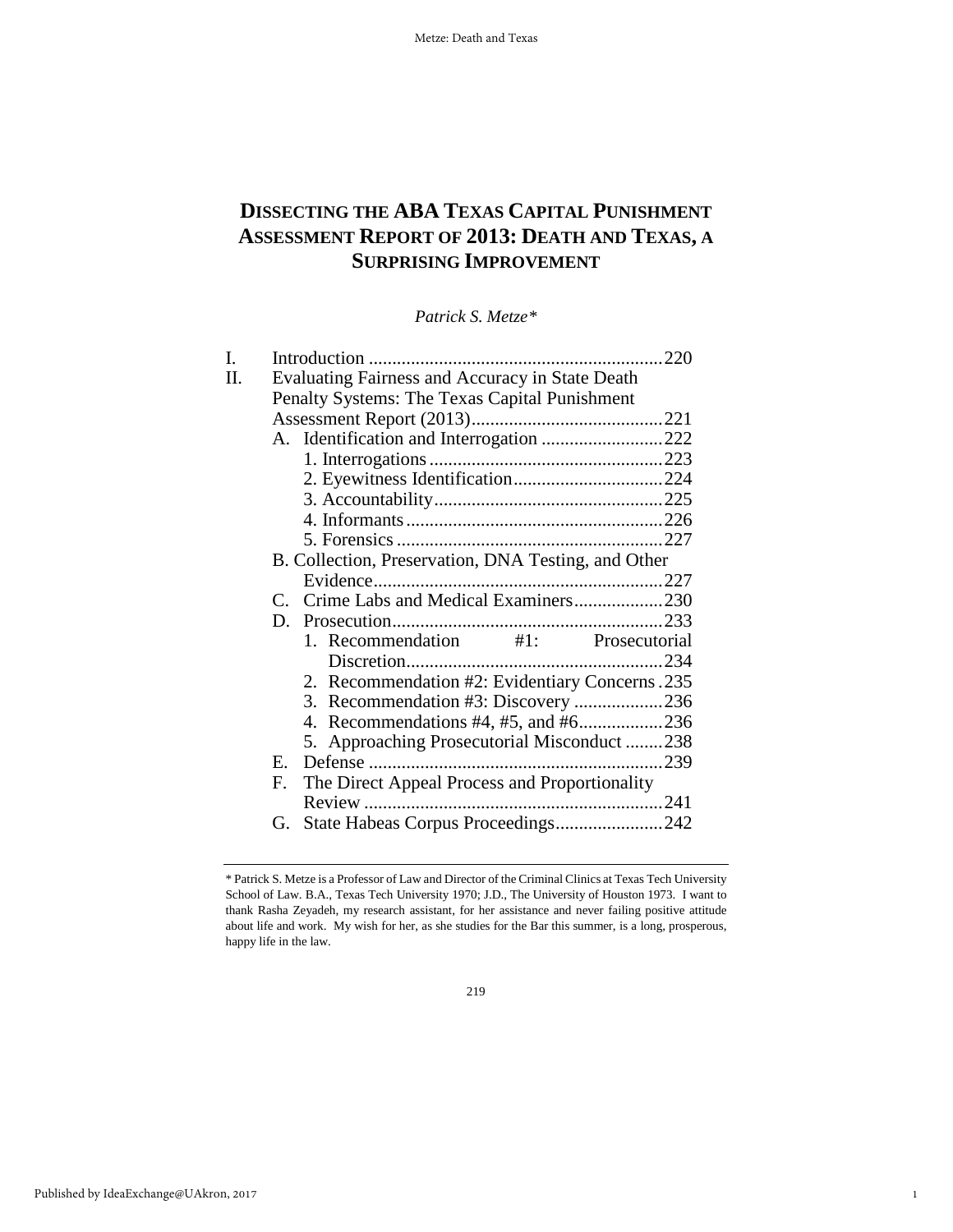| 220 | <b>AKRON LAW REVIEW</b>                           | 151:219 |
|-----|---------------------------------------------------|---------|
|     |                                                   |         |
|     |                                                   |         |
|     | J. Judicial Independence and Vigilance248         |         |
|     |                                                   |         |
|     | L. Intellectual Disability and Mental Illness 251 |         |
|     |                                                   |         |

# I. INTRODUCTION

What good am I if I'm like all the rest If I just turn away, when I see how you're dressed If I shut myself off so I can't hear you cry What good am I?

What good am I if I know and don't do If I see and don't say, if I look right through you If I turn a deaf ear to the thunderin' sky What good am I?

What good am I while you softly weep And I hear in my head what you say in your sleep And I freeze in the moment like the rest who don't try What good am I?

What good am I then to others and me If I've had every chance and yet still fail to see If my hands are tied must I not wonder within Who tied them and why and where must I have been?

What good am I if I say foolish things And I laugh in the face of what sorrow brings And I just turn my back while you silently die What good am  $I$ ?<sup>[1](#page-2-0)</sup>

-Bob Dylan

#### 2

<span id="page-2-0"></span><sup>1.</sup> BOB DYLAN, *What Good Am I?, on* OH MERCY (Special Rider Music 1989) http://bobdylan.com/songs/what-good-am-i/ [http://perma.cc/GHW6-9XKT].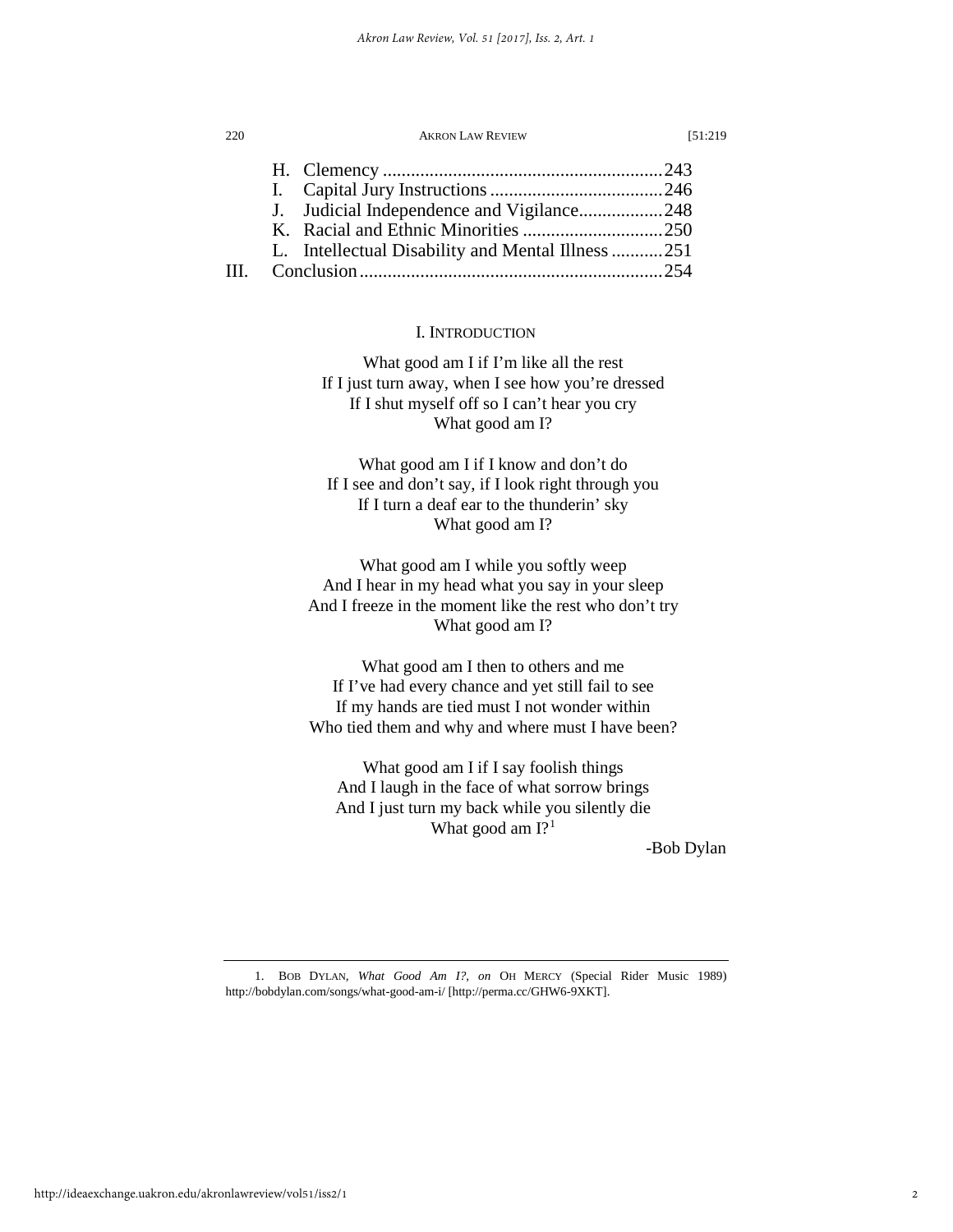# II. EVALUATING FAIRNESS AND ACCURACY IN STATE DEATH PENALTY SYSTEMS: THE TEXAS CAPITAL PUNISHMENT ASSESSMENT REPORT (2013)

On September 2013, the American Bar Association (ABA) issued: *Evaluating Fairness and Accuracy in State Death Penalty Systems: The Texas Capital Punishment Assessment Report – An Analysis of Texas's Death Penalty Laws, Procedures and Practices* (ABA Report)[.2](#page-3-0) This 517 page report was produced by the ABA's Death Penalty Due Process Review Project.<sup>[3](#page-3-1)</sup> At the beginning of the ABA Report, the Texas Capital Punishment Assessment Team<sup>[4](#page-3-2)</sup> listed the "checks and balances" necessary in the Texas death penalty scheme "to ensure fairness in selection of offenders to receive the death penalty, reduce to the extent possible the risk of executing the innocent, and preserve public confidence in the administration of criminal justice."[5](#page-3-3) Prior to this report, the ABA had issued 11 similar reports in other death penalty jurisdictions.<sup>[6](#page-3-4)</sup>

The ABA Report highlighted the inadequacies of the Texas Capital Punishment System and suggested changes. There were 12 separate categories for improvement: (1) identification and interrogation; (2) collection, preservation, DNA testing, and other evidence; (3) crime labs and medical examiners; (4) prosecution; (5) defense; (6) direct appeal and proportionality review; (7) habeas corpus; (8) clemency; (9) jury instructions (10) judicial independence and vigilance; (11) race minorities; and (12) intellectual disability and mental illness.<sup>[7](#page-3-5)</sup>

Following the release of the ABA Report, Texas has shown improvement in the death penalty process through legislative measures, prosecutorial training and accountability, financial support, interrogation recording, and an exoneration review commission, to name a few. This Article will explore what Texas has and has not done since the ABA

<span id="page-3-0"></span><sup>2.</sup> Am. Bar Ass'n, *Evaluating Fairness and Accuracy in State Death Penalty Systems: The Texas Capital Punishment Assessment Report – An Analysis of Texas's Death Penalty Laws, Procedures and Practices* 3 (2013), http://www.americanbar.org/content/dam/aba/administrative/ death\_penalty\_moratorium/tx\_complete\_report.authcheckdam.pdf [http://perma.cc/QX4D-4G2W]. 3. *Id.*

<span id="page-3-2"></span><span id="page-3-1"></span><sup>4.</sup> The ABA Report acknowledged the project attorneys, interns, volunteers, clerks, and others within the American Bar Association Section of Individual Rights and Responsibilities for their work on the report, as well as the members of the Texas Capital Punishment Assessment Team, Professor Jennifer Laurin, Ron Breaux, Paul Coggins, Dean Royal Furgeson, The Honorable Deborah Hankinson, Professor Ana M. Otero, Charles T. Terrell, and Governor Mark White. *Id.*

<sup>5.</sup> *Id.* at iii.

<span id="page-3-4"></span><span id="page-3-3"></span><sup>6.</sup> *Id.* at i. Those 11 states were Alabama, Arizona, Florida, Georgia, Indiana, Kentucky, Missouri, Ohio, Pennsylvania, Tennessee, and Virginia.

<span id="page-3-5"></span><sup>7.</sup> *Id.* at ii. Each of these categories for improvement are developed in their own chapters within the ABA Report and likewise are addressed by their own corresponding sections below.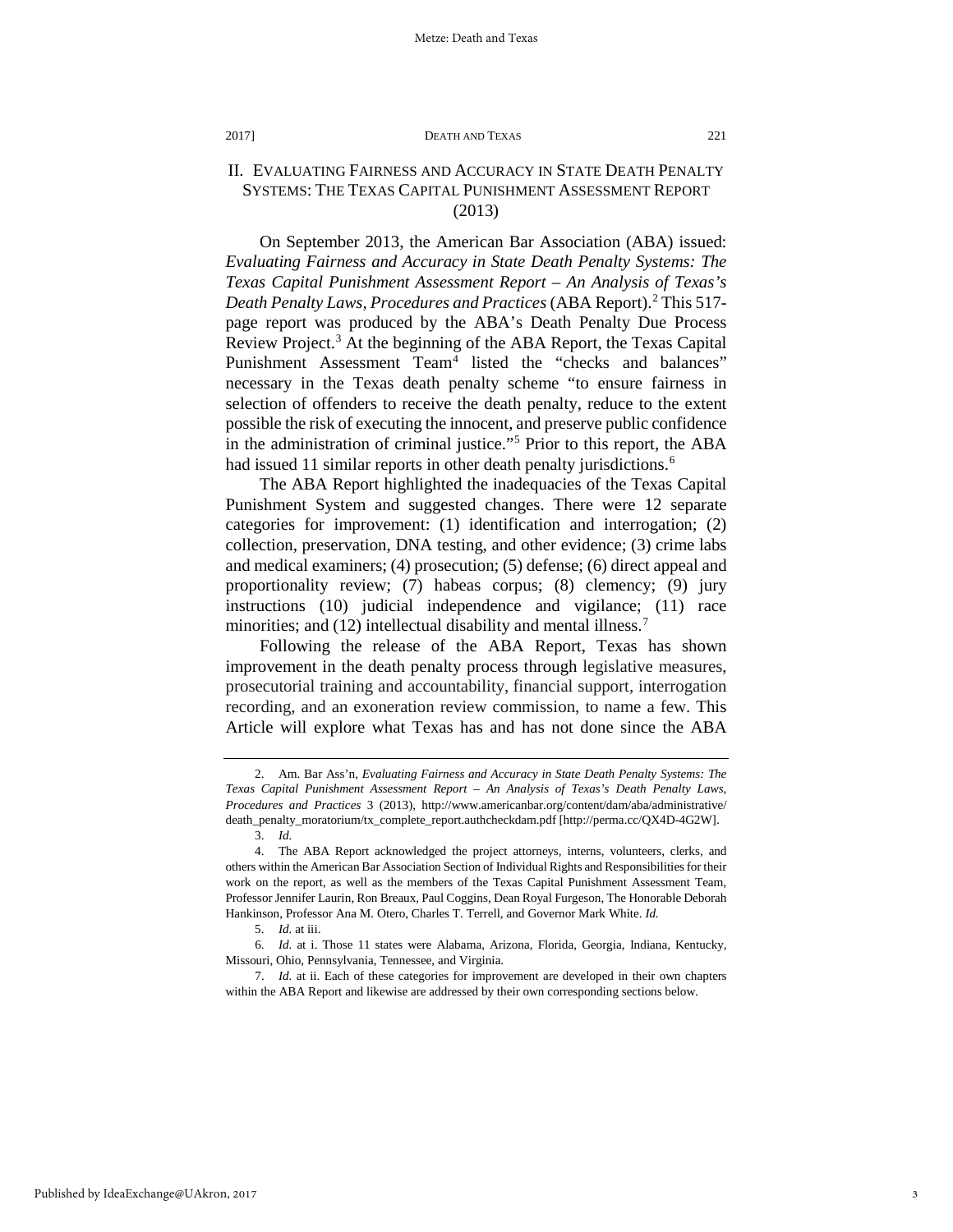Report to further the Report's stated purposes. Finally, I list my thoughts as to how our maturing society is evolving on this most important dilemma—should we laugh in the face of what sorrow brings, turning our back while you silently die, while asking, what good am I?<sup>[8](#page-4-0)</sup>

# *A. Identification and Interrogation*

The ABA Report identified several issues pertaining to law enforcement identification and interrogation procedures.<sup>[9](#page-4-1)</sup> Of 416 murder exonerations nationwide, 27% contained an eyewitness misidentification and 25% contained a false confession.<sup>[10](#page-4-2)</sup> Under this ABA identified category, there were nine recommendations made by the ABA Report.<sup>[11](#page-4-3)</sup> At the time of the report, Texas was in compliance with three of the recommendations, $^{12}$  in partial compliance with an additional three recommendations, $^{13}$  not in compliance with one recommendation, $^{14}$  $^{14}$  $^{14}$  and with two of the recommendations compliance could not be determined because of insufficient information.<sup>15</sup>

The most significant development in this area since the ABA Report was the work of The Timothy Cole Exoneration Review Commission (Commission).[16](#page-4-8) The Commission released a 59-page report in December

<span id="page-4-2"></span><span id="page-4-1"></span><span id="page-4-0"></span>10. *Id.* (citing Samuel R. Gross et al., *Exonerations in the United States*, 1989-2012*—*Report by the National Registry of Exonerations 18 (2012)).

<span id="page-4-5"></span>13. *Id.* at xxi-xxii. Recommendations #1, #4, and #5 were in partial compliance. *Id*. at 35 (explaining to follow the ABA's Best Practices for Promoting the Accuracy of Eyewitness Identification Procedures). *Id.* at 43 (explaining that video or audio recording should be conducted during the entire custodial interrogation process). *Id*. at 46 (explaining that there should be provided adequate funding for identification and interrogations policies).

<span id="page-4-6"></span>14. *Id.* at xxi-xxii. Recommendation #7 was not in compliance. *See id.* at 49 (explaining that jury instructions should be given on factors to consider in "gauging lineup accuracy" and in crossracial identification situations).

<span id="page-4-7"></span>15. *Id.* at xxi-xxii. Insufficient information was available for the ABA Report to determine compliance with Recommendations #8 and #9. *See id.* at 52. Recommendation #8 included every law enforcement agency should train and discipline personnel to ensure compliance and Recommendation #9 stated citizens and investigators should be able to report misconduct in investigations. *Id.* 

<span id="page-4-8"></span>16. *See* TEX. CODE CRIM. PROC. ANN. art. 43.27 (LEXIS through 2017 Sess.), which created the Timothy Cole Exoneration Review Commission.

Tim Cole, who was wrongfully accused of sexually assaulting a Texas Tech woman in

<sup>8.</sup> *See* DYLAN, *supra* note 1.

<sup>9.</sup> Am. Bar Ass'n, *supra* note 2 at 27.

<sup>11.</sup> *Id.* at 35-54.

<span id="page-4-4"></span><span id="page-4-3"></span><sup>12.</sup> *Id.* at xxi-xxii. Recommendations #2, #3, and #6 were in compliance. *Id.* at 42 (showing that TEX. CODE CRIM. PROC. ANN. art. 38.20 § 3(b) requires training for law enforcement and prosecutors on lineups and interviewing techniques); *id.* at 43 (explaining that law enforcement and prosecutors should update lineup policy according to TEX. CODE CRIM. PROC. ANN. art. 38.20 § 4); and *id.* at 48 (explaining that qualified experts on eyewitness testimony can testify pretrial and at trial).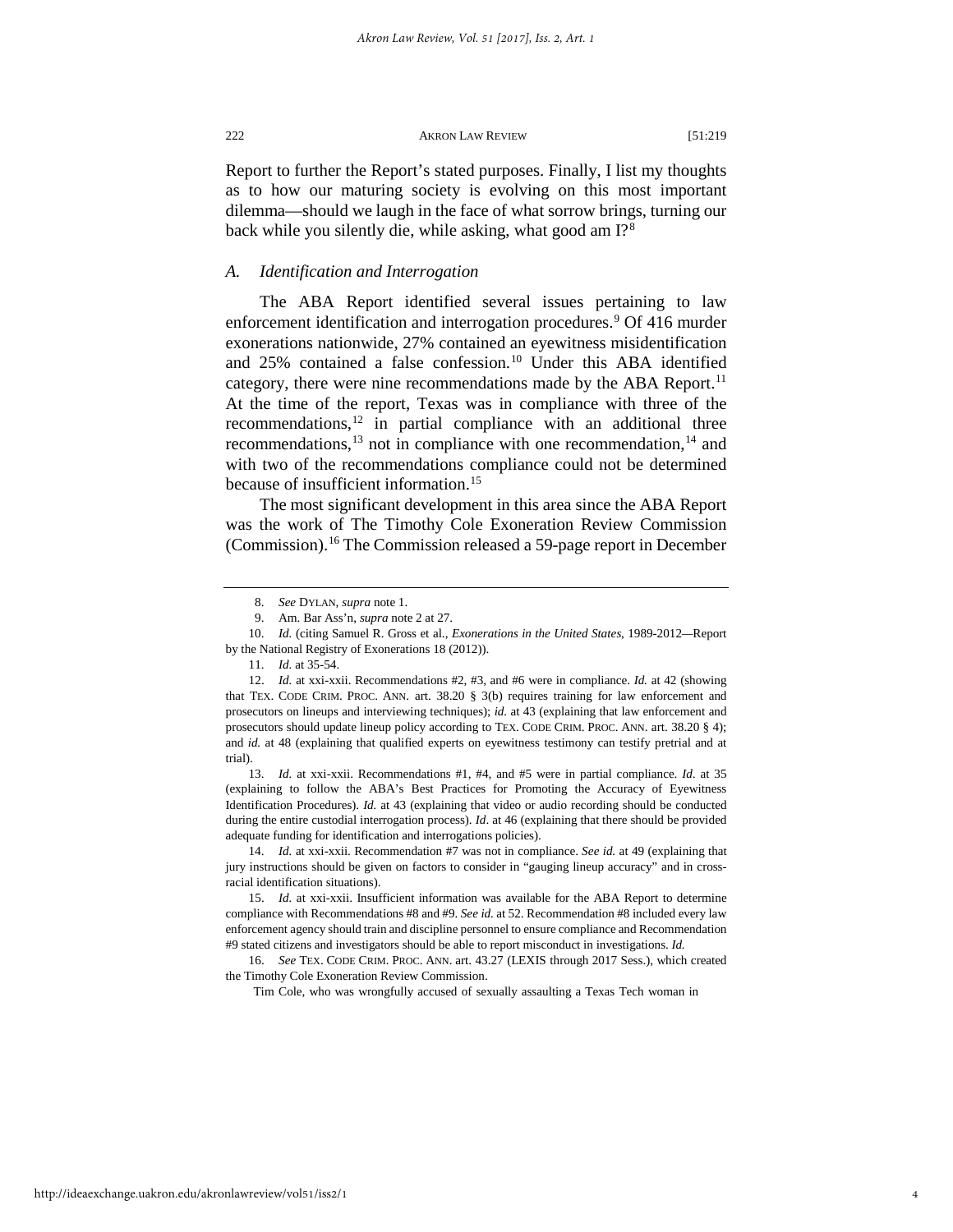2016 calling for the electronic recording of all felon interrogations—from start to finish—as well as changes to eyewitness identification procedures, the use of jailhouse informants, and improved forensic practices.<sup>[17](#page-5-0)</sup>

1. Interrogations

The Commission received surveys from only 850 of over 1,900 law enforcement agencies in Texas regarding electronically recorded interrogations, showing that just over two-thirds of those responding presently are recording their interrogations.[18](#page-5-1) Judges, prosecutors, and defense attorneys that responded to the Commission were in overwhelming agreement that the recording of interrogations is a favorable mechanism.<sup>[19](#page-5-2)</sup> However, the recording of interrogations is mandatory in only 21 states and the District of Columbia, with a mere 14 states requiring recording for felony-related offenses, and this does not include Texas.<sup>[20](#page-5-3)</sup> The Commission recommended a statute that would require either audio or audiovisual electronic recording of interrogations in all felony cases, starting from when the suspect enters the room, enforced by the courts by a rebuttable presumption that unrecorded statements are inadmissible.<sup>[21](#page-5-4)</sup>

As of May 24, 2017, a Bill has been approved by both the Senate and House in Texas during the 85th Legislative Session and has been sent to the Governor.<sup>[22](#page-5-5)</sup> The Bill requires electronic recording of custodial interrogations in a list of serious felonies, including capital murder, requiring the recording from the "time the person being interrogated

<sup>1985,</sup> maintained his innocence up until his death behind bars in 1999. He was sentenced to 25 years in prison after the victim wrongfully identified Cole as the rapist after looking at a photo spread administered by the Lubbock Police Department. It wasn't until years later when Jerry Wayne Johnson confessed to the crime that Cole's name was cleared through DNA testing. Cole became the first person posthumously exonerated in Texas by then-Gov. Rick Perry in 2010.

Sara Rafique, *Tim Cole Commission Offers Recommendations to Reduce Wrongful Convictions*, LUBBOCK AVALANCHE-JOURNAL (Jan. 7, 2017), http://lubbockonline.com/local/2017-01-07/timcole-commission-offers-recommendations-reduce-wrongful-convictions [http://perma.cc/V3PG-ZBYQ].

<span id="page-5-0"></span><sup>17.</sup> *See* Timothy Cole Exoneration Review Comm'n, Final Report to Texas Governor Greg Abbott, Texas Legislature and Texas Judicial Council (2016).

<span id="page-5-4"></span><span id="page-5-3"></span><span id="page-5-2"></span><span id="page-5-1"></span><sup>18.</sup> *Id.* at 13. According to the U.S. Bureau of Justice Statistics' *Census of State and Local Law Enforcement Agencies,* Texas had 1,913 law enforcement agencies in 2008. Brian Reaves, *Census of State and Local Law Enforcement Agencies, 2008,* U.S. DEP'T OF JUSTICE (July 2011), https://www.bjs.gov/content/pub/pdf/csllea08.pdf [http://perma.cc/7KFF-NKUS].

<sup>19.</sup> Timothy Cole Exoneration Review Comm'n, *supra* note 17*,* at 31.

<sup>20.</sup> *Id.* at 11.

<span id="page-5-5"></span><sup>21.</sup> *Id.* at 13-14.

<sup>22.</sup> S.B. 1253, 85th Leg., Reg. Sess. (Tex. 2017), sent to the Governor May 24, 2017.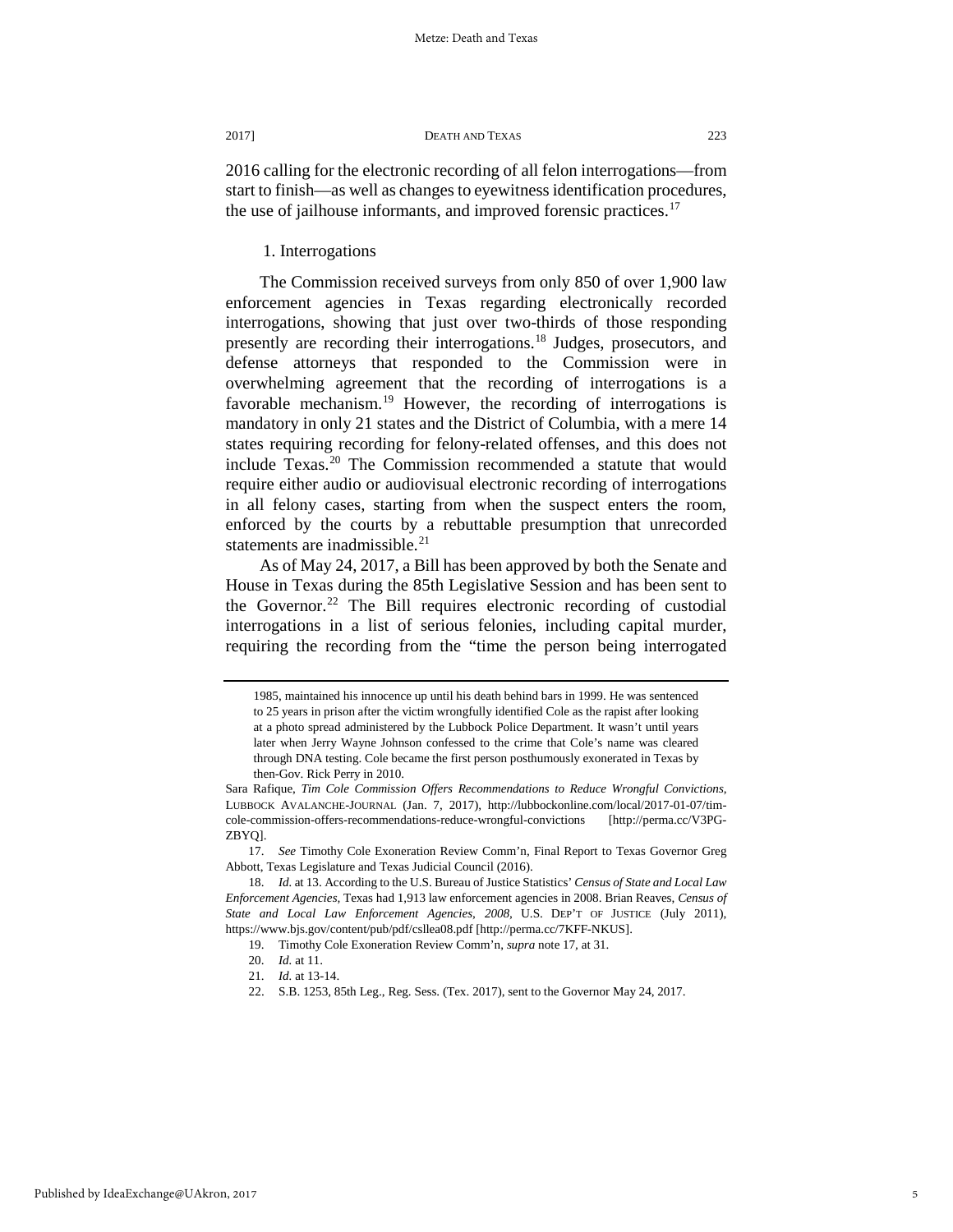enters the area of the place of detention in which the custodial interrogation will take place or receives" a Miranda warning, whichever occurs first[.23](#page-6-0)

# 2. Eyewitness Identification

Current laws in Texas do not require departments to adopt a statewide policy regarding eyewitness lineups; instead, they allow each department to develop its own policy.<sup>[24](#page-6-1)</sup> At the federal level, the U.S. Department of Justice recently announced a department wide procedure for eyewitness identification that requires, among other things, agents who are not involved in the investigation and who do not know the identity of the suspect to be the ones who administer photo lineups.[25](#page-6-2) This is in line with the Commission's recommended Bill Blackwood Law Enforcement Management Institute of Texas Model Policy,  $26$  which the Commission would make mandatory for all law enforcement agencies in Texas. $27$ 

The ABA Report recommends that a court use a specific jury instruction whenever there has been a pretrial identification of a defendant, explaining "factors to be considered in gauging lineup accuracy," including a specific instruction on cross-racial identification.<sup>[28](#page-6-5)</sup> The ABA Report severely criticizes Texas's use of the "independent

<span id="page-6-5"></span><span id="page-6-4"></span><span id="page-6-3"></span><span id="page-6-2"></span>25. Office of Pub. Affairs, *Justice Department Announces Department-Wide Procedures for Eyewitness Identification,* DEP'T OF JUSTICE (Jan. 6, 2017), https://www.justice.gov/opa/pr/justicedepartment-announces-department-wide-procedures-eyewitness-identification [http://perma.cc/C925-XTQ3].

*Id.* at 49 n.148.

<span id="page-6-0"></span><sup>23.</sup> *Id.* The Bill also includes a prohibition on the use of oral, sign language, or written statement without an electronic recording, with exceptions. *Id.*

<span id="page-6-1"></span><sup>24.</sup> *See* TEX. CODE CRIM. PROC. ANN. art. 38.20 (LEXIS through 2017 Sess.). House Bill 34, 85th Texas Legislative Session, is currently on its way to the Governor's desk and will make some changes in TEX. CODE CRIM. PROC. ANN. art. 38.20 (LEXIS through 2017 Sess.). If it becomes law, a witness must contemporaneously give their level of confidence as to the out-of-court identification. And, if that witness then makes an in-court identification the identification is admissible only if the evidence is accompanied by the prior details of the identification and their confidence level. *See* H.B. 34, 85th Leg., Reg. Sess. (Tex. 2017), http://www.capitol.state.tx.us/tlodocs/ 85R/billtext/pdf/HB00034S.pdf#navpanes=0 [http://perma.cc/QPS2-5BZU].

<sup>26.</sup> Timothy Cole Exoneration Review Comm'n*, supra* note 17, at 53.

<sup>27.</sup> *Id.* at 20.

<sup>28.</sup> Am. Bar Ass'n, *supra* note 2, at 49. The ABA Report provides a model jury instruction: In this case, the identifying witness is of a different race than the defendant. You may consider, if you think it is appropriate to do so, whether the fact that the defendant is of a different race tha[n] the witness has affected the accuracy of the witness' original perception or the accuracy of a later identification. You should consider that in ordinary human experience, some people may have greater difficulty in accurately identifying members of a different race than they do in identifying members of their own race.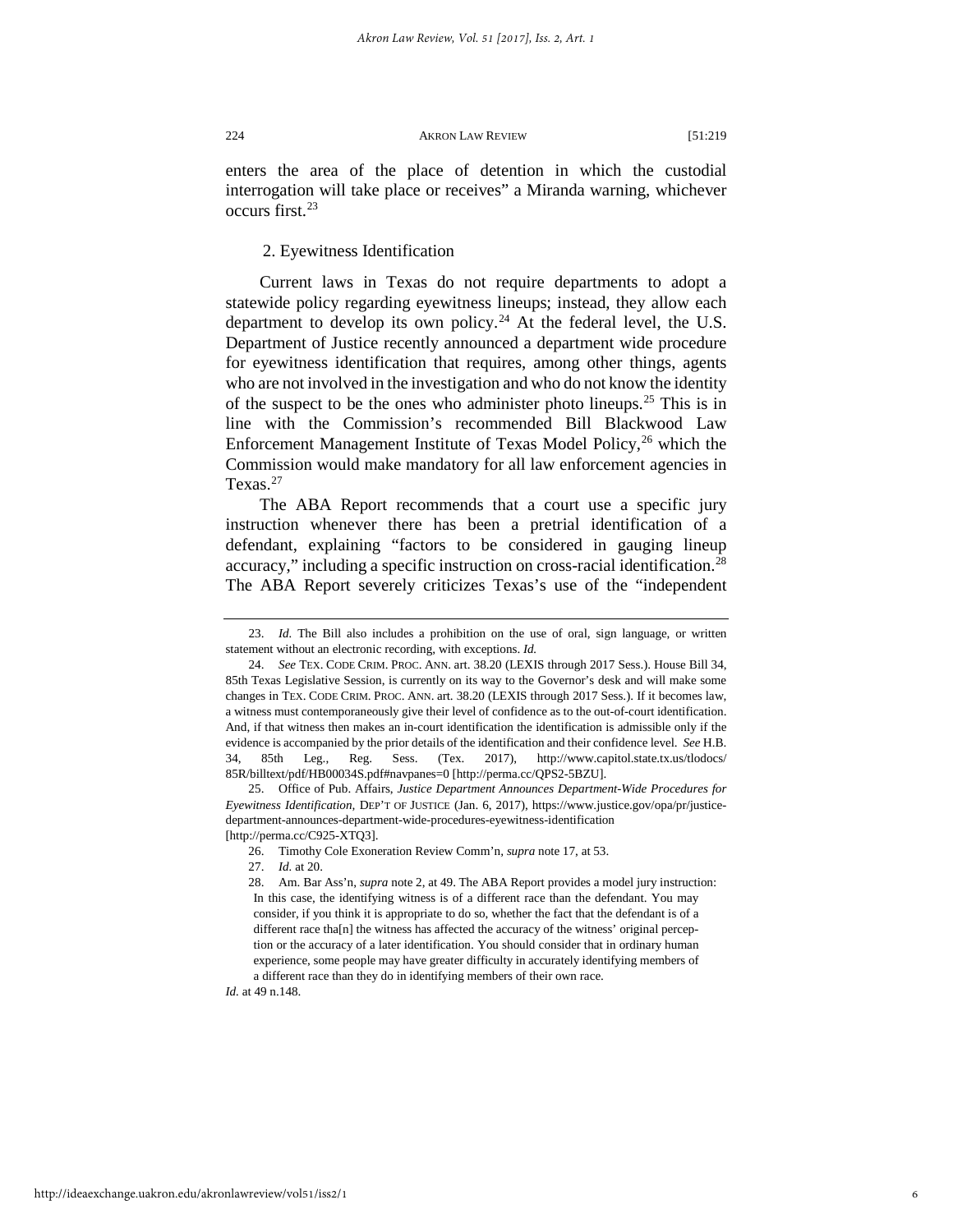source rule," which permits identification in court by an eyewitness if the witness can claim some other independent source for the identification, even though the identification by the witness pre-trial was suggestive and unreliable.<sup>[29](#page-7-0)</sup> Yet, the Texas Code of Criminal Procedure and supporting case law continues to refuse to allow such an instruction.<sup>[30](#page-7-1)</sup>

# 3. Accountability

Recommendation #8, as to training of law enforcement, and Recommendation #9, ensuring the public has "adequate opportunity" to report law enforcement misconduct in investigations, speak to the need for accountability.<sup>[31](#page-7-2)</sup> The ABA Report sets out several statutes that define training standards, licensing requirements, and to some degree, complaint and disciplinary procedures for the thousands of law enforcement agencies in Texas.<sup>[32](#page-7-3)</sup> However, the ABA Assessment Team, without explanation, concludes it "is unable to determine whether the State of Texas complies with Recommendations #8 and #9."[33](#page-7-4) To its credit, Texas has a bureaucracy that would rival any, in its reach into the daily lives of Texans, despite its insistence on being a small government state.

The state agency that provides training of law enforcement personnel is The Texas Commission of Law Enforcement (TCOLE).<sup>[34](#page-7-5)</sup> TCOLE's mission "is to establish and enforce standards to ensure that the people of Texas are served by highly trained and ethical law enforcement, corrections, and telecommunications personnel."[35](#page-7-6) TCOLE provides a resource for those that want to lodge a complaint against law enforcement, but TCOLE plainly limits its authority to investigate law enforcement wrongdoing.<sup>[36](#page-7-7)</sup> TCOLE refers misconduct complaints on what it calls

<sup>29.</sup> *Id*. at 52.

<span id="page-7-1"></span><span id="page-7-0"></span><sup>30.</sup> TEX. CODE CRIM. PROC. ANN. art. 36.14 (LEXIS through 2017 Sess.) (explaining that a jury charge should not express any opinion on weight of evidence). *See* Perry v. New Hampshire, 565 U.S. 228, 246 (2012) (noting many federal and state courts have adopted "eyewitness-specific jury instructions"). Texas courts have declined to allow jury instructions on mistaken identity as improper comments on the weight of the evidence. *See* Roberson v. State, 852 S.W.2d 508, 511 (Tex.Crim.App.1993) (holding that special instruction on mistaken identity would constitute improper comment on weight of evidence).

<sup>31.</sup> Am. Bar Ass'n, *supra* note 2, at 52.

<sup>32.</sup> *Id.* at 52-54 nn.160-69.

<sup>33.</sup> *Id.* at 54.

<sup>34.</sup> *See* TEX. OCC. CODE ANN. § 1701 (Lexis through 2017 Sess.).

<span id="page-7-6"></span><span id="page-7-5"></span><span id="page-7-4"></span><span id="page-7-3"></span><span id="page-7-2"></span><sup>35.</sup> *TCOLE Mission,* TEX. COMM'N ON LAW ENF'T, https://www.tcole.texas.gov/content/tcole-mission [http://perma.cc/VS5Y-XTJS] (last visited Oct. 20, 2017).

<span id="page-7-7"></span><sup>36.</sup> *Complaint Procedures,* TEX. COMM'N ON LAW ENF'T, https://www.tcole.texas.gov/content/complaint-procedures#Overview [http://perma.cc/AU5S-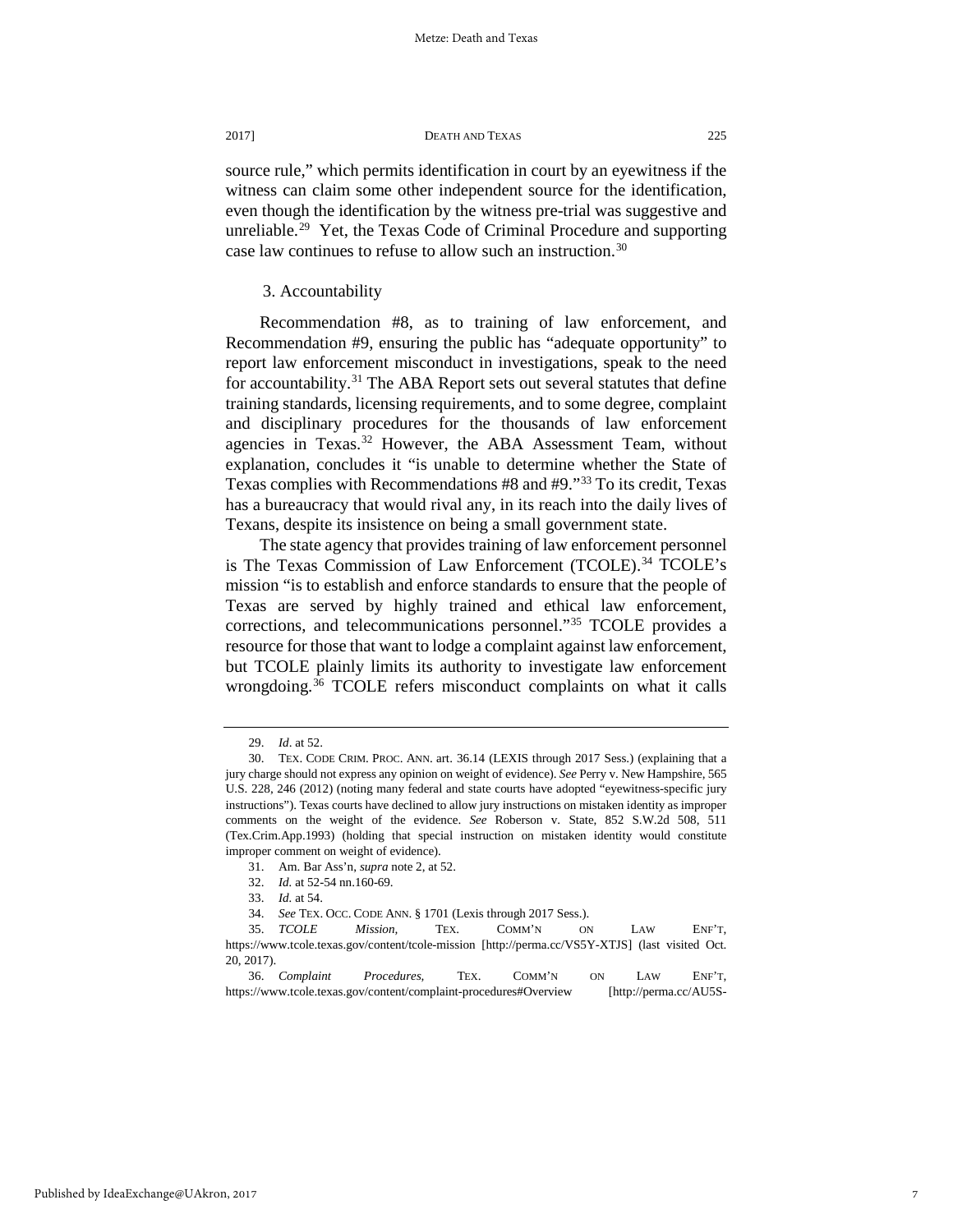"non-jurisdictional" matters to the agency for which the law enforcement officer works.[37](#page-8-0) TCOLE may investigate "jurisdictional" matters, such as "violations of law or rules that relate to the licensing, training, certification, appointment of a license holder, or the conviction or placement on deferred adjudication of a license holder for a covered criminal offense."[38](#page-8-1) So, to some degree, Texas does address Recommendations #8 and #9. The thousands of law enforcement agencies throughout the state in every county, city, and governmental entity must independently establish their own discipline procedures of which many follow the standards of the Commission on Accreditation for Law Enforcement Agencies.<sup>[39](#page-8-2)</sup> Why the ABA Report claims it is unable to determine if Texas complies with these recommendations probably has more to do with the mere size of the effort to verify whether the 1,913 law enforcement agencies in Texas satisfactorily meet the recommendations[.40](#page-8-3)

# 4. Informants

The Timothy Cole Commission, as well as the ABA Report, were critical of the use of informants. A Bill is making its way to the Texas Governor which requires prosecutors to track "the use of testimony of a person to whom a defendant made a statement against the defendant's interest while the person was imprisoned or confined in the same correctional facility as the defendant" and any benefits offered or provided to a person in exchange for testimony.<sup>[41](#page-8-4)</sup> Texas has taken the recommendations of the Commission to heart.

<span id="page-8-0"></span>E5MZ] (last visited Oct. 20, 2017).

<sup>37.</sup> Such non-jurisdictional matters would include "rudeness, unprofessional conduct, and improper investigations." *Id*.

<sup>38.</sup> *Id.*

<span id="page-8-2"></span><span id="page-8-1"></span><sup>39</sup>*. See* Standards for Law Enforcement Agencies, *The Standards Manual of the Law Enforcement Agency Accreditation Program* 26-1 to -3, 5th ed., CALEA (2006), http://www.calea.org/ [http://perma.cc/C457-QTDH]; *see* W. Craig Hartley, Jr., *Access the Standards for Law Enforcement Agencies Manual, 6th Edition,* COMM'N FOR ACCREDITATION FOR LAW ENF'T AGENCIES (CALEA) (Apr. 2017), http://www.calea.org/content/access-law-enforcement-draftmanual [http://perma.cc/5H5M-THDZ].

<span id="page-8-4"></span><span id="page-8-3"></span><sup>40.</sup> According to the U.S. Bureau of Justice Statistics' 2008 *Census of State and Local Law Enforcement Agencies,* the state had 1,913 law enforcement agencies, the most of any state. These agencies employ 59,219 sworn police officers, about 244 for each 100,000 residents. Reaves, *supra*  note 18, at 15.

<sup>41.</sup> H.B. 34, 85th Leg., Reg. Sess. (Tex. 2017).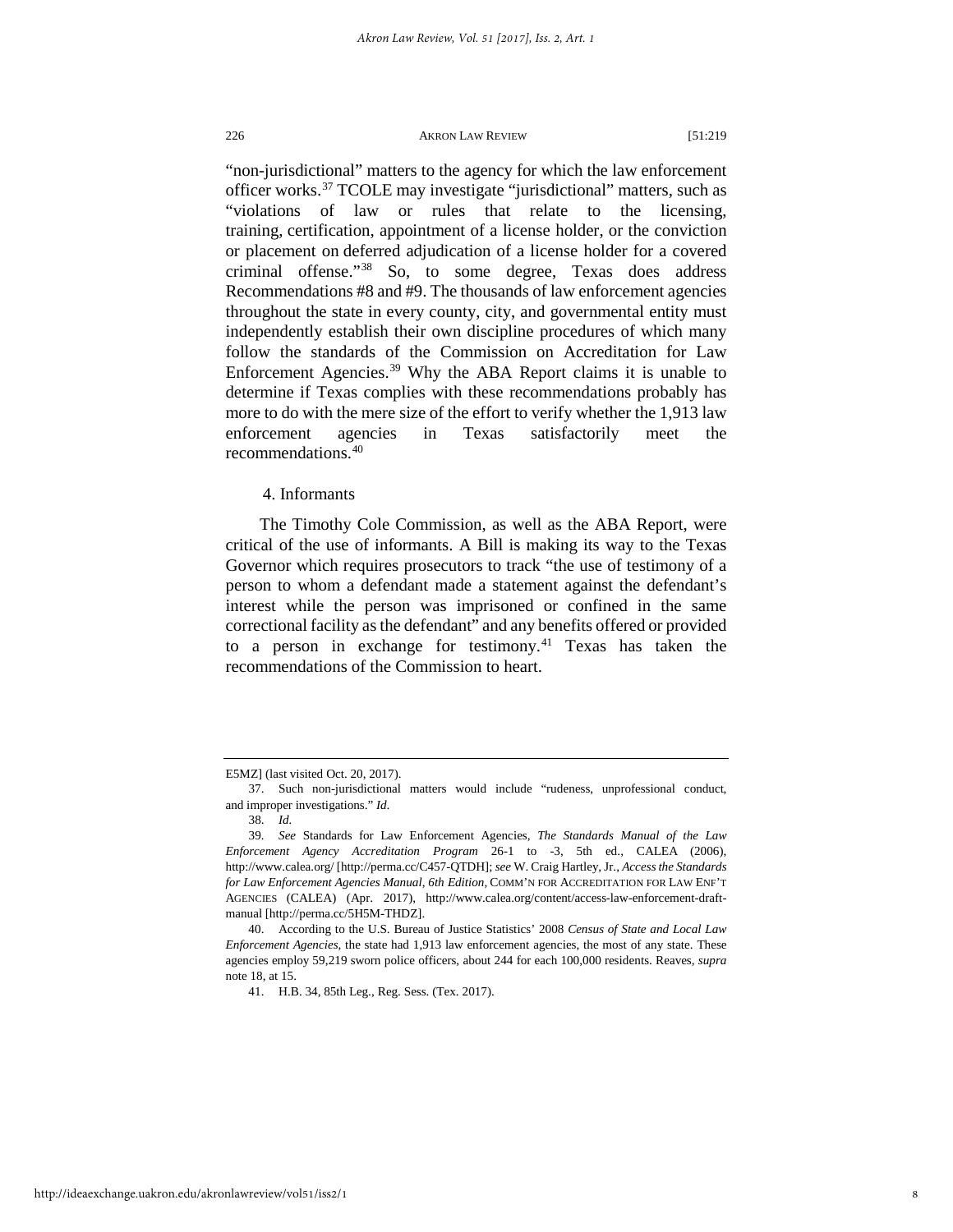# 5. Forensics

The final recommendation of the Commission addresses improving forensic practices, as do the next two sections below, which address the recommendations of the ABA Report on the issues of the collection, preservation, testing of DNA and other evidence, crime laboratories, and medical examiner offices.

# *B. Collection, Preservation, DNA Testing, and Other Evidence*

The collection and examination of biological evidence has become the gold standard in forensic science toward the ultimate goal of convicting only the guilty and exonerating the innocent. One can remember when crime scene investigations primarily involved the collection of hair and fiber evidence, fingerprints, serology—primarily to type the blood and draw rudimentary assumptions about its source—and photographic documentation of the scene. Forensic science techniques would be developed, labeled scientifically reliable, and given the court's approval for use in the prosecution of an accused to later be abandoned as "junk science" and their use discontinued. $42$  For the past 30 years, the use of DNA as the building block of life has narrowed criminology's view of investigation.[43](#page-9-1) Viewed by the public as "the voice of God," DNA has until recently seen a meteoric rise as THE unimpeachable forensic technique.<sup>[44](#page-9-2)</sup>

Following the ABA's Resolution in 2000 encouraging the collection, preservation, and testing of biological evidence, the ABA Report acknowledged the widespread adoption of laws addressing the testing of biological evidence.<sup>[45](#page-9-3)</sup> Subsequently, in 2007, the ABA Criminal Justice Standards on DNA Evidence were compiled to reduce error and

<span id="page-9-0"></span><sup>42.</sup> Harry Edwards & Jennifer Mnookin, *A Wake-Up Call on the Junk Science Infesting our Courtrooms,* THE WASH. POST (Sept. 20, 2016), https://www.washingtonpost.com/opinions/a-wakeup-call-on-the-junk-science-infesting-our-courtrooms/2016/09/19/85b6eb22-7e90-11e6-8d13 d7c704ef9fd9\_story.html?utm\_term=.25f3c56a7d85 [http://perma.cc/6D9E-9535] (giving examples of junk science once admissible in court and now deemed unreliable such as bite mark analysis, firearms identification, footwear analysis, and microscopic hair comparisons).

<span id="page-9-1"></span><sup>43.</sup> Randy James, *A Brief History of DNA Testing*, TIME (June 19, 2009), http://content.time.com/time/nation/article/0,8599,1905706,00.html []http://perma.cc/3S7T-VFSC.

<span id="page-9-2"></span><sup>44.</sup> Darren K. Carlson, *Americans Conclusive About DNA Evidence,* GALLUP (2005), http://www.gallup.com/poll/19915/americans-conclusive-about-dna-evidence.aspx

<sup>[</sup>http://perma.cc/2JJQ-ZMJS] ("More than 8 in 10 Americans (85%) think DNA evidence is either completely (27%) or very (58%) reliable.").

<span id="page-9-3"></span><sup>45.</sup> *See* Am. Bar Ass'n, *Report No.115* (July 10-11, 2000), http://www.americanbar.org/content/dam/aba/migrated/moratorium/policy/2000s/2000\_AM\_115.au thcheckdam.pdf [http://perma.cc/KK49-TY33].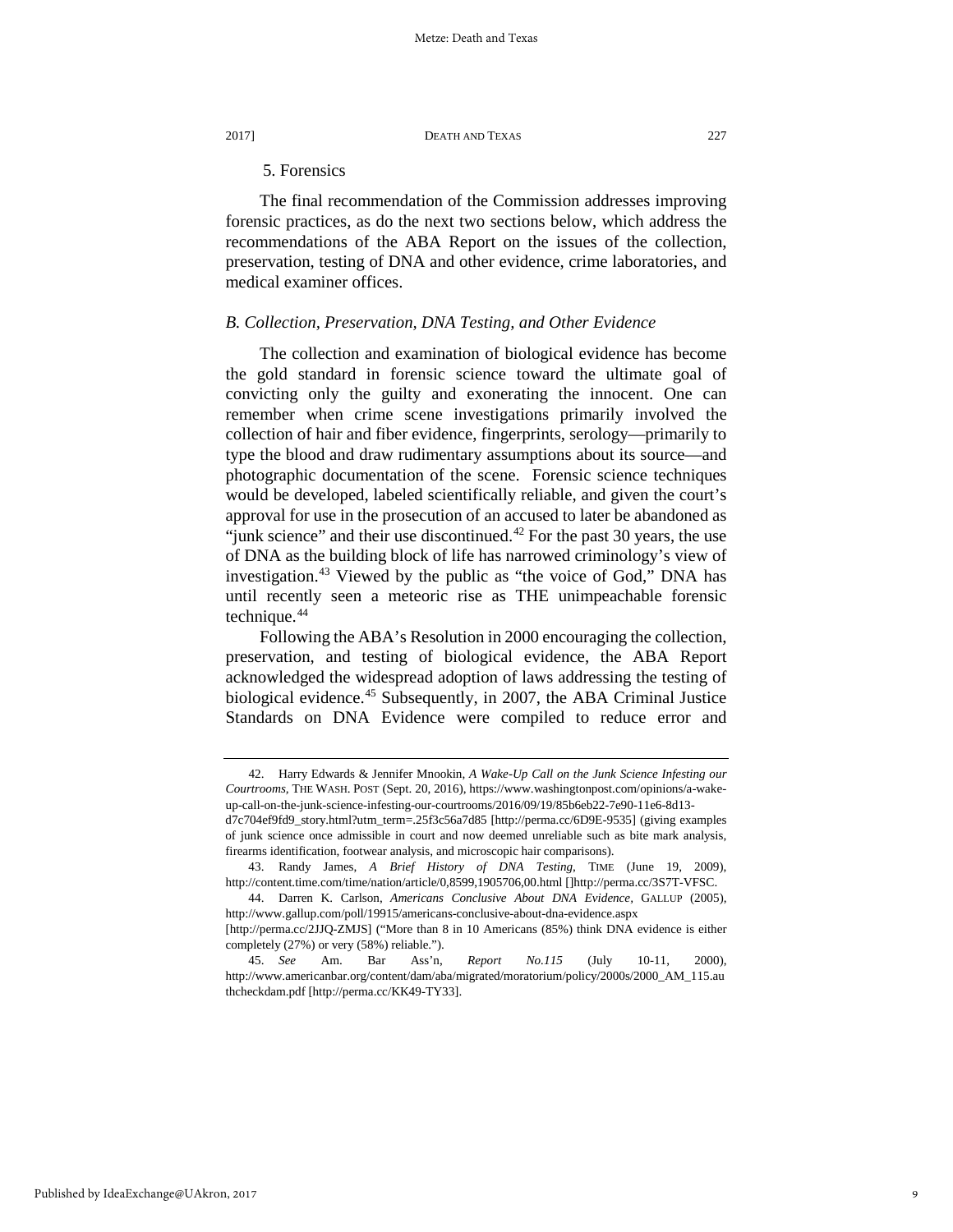misconduct, as well as to further safeguard against convictions and executions of innocents.[46](#page-10-0)

The ABA Report makes five recommendations which track fairly well the ABA's 2000 resolution referenced above and finds that Texas partially complies with each recommendation. $47$  These recommendations include (1) the State indefinitely preserving biological evidence taken in all felonies, (2) allowing equitable relief when the state fails to follow preservation requirements, (3) ensuring availability of DNA testing to any inmate looking to make a showing of innocence or lack of an aggravating factor—regardless of identity being an issue—(4) permitting postconviction testing and re-testing, and (5) updating written policies for the handling and preservation of biological evidence, with adequate funding.<sup>[48](#page-10-2)</sup>

Contemporaneous with the issuance of the ABA Report, Texas amended its statute on the handling of biological, evidentiary material. The ABA Report is quick to acknowledge these efforts but still felt Texas was a bit short of the mark. To Texas's credit, Article 38.43 of the Code of Criminal Procedure was amended at that time to provide five paragraphs dealing with the testing of biological evidence in capital cases, what happens should biological evidence be lost or destroyed as a result of testing, and the use of alternative laboratories for testing.[49](#page-10-3) The ABA Report felt Texas should indefinitely preserve biological evidence in all violent crimes,<sup>[50](#page-10-4)</sup> ensure the availability of testing for convicted inmates who want to show a reasonable probability of their innocence of the crime or any aggravating conduct,<sup>[51](#page-10-5)</sup> develop procedures and policies as best practices for all law enforcement agencies,<sup>[52](#page-10-6)</sup> and have Texas provide the costs for long-term storage of biological evidence.<sup>[53](#page-10-7)</sup> None of these

<span id="page-10-0"></span><sup>46.</sup> *See* Am. Bar Ass'n, *ABA Standards for Criminal Justice, DNA Evidence* Standard 16- 6.1(a)-(b), 115 (2007), http://www.americanbar.org/content/dam/aba/publications/ criminal\_justice\_standards/dna\_evidence.authcheckdam.pdf [http://perma.cc/3NXH-FHQ4].

<sup>47.</sup> *See* Am. Bar Ass'n, *supra* note 2, at 59-68.

<sup>48.</sup> *See id.*

<span id="page-10-3"></span><span id="page-10-2"></span><span id="page-10-1"></span><sup>49.</sup> S.B. 1292, 83rd Leg., Reg. Sess. (Tex. 2013) (amending by adding Subsections (i), (j), (k), (l), and (m) to TEX. CODE CRIM. PROC. ANN. art. 38.43). This Article is entitled Evidence Containing Biological Material and addresses evidence in a criminal case which contains biological material. It defines what biological evidence means; makes the article applicable to all those that collect, store, preserve, analyze, or retrieve such evidence; sets limits on the preservation of such material; says how such evidence may be destroyed and stored; and sets specific requirements in death penalty cases for DNA and biological evidence testing and other matters specifically applicable to death cases. *Id.*

<span id="page-10-6"></span><span id="page-10-5"></span><span id="page-10-4"></span><sup>50.</sup> Am. Bar Ass'n, *supra* note 2, at 61.

<sup>51.</sup> *Id.* at 65.

<sup>52.</sup> *Id.* at 66.

<span id="page-10-7"></span><sup>53.</sup> *Id.* at 67.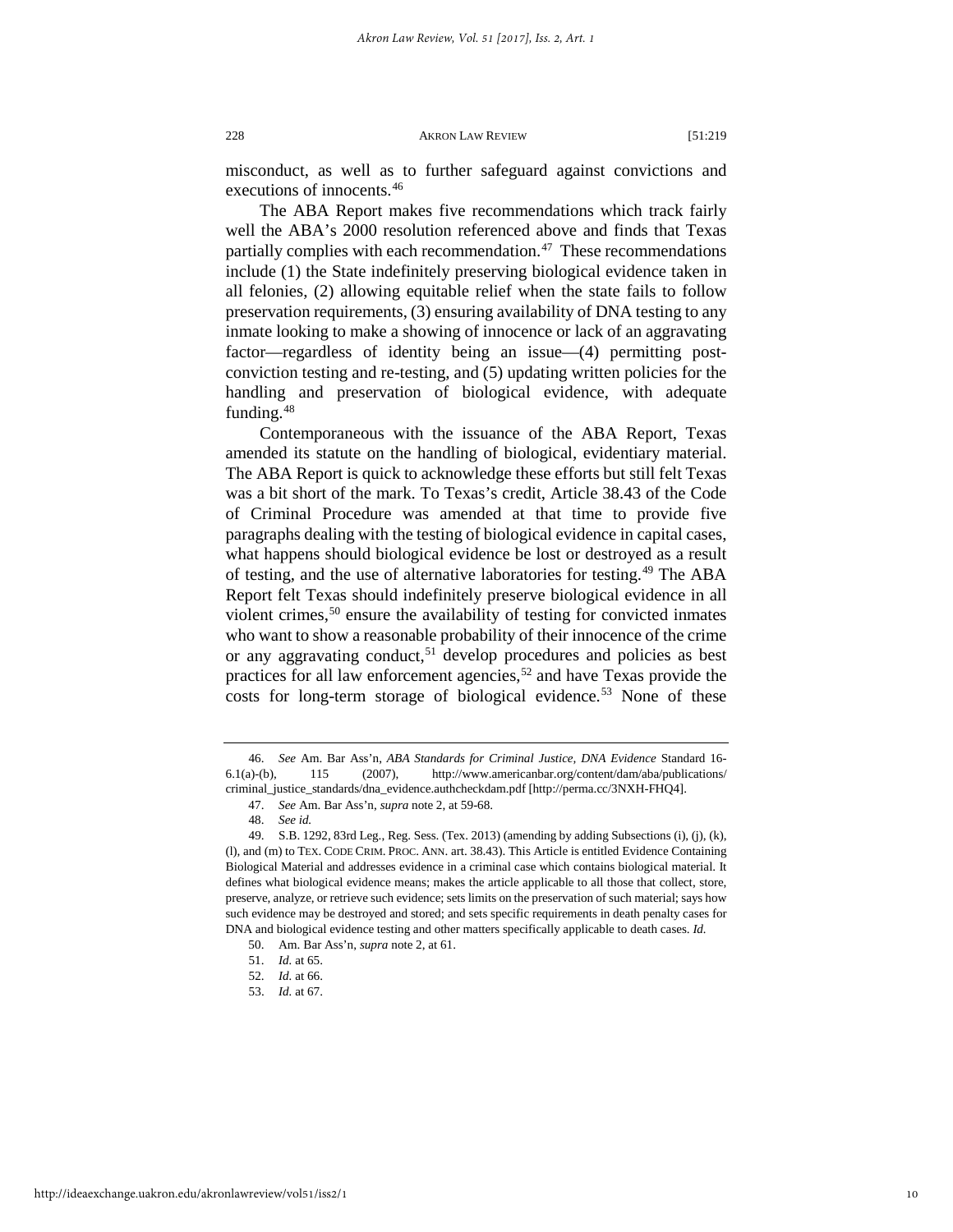recommendations have been fully implemented since the ABA Report. Unfortunately, the statute that permits a convicted person to request from a court the right to have biological evidence forensically DNA tested was amended, effective September 1, 2015, to now require the person to show the evidence "has a reasonable likelihood of containing biological material."[54](#page-11-0) This certainly narrows the inmate's options and provides the state another way to deny relief.

A word of caution must be uttered. Texas and the United States are building a database of DNA data. Texas's database includes all those: (1) indicted or who waive indictment for a felony prohibited or punishable under any of the following Penal Code sections, including aggravated kidnapping (inflicting bodily injury or abuse sexually), indecency with a child, sexual assault, aggravated sexual assault, prohibited sexual conduct, burglary of a habitation to commit a non-theft felony, compelling prostitution, sexual performance by a child, possession or promotion of child pornography, continual sexual abuse of young child or children, or continuous trafficking of persons; (2) arrested for any of the previously listed felonies after having been previously convicted of or placed on deferred adjudication for one of those offenses or for a second degree burglary of a habitation; or (3) convicted of homicide, kidnapping, unlawful restraint, smuggling of persons, trafficking of persons, sexual offenses and assaultive offenses punishable as a Class A misdemeanor or any higher category of offense (except for Class A misdemeanors of unlawful restraint, assault, or deadly conduct), or convicted of indecent exposure, enticing a child, promotion of prostitution, or the sale, distribution, or display of harmful material to minors.<sup>55</sup> The database also includes: (1) an adult who is ordered by a magistrate or court to provide a DNA sample, including as part of an order granting community supervision to the individual or confined in a penal institution operated by or under contract with the Texas Department of Criminal Justice; (2) a juvenile adjudicated for conduct constituting a felony and confined in a facility operated by or under contract with the Texas Juvenile Justice Department, placed on probation for conduct constituting a felony that is listed in Article 42A.054(a), Texas Code of Criminal Procedure; or (3) for which a deadly weapon was used or exhibited during the commission of the conduct or during immediate flight from the commission of the conduct.<sup>[56](#page-11-2)</sup> This database must be enormous, with the addition of DNA

<span id="page-11-2"></span><span id="page-11-1"></span><span id="page-11-0"></span><sup>54.</sup> TEX. CODE CRIM. PROC. ANN. art. 64.01(LEXIS through 2017 Sess.). Amended by S.B. 487, 84th Leg., Reg. Sess. (Tex. 2015).

<sup>55.</sup> TEX. GOV'T CODE ANN. § 411.1471(a) (LEXIS through 2017 Sess.).

<sup>56.</sup> TEX. CODE CRIM. PROC. ANN. art. 42.12(3)(g) (LEXIS through 2017 Sess.) is now a part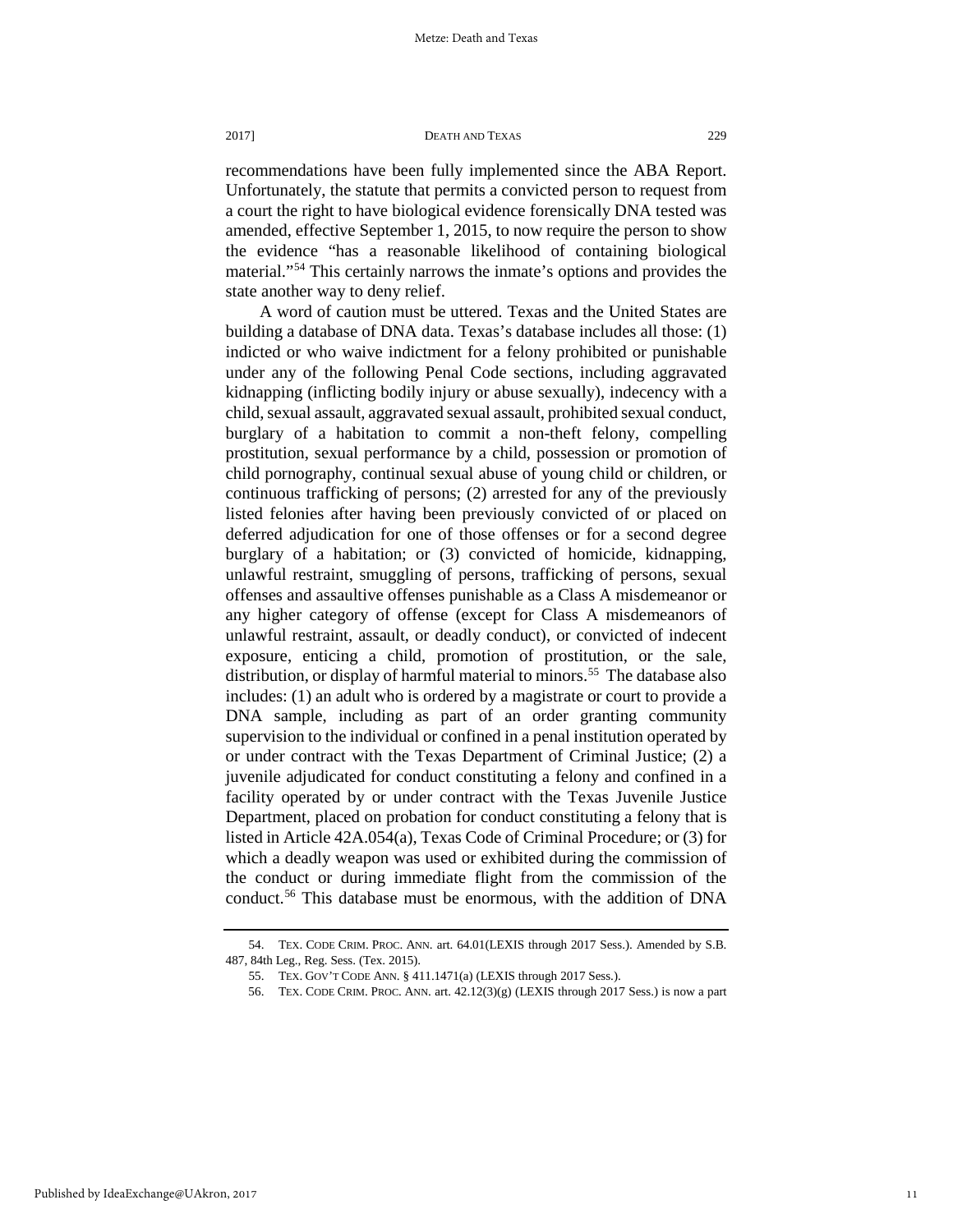records from all state and federal jurisdictions. As 99% of our DNA is commonly shared, and surely we are only beginning to understand the human genome, the collection of such personal information in a common source will only lead to abuse. It is only a matter of time until corporate interests want to invade the database to mine those who are statistically in good health, or those that share a common gene which is an indicator of a genetic illness, or to isolate those who can produce a favored eye, hair, or skin color, or have a genetic proclivity for higher intelligence. For those that consider this science fiction, there are those that are calling for a universal database of all our DNA.<sup>[57](#page-12-0)</sup> The potential for invasion of our privacy and abuse by those so inclined is chilling. I submit that the collection of DNA for identifying those that commit crimes in the future is a naïve purpose for what is a sinister device. Recidivism is easily mapped with current technology, and statistics and data are readily available.[58](#page-12-1)

# *C. Crime Labs and Medical Examiners*

The ABA Report is quite extensive in its analysis of forensic science service providers in Texas, including the service providers' accreditation and monitoring of their work.<sup>[59](#page-12-2)</sup> Further, Texas's two-tier system of Medical Examiner Offices in the larger counties and coroners in the smaller counties—usually performed by Justices of the Peace—create opposing challenges.[60](#page-12-3) The ABA Report recommends: "Crime laboratories and medical examiner offices should be accredited, examiners should be certified, and procedures should be standardized and published to ensure the validity, reliability, and timely analysis of forensic evidence."[61](#page-12-4) The peer review characteristic of the system of accreditation

of TEX. CODE CRIM. PROC. ANN. art. 42A.053(a) (LEXIS through 2017 Sess.). The offenses remain the same: solicitation of capital murder, murder, capital murder, aggravated kidnapping, trafficking of persons, indecency with a child, sexual assault, aggravated sexual assault, injury to a child, elderly individual, or disabled individual (with exceptions), aggravated robbery, burglary (with limitations), compelling prostitution, sexual performance by a child, or Health and Safety Code violations using a child in the commission of an offense, a drug offense in a drug free zone (with limitations). It was much simpler when we called them 3g offenses. I wonder whether even though we have changed statute numbers if practitioners will still call these offenses 3g's?

<span id="page-12-0"></span><sup>57.</sup> Arnold Loewy, *A Proposal for the Universal Collection of DNA,* 48 TEX. TECH L. REV. 262 (2015).

<span id="page-12-4"></span><span id="page-12-3"></span><span id="page-12-2"></span><span id="page-12-1"></span><sup>58.</sup> *E.g.,* Patrick A. Langan & David J. Levin, *Recidivism of Prisoners Released in 1994,* DEP'T OF JUSTICE, 1 (June 2002); *No. 1 Recent State Reforms II: The Impact of New Fiscal and Political Realities*, FED. SENTENCING REPORTER, 15 UNIV. OF CAL. PRESS 3 (Oct. 2002).

<sup>59.</sup> Am. Bar Ass'n, *supra* note 2, at 71-76.

<sup>60.</sup> *See* TEX. CODE CRIM. PROC. ANN. art. 49.25 (LEXIS through 2017 Sess.).

<sup>61.</sup> Am. Bar Ass'n, *supra* note 2, at 81.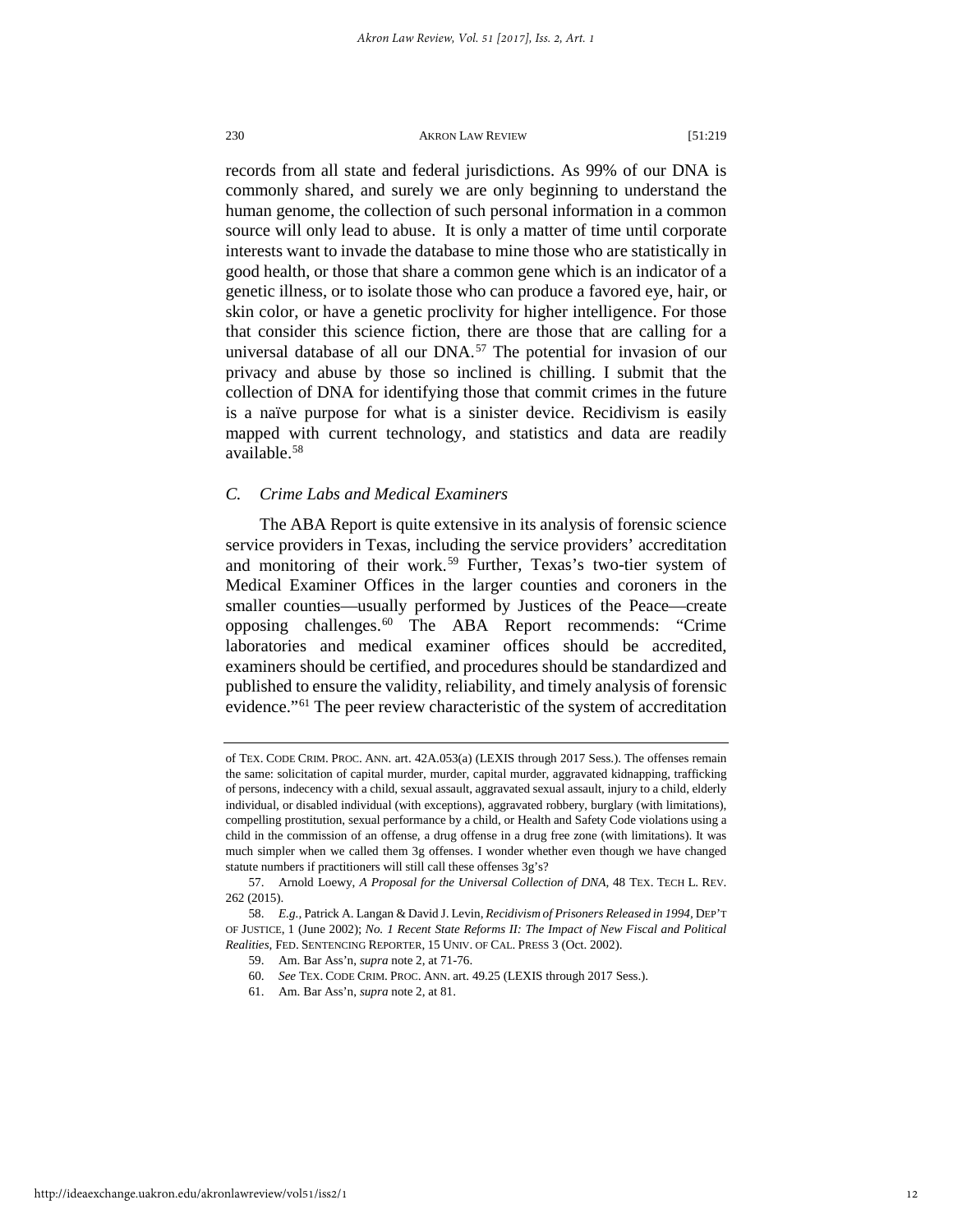was further criticized for lack of impartiality.<sup>[62](#page-13-0)</sup> The anecdotal examples of the failures of laboratories in Texas highlighted the need for better accreditation programs.<sup>[63](#page-13-1)</sup> The second recommendation within the ABA Report includes providing adequate funding for both crime laboratories and medical examiner offices to ensure "accurate and reliable results" by hiring a "sufficient number of competent forensic scientists and staff" to provide analysis in a timely manner, minimizing unreasonable delay.[64](#page-13-2)

One important change in Texas law has occurred since the ABA Report was published, which addresses several of these concerns. After problems in the Houston Police Department crime lab in 2005, the Texas Legislature created the Texas Forensic Science Commission (FSC).<sup>[65](#page-13-3)</sup> The initial mission of the FSC was to "strengthen the use of forensic science in criminal investigations and courts by developing a process for reporting professional negligence or misconduct, investigating allegations of professional negligence or misconduct, promoting the development of professional standards and training, and recommending legislative improvements."[66](#page-13-4) Although the Commission came perilously close to being just another ineffective governmental political body,  $67$  in 2013 and 2015, several substantive changes were made which directly affected the two recommendations of the ABA Report.<sup>[68](#page-13-6)</sup>

The original 2005 statute creating the  $FSC^{69}$  $FSC^{69}$  $FSC^{69}$  was amended in 2013, adding additional investigative and reporting responsibilities to the FSC, further expanding the FSC's duty to implement a system whereby crime laboratories were required to "report professional negligence or professional misconduct."[70](#page-13-8) Although there were some specific limitations within the 2013 amendment—such as being prevented from making a finding of negligence or misconduct<sup>[71](#page-13-9)</sup> and differentiations

13

<sup>62.</sup> *Id.* at 83.

<sup>63.</sup> *Id*. at 91*. See id.* at 83-91 for examples of failures in Houston.

<sup>64.</sup> *Id.* at 91.

<sup>65.</sup> TEX. CODE CRIM. PROC. ANN. art. 38.01 (LEXIS through 2017 Sess.).

<span id="page-13-4"></span><span id="page-13-3"></span><span id="page-13-2"></span><span id="page-13-1"></span><span id="page-13-0"></span><sup>66.</sup> Tex. Forensic Sci. Comm'n, *Policies and Procedures*, 2 (2010) http://www.fsc.texas.gov/sites/default/files/policies/D\_PoliciesandProcedures012910.pdf [http://perma.cc/8FVU-N7GM].

<span id="page-13-6"></span><span id="page-13-5"></span><sup>67.</sup> Michael Hall, *False Impressions,* TEX. MONTHLY (Jan. 2016), http://www.texasmonthly.com/articles/false-impressions/ [http://perma.cc/NT7S-5PDF].

<sup>68.</sup> *See* TEX. CODE CRIM. PROC. ANN. art. 38.01 (LEXIS through 2017 Sess.).

<sup>69.</sup> *Id.,* original statute added by H.B. 1068, 79th Leg., Reg. Sess. (Tex. 2005).

<span id="page-13-9"></span><span id="page-13-8"></span><span id="page-13-7"></span><sup>70.</sup> *See* S.B. 1238, 83rd Leg., Reg. Sess. (Tex. 2013), amending TEX. CODE CRIM. PRO. ANN. art. 38.01 § 4 (LEXIS through 2017 Sess.), adding the word "professional" before the word conduct and striking the agencies required to report from "accredited laboratories, facilities, or entities" to just "crime laboratory."

<sup>71.</sup> TEX. CODE CRIM. PROC. ANN. art. 38.01 § 4(f) (LEXIS through 2017 Sess.).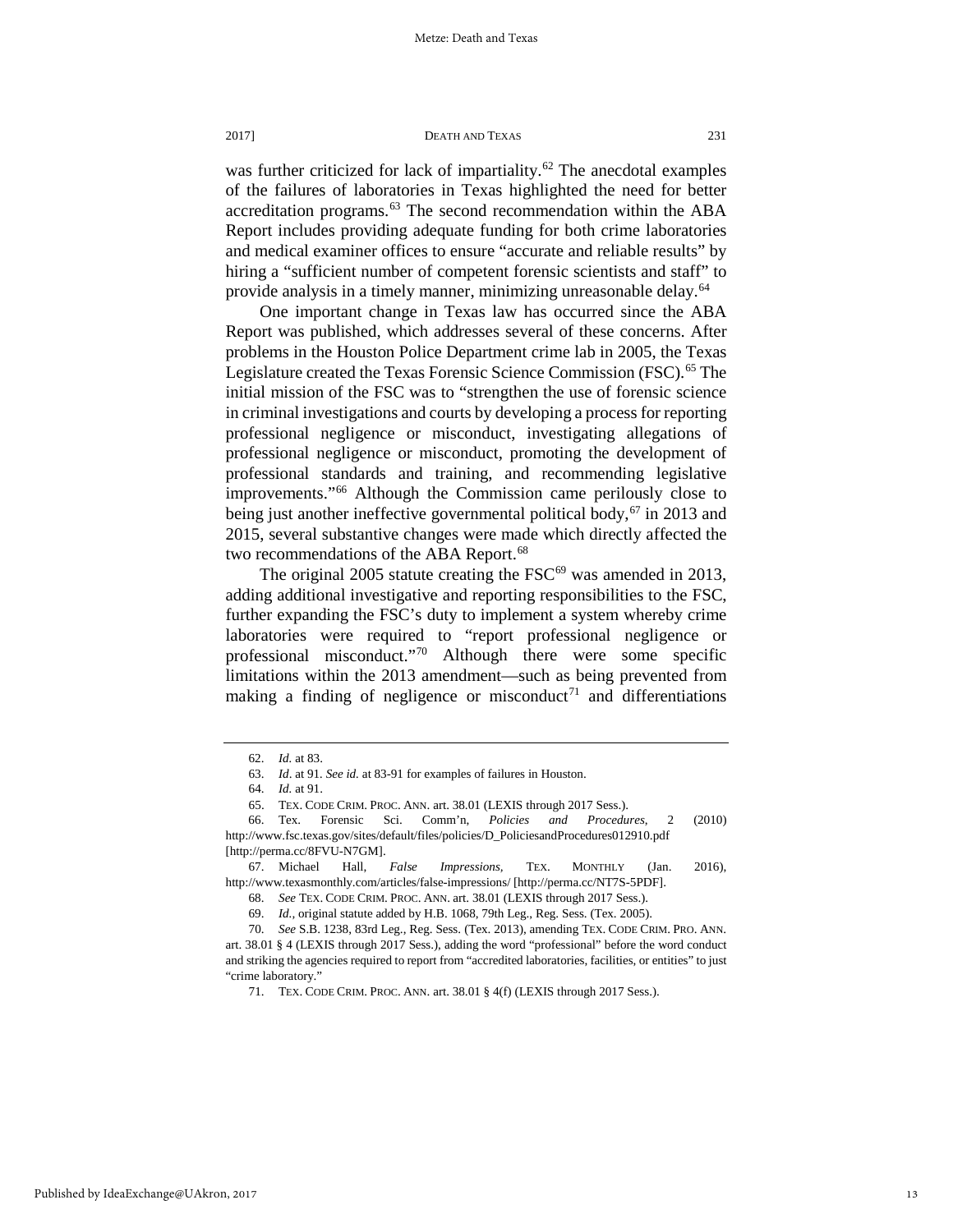between accredited and unaccredited laboratories and forensic fields<sup>72</sup> reports of the FSC were required to now include observations about the integrity and reliability of a forensic analysis, preferred best practices, recommendations presumably to remedy the problem, and who should be responsible for the cost of the follow-up to test compliance.<sup>[73](#page-14-1)</sup>

Prior to the 2015 changes, the Director of the Department of Public Safety established an accreditation process and exemptions for crime laboratories and other entities.<sup>74</sup> One of the most important parts of the 2015 amendments was the reassignment of oversight in the accreditation of crime laboratories (and other entities) and forensic analysis from the Director of the Department of Public Safety to the FSC.<sup>75</sup> Consequently, the FSC was given the charge to "establish procedures, policies, and practices to improve the quality of forensic analyses" in Texas.[76](#page-14-4) The FSC may also establish a licensing program for forensic disciplines if it chooses.[77](#page-14-5) Additionally, those that perform forensic analysis—the forensic analysts—must now be licensed by January 1, 2019.[78](#page-14-6) The new amendments now define a forensic analyst as one:

who on behalf of a crime laboratory accredited under this article (Art. 38.01 C.C.P.) technically reviews or performs a forensic analysis or draws conclusions from or interprets a forensic analysis for a court or crime laboratory. The term does not include a medical examiner or other forensic pathologist who is a licensed physician.<sup>[79](#page-14-7)</sup>

Although the process will never be perfect, Texas has complied with the spirit of the recommendations in the ABA Report by implementing these changes. Crime laboratories and those that work within them will be accredited by a state agency, which ostensibly is no longer associated with law enforcement. The FSC consists of nine members who serve a two-

<span id="page-14-0"></span><sup>72.</sup> *Compare id. §* 4(b-1) (mandating that reporting of investigation not mandatory*), with id.* §§ 4(b) and 4(b-2) (mandating that reporting of investigation is mandatory when looking at accredited crime laboratories and forensic analysis who both by definition must be accredited by the State).

<span id="page-14-1"></span><sup>73.</sup> *See* S.B. 1238, 83rd Leg., Reg. Sess. (Tex. 2013), amending TEX. CODE CRIM. PRO. ANN. art. 38.01 § 4 (LEXIS through 2017 Sess.).

<span id="page-14-2"></span><sup>74.</sup> TEX. GOV'T CODE ANN. § 411.0205 (LEXIS through 2017 Sess.) (re-designated as TEX. CODE CRIM. PRO. ANN. art. 38.01 (LEXIS through 2017 Sess.)).

<span id="page-14-5"></span><span id="page-14-4"></span><span id="page-14-3"></span><sup>75.</sup> *See* S.B. 1287, 84th Leg., Reg. Sess. (Tex. 2015) (amending TEX. CODE. CRIM. PRO. ANN. art. 38.01 §§ 2, 2(1), 3(a), 4, 4(b), 4(b-1) (LEXIS through 2017 Sess.)) and SB 1743, 84th Leg., Reg. Sess. (Tex. 2015) (amending TEX. CODE CRIM. PRO. ANN. art. 38.01 § 8 (LEXIS through 2017 Sess.)). TEX. CODE CRIM. PRO. ANN. art. 38.01 § 4-a(b) (LEXIS through 2017 Sess.), takes effect Jan. 1, 2019.

<span id="page-14-6"></span><sup>76.</sup> TEX. CODE CRIM. PROC. ANN. art. 38.01 § 4-d (b-1)(3) (LEXIS through 2017 Sess.).

<sup>77.</sup> *Id.* § 4-a (2)(c).

<span id="page-14-7"></span><sup>78.</sup> *Id.* § 4-a (b).

<sup>79.</sup> *Id.* § 4-a (a)(2).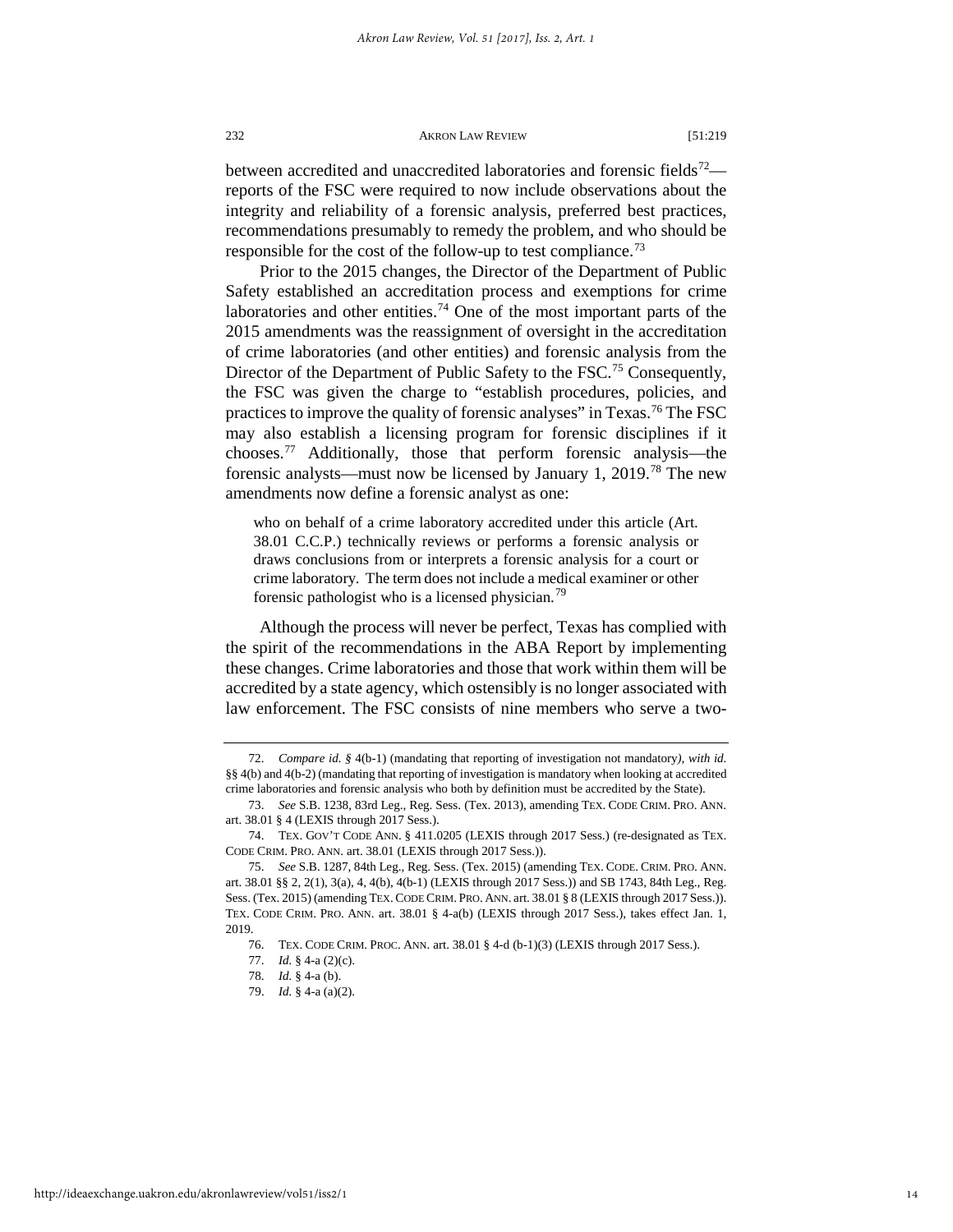year term.[80](#page-15-0) The commission members serve at the pleasure of the Governor<sup>[81](#page-15-1)</sup> without pay.<sup>[82](#page-15-2)</sup> By statute, the commission consists of one criminal defense lawyer, one district attorney, and seven doctors, scientists, professors, and forensic science professionals.<sup>[83](#page-15-3)</sup> As to funding, the FSC has a budget of  $$500,000$  annually<sup>84</sup> and employs three full-time employees.<sup>[85](#page-15-5)</sup> Texas has gone the extra mile to address the issues raised by the ABA Report.

One problem that persists is that medical examiner offices are still not included in the oversight of the FSC, as medical examiner offices are staffed by medical doctors and are subject to their own accreditation and inspection requirements.<sup>[86](#page-15-6)</sup> Also, Texas law permits a patchwork of medical examiners and coroners—in some locales, Justices of the Peace which creates problems in the more serious cases. $87$  The laws dealing with these issues should be modernized and brought within the watchful eye of the FSC.

Overall, considering the pervasive growth of junk science during the last few decades, the issues seen in crime laboratories throughout Texas and the resulting injury to the fair administration of justice these problems have created, the FSC and the proper funding and support of the commission by the state is a giant leap forward.

# *D. Prosecution*

The fifth chapter of the ABA Report is a section on prosecution. The ABA Report sets out six recommendations as to prosecution. Twentythree surveys were sent to District Attorney Offices, and only two were

<sup>80.</sup> *Id.* § 3 (a-b).

<sup>81.</sup> *Id.*

<sup>82.</sup> *Id.* § 5.

<sup>83.</sup> *Id.* § 3 (a).

<span id="page-15-4"></span><span id="page-15-3"></span><span id="page-15-2"></span><span id="page-15-1"></span><span id="page-15-0"></span><sup>84.</sup> *See* Tex. Forensic Sci. Comm'n, *Fifth Annual Report* 9 (Dec. 2015- Nov. 2016), http://www.fsc.texas.gov/sites/default/files/documents/files/2016%20Annual%20Report%20.pdf [http://perma.cc/V3VK-URUV].

<span id="page-15-5"></span><sup>85.</sup> *See* Tex. Forensic Sci. Comm'n Staff, *Commission* Staff, http://www.fsc.texas.gov/staff [http://perma.cc/B3X2-57D3] (last visited Oct. 20, 2017).

<span id="page-15-6"></span><sup>86.</sup> TEX. CODE CRIM. PROC. ANN. art. 49.25 (LEXIS through 2017 Sess.). Medical examiners should have training and experience in pathology, toxicology, histology, and other medico-legal sciences. *Id.* § 2.

<span id="page-15-7"></span><sup>87.</sup> L. Maximilian Buja, *Historical Vignette Texas Tragedies and the Evolution of the Medical Examiner System in Texas*, TEX. SOC'Y OF PATHOLOGISTS (2009) http://www.texpath.org/assets/legacy/publications/tsphistoricalvignette4-1-09.pdf

<sup>[</sup>http://perma.cc/8J6K-H5KL]. From my experience, medical examiners in Texas are medical doctors, and coroners are primarily justices of the peace without formal medical training.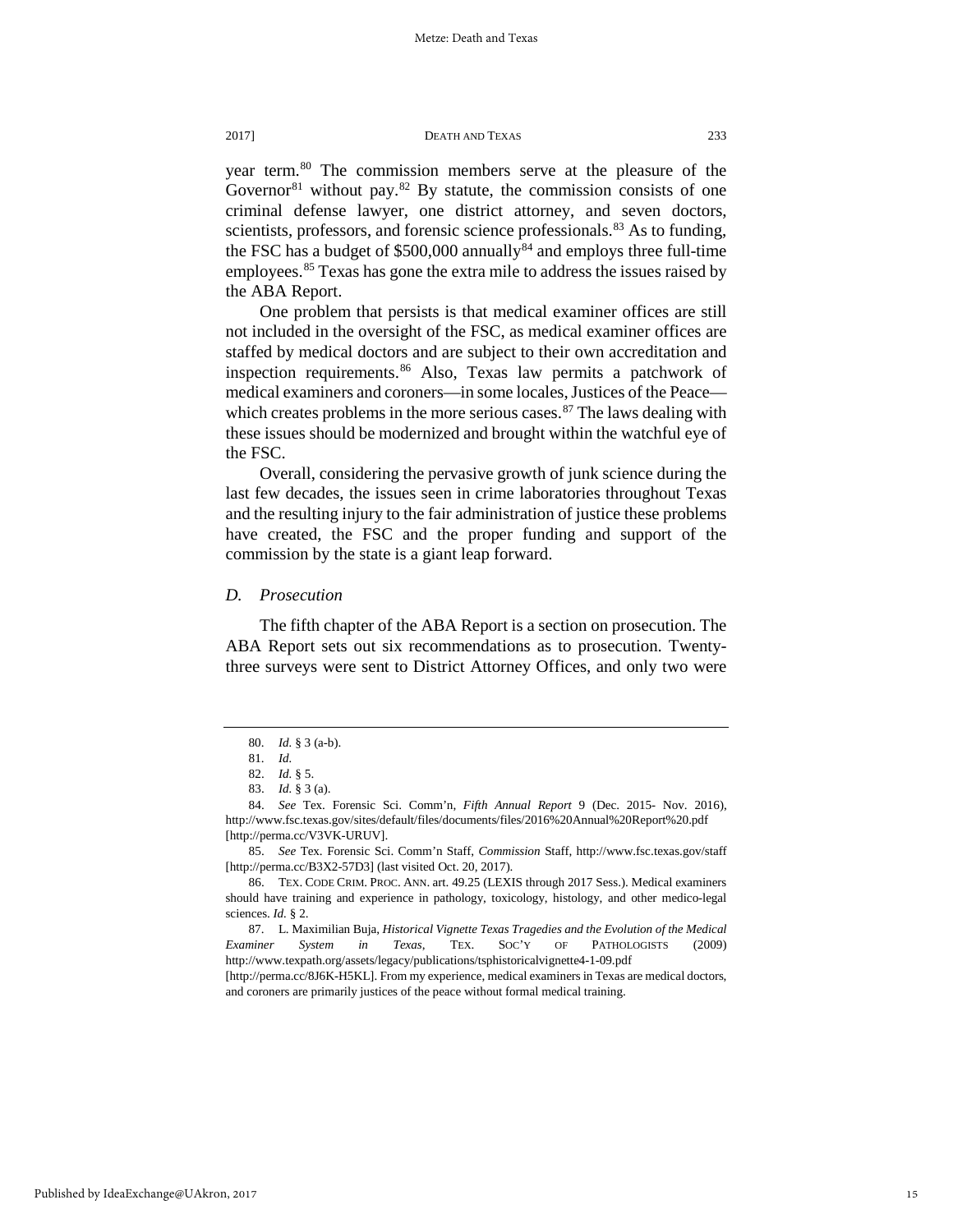returned.<sup>[88](#page-16-0)</sup> Perhaps more than anything else, this lack of participation in the ABA's efforts (1) to make the capital punishment system in Texas fair in the selection of those chosen to face the death penalty, (2) while reducing the risk of executing the innocent, and (3) preserving the confidence of the public in the administration of criminal justice, highlights a primary problem with the Texas system.<sup>[89](#page-16-1)</sup> When politicians (prosecutors and to a lesser degree judges) rely upon the death penalty for their political lives, it is no wonder the system is unfair, and the risk of executing the innocent continues. This personality driven exercise of power given to prosecutors in selecting and prosecuting those subject to the death penalty is less about the crime and more about the "personality and predilections of the local prosecutors entrusted with the power to seek the ultimate punishment . . . . It better reflects the lack of meaningful controls on prosecutorial discretion and a lack of consequences for their illegal or unethical behavior."[90](#page-16-2)

# 1. Recommendation #1: Prosecutorial Discretion

The six recommendations in the ABA Report for the improvement of prosecution in Texas capital cases are very reasonable and their implementation would improve the Texas system. For example, Recommendation #1 says prosecutor offices should have written policies governing the exercise of discretion. I have previously written on over 140 crimes in Texas that could be prosecuted as capital crimes.<sup>[91](#page-16-3)</sup> I have argued that the Texas statute is now totally unconstitutional, "that it has 'unevolved' once again into a vehicle which drove previous capital statutes to be stricken as capricious, arbitrary, racist, and violative of the Eighth Amendment."[92](#page-16-4) A statute mandating a death penalty review panel within each District Attorney's office in Texas, similar to that described as policy in Dallas, would most likely meet the ABA's recommendation and allow a proper consideration of the complicated issues involved in the decision that should occur prior to the election to seek a death sentence.<sup>[93](#page-16-5)</sup>

<sup>88.</sup> Am. Bar Ass'n, *supra* note 2, at xxvii.

<span id="page-16-1"></span><span id="page-16-0"></span><sup>89</sup>*. Id.* at iii. In the first paragraph of the ABA Report, under the section entitled Highlights and Key Recommendations of the Texas Report, the ABA Report quotes these reasons necessitating the ABA's Texas Capital Punishment Assessment Report.

<span id="page-16-2"></span><sup>90.</sup> *America's Top Five Deadliest Prosecutors: How Overzealous Personalities Drive the Death Penalty*, FAIR PUNISHMENT PROJECT, 25 (2016), http://fairpunishment.org/wpcontent/uploads/2016/06/FPP-Top5Report\_FINAL.pdf [http://perma.cc/6YDE-TAV8].

<span id="page-16-5"></span><span id="page-16-4"></span><span id="page-16-3"></span><sup>91.</sup> Patrick S. Metze, *Death and Texas: The Unevolved Model of Decency*, 90 NEB. L. REV. 240, 330 (2011).

<sup>92.</sup> *Id.* at 242.

<sup>93.</sup> Am. Bar Ass'n, *supra* note 2, at 105.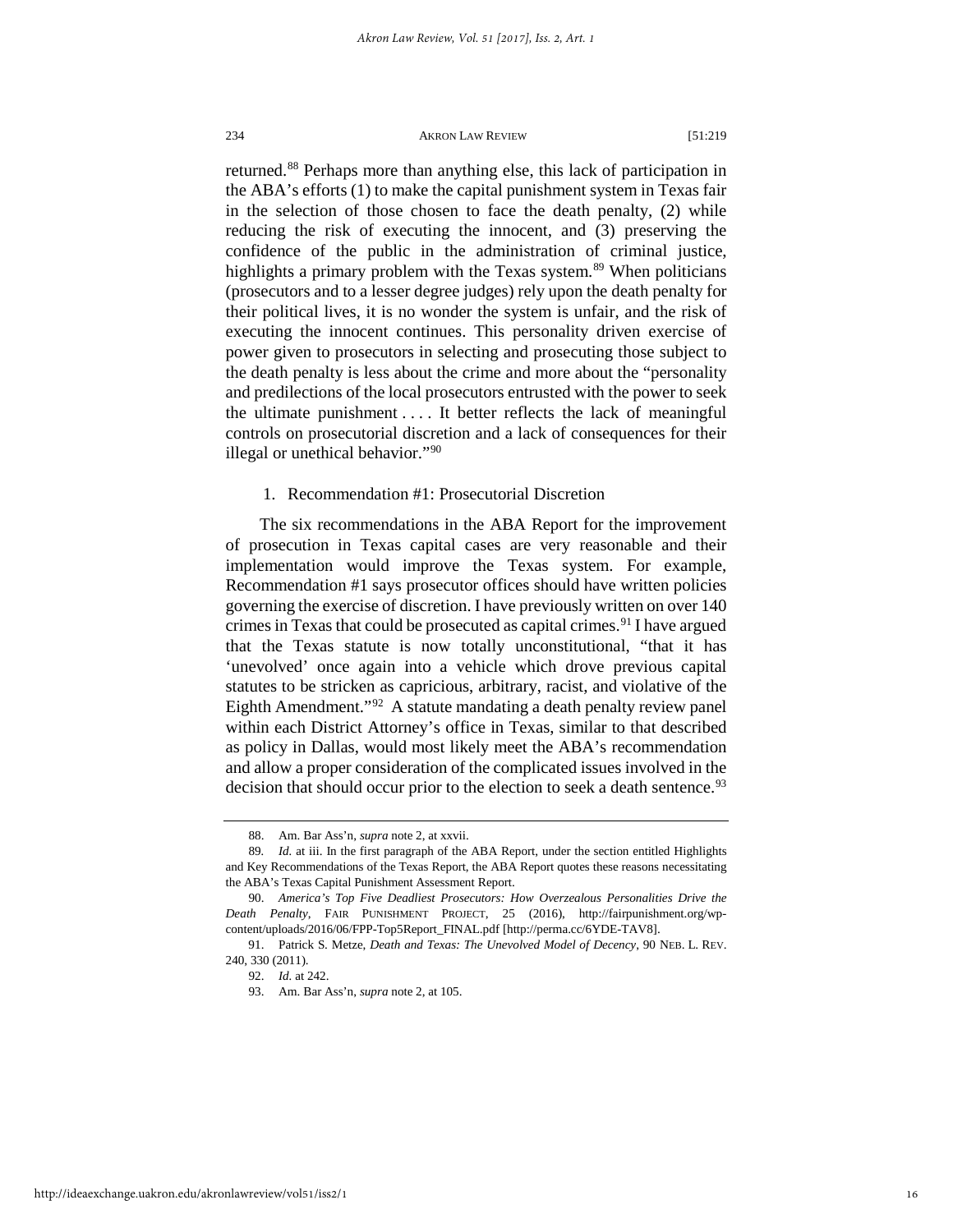Removing the discretion from the elected District Attorney would give the District Attorney a layer of cover for the decision of whether to subject someone to a potential death sentence.

# 2. Recommendation #2: Evidentiary Concerns

The ABA Report encourages District Attorney's offices to establish procedures for looking at cases that have eyewitness identification, a confession, jailhouse snitch, or informant testimony.<sup>[94](#page-17-0)</sup> This is about wrongful convictions. As law enforcement should establish written policies,<sup>95</sup> so should prosecutors.

To Texas's credit, the creation of the Timothy Cole Exoneration Review Commission<sup>[96](#page-17-2)</sup> to investigate wrongful convictions and the increasing use of Conviction Integrity Units $97$  within District Attorney's offices are signs that Texas once again is leading the way on these important issues.

In December 2016, a 59-page report was issued by the Timothy Cole Exoneration Review Commission making a dozen recommendations to the legislature for laws which could improve Texas's criminal justice system.<sup>[98](#page-17-4)</sup> This work came after the creation of the Timothy Cole Advisory Panel on Wrongful Convictions (TCAP) report of 2010.<sup>[99](#page-17-5)</sup> Most of the recommendations of the TCAP have now been implemented.<sup>[100](#page-17-6)</sup> If the legislature and the Court of Criminal Appeals would increase its mandatory training for prosecutors in these areas perhaps fewer problems will arise. A combination of legislation and court oversight has shown to effect meaningful change. Such a dual approach has changed the face of discovery in Texas as illustrated in the response to Recommendation #3.

<span id="page-17-6"></span>Published by IdeaExchange@UAkron, 2017

<sup>94.</sup> *Id.* at 108.

<span id="page-17-1"></span><span id="page-17-0"></span><sup>95.</sup> *See* James D. Brown, *Protection Through Written Policies*, CALEA UPDATE MAGAZINE, Issue 105, CALEA, http://www.calea.org/calea-update-magazine/issue-105/protection-throughwritten-policies [http://perma.cc/5LX8-2XSG].

<span id="page-17-2"></span><sup>96.</sup> TEX. CODE CRIM. PROC. ANN. art. 43.27 (LEXIS through 2017 Sess.); Rafique*, supra* note 16.

<span id="page-17-3"></span><sup>97.</sup> Noah Fromson, *Conviction Integrity Units Expand Beyond Lone Star State Roots*, THE TEX. TRIBUNE (Mar. 12, 2016), https://www.texastribune.org/2016/03/12/conviction-integrity-unitsexpand-beyond-texas-roo/ [http://perma.cc/N6VV-KD2V].

<span id="page-17-4"></span><sup>98.</sup> *See* Timothy Cole Exoneration Review Comm'n, *supra* note 17, at 1. The 12 recommendations were in the areas of electronic recording of interrogations, false accusation/informant regulation, faulty eyewitness identification, and forensic science practices. Virtually all these areas are addressed by the ABA Report and discussed herein.

<span id="page-17-5"></span><sup>99.</sup> Timothy Cole Advisory Panel on Wrongful Convictions, *Report to the Texas Task Force on Indigent Defense*, (2010), http://www.tidc.texas.gov/media/25663/FINALTCAPreport.pdf [http://perma.cc/5YEN-VYJN].

<sup>100.</sup> Timothy Cole Exoneration Review Comm'n, *supra* note 17, at 9-10.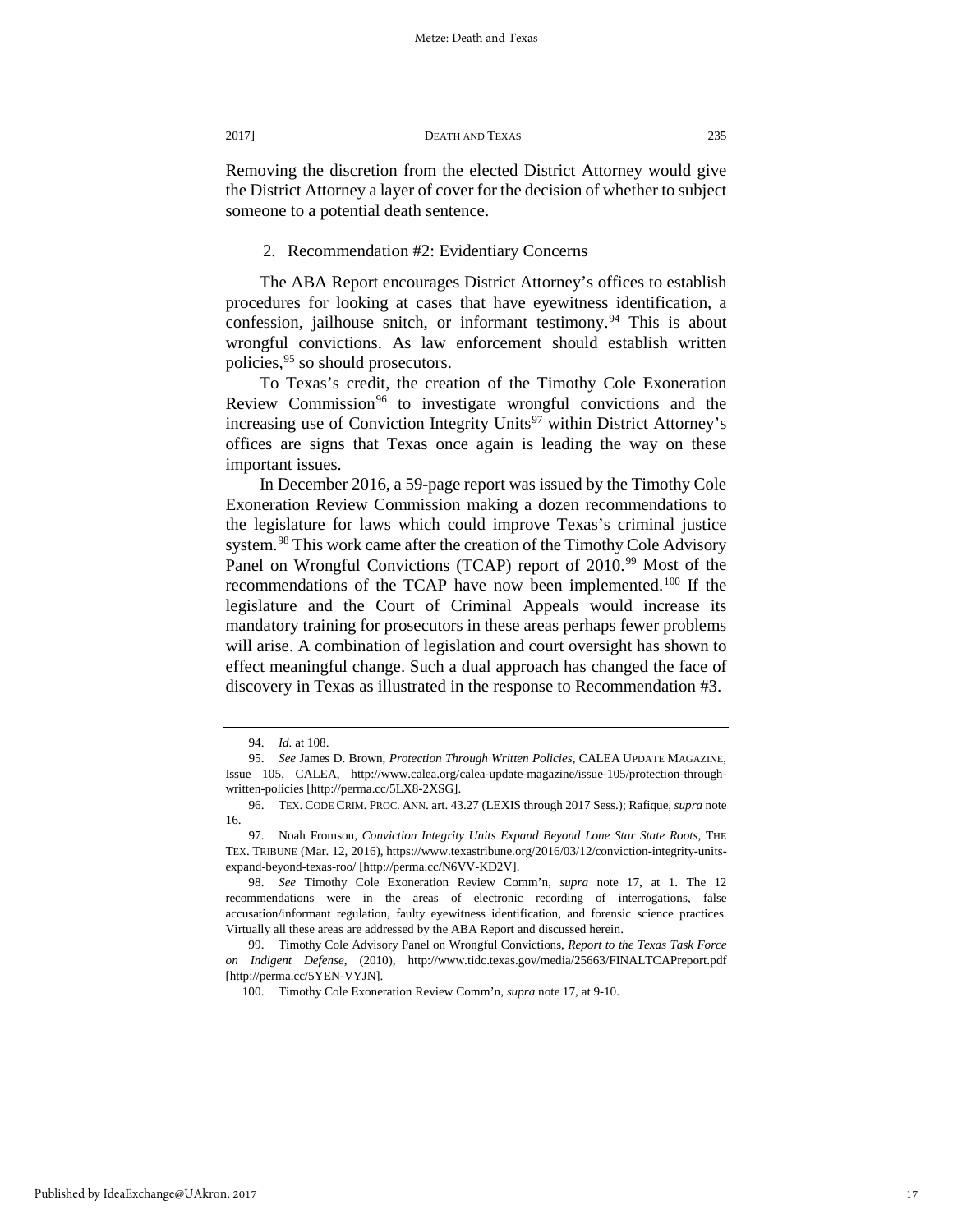# 3. Recommendation #3: Discovery

The discovery process in Texas has seen dramatic changes. Within the year of the ABA Report came the amendment of article 39.14 of the Texas Code of Criminal Procedure and the famed implementation of the Michael Morton Act.<sup>[101](#page-18-0)</sup> Not to take effect until January 1, 2014, after the ABA Report, this statute was a sea change in the way Texas saw the responsibility of the prosecution in pretrial discovery. With this change came a renewed emphasis to follow the teachings of *Brady v. Maryland.*[102](#page-18-1) The Texas Legislature created § 41.111 of the Texas Government Code making training related to a prosecutor's duty to disclose exculpatory and mitigating evidence mandatory for all those that represent the state in the prosecution of felony and misdemeanor criminal offenses.[103](#page-18-2) Additionally, the Supreme Court of Texas, through its State Bar Rules, reemphasized the prosecutor's ethical duty to "make timely disclosure to the defense of all evidence or information known to the prosecutor that tends to negate the guilt of the accused or mitigates the offense, and, in connection with sentencing, disclose to the defense and to the tribunal all unprivileged mitigating information known to the prosecutor."[104](#page-18-3) The combination of legislation, mandatory education and reporting requirements, oversight by the courts, and enforcement of the Texas Disciplinary Rules of Professional Conduct through the State Bar grievance process is an effective way to force prosecutors to implement any of the policies in the ABA Report's recommendations.

# 4. Recommendations #4, #5, and #6

The final three recommendations have seen no significant change since the ABA Report. Recommendation #4 emphasizes that prosecutors should continue to instruct their agencies, laboratories, and experts of the obligation to provide exculpatory and mitigating evidence.<sup>105</sup> There is nothing new here. Recommendation #6 speaks to providing funds for

<sup>101.</sup> S.B. 1611, 83rd Leg., Reg. Sess. (Tex. 2013).

<span id="page-18-1"></span><span id="page-18-0"></span><sup>102.</sup> Brady v. Maryland, 373 U.S. 83 (1963) (granting petitioner a new trial only on the issue of punishment on due process grounds after the state suppressed evidence that another person had admitted to the murder, but ruling that the suppressed statement was inadmissible for the issue of guilt).

<span id="page-18-4"></span><span id="page-18-3"></span><span id="page-18-2"></span><sup>103.</sup> TEX. GOV'T CODE ANN. § 41.111 (LEXIS through 2017 Sess.) (created by H.B. 1847, 83rd Leg., Reg. Sess. (Tex. 2013)). This statute created a one hour training mandatory for all new prosecutors within 180 days of first employment and set a one year requirement on the education of current prosecutors, with reporting requirements. *Id.*

<sup>104.</sup> Tex. R. Prof. Conduct 3.09(d) (LEXIS through 2017 Sess.).

<sup>105.</sup> Am. Bar Ass'n, *supra* note 2, at 122-23.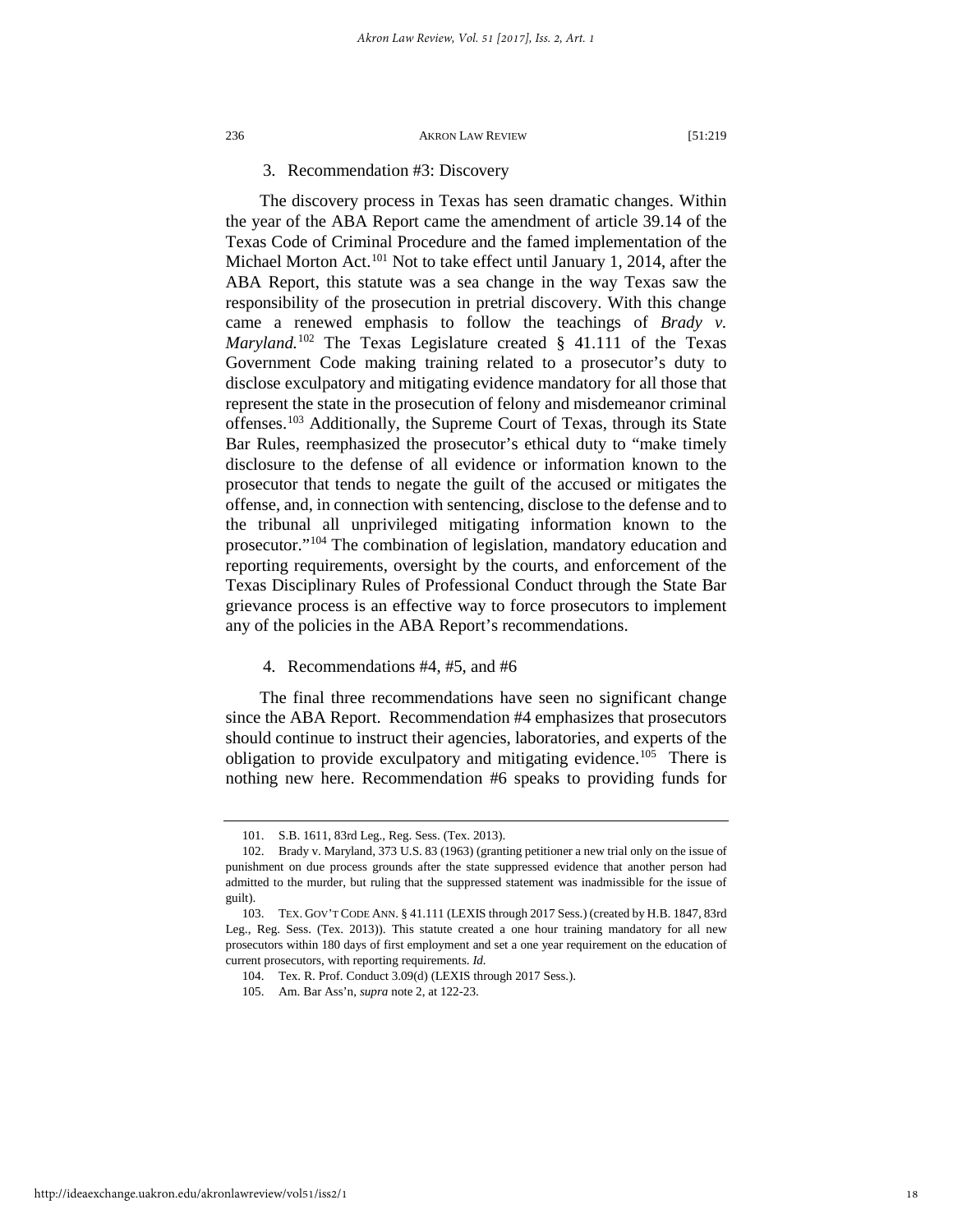training of the prosecution team.<sup>[106](#page-19-0)</sup> There are ample opportunities in Texas for training.<sup>[107](#page-19-1)</sup> Finally, Recommendation  $#5$  suggests the implementation of policies and procedures to appropriately discipline prosecutors for misconduct.<sup>[108](#page-19-2)</sup> Below are three anecdotal incidents which give hope in this regard.

First is the prosecution of former prosecutor Ken Anderson, the District Attorney who prosecuted Michael Morton and failed to disclose favorable information to the defense.<sup>[109](#page-19-3)</sup> This was the first time the attorneys involved had heard of a prosecutor being prosecuted for criminal offenses for this type of misconduct.<sup>[110](#page-19-4)</sup> Even though he ultimately was only found guilty of criminal contempt and sentenced to ten days in jail plus the loss of his law license—this case is a milestone toward the day prosecutors will put justice before their careers.<sup>[111](#page-19-5)</sup>

Next, in February 2016, former Texas prosecutor Charles Sebesta was disbarred by the State Bar of Texas for sending Anthony Graves who was later found innocent—to death row by using tainted testimony and making false statements.<sup>[112](#page-19-6)</sup>

Finally, the State Bar of Texas recently attempted to disbar a former prosecutor, John Jackson, who famously sent Cameron Todd Willingham to death row in Texas in 1992.<sup>[113](#page-19-7)</sup> Willingham was executed for the death of his three daughters in 2004 and is believed by many to be innocent of

<sup>106.</sup> *Id.* at 131.

<span id="page-19-1"></span><span id="page-19-0"></span><sup>107.</sup> The website for the Texas County and District Attorney's Association shows 11 training sessions throughout the year, *see 2017 Seminar Schedule*, TEX. CTY. AND DIST. ATTORNEY'S ASS'N, https://www.tdcaa.com/sites/default/files/seminar/2017\_Seminar\_Schedule.pdf

<sup>[</sup>http://perma.cc/36AE-96U2]. This does not include all the opportunities available through the State Bar of Texas, *see State Bar of Texas,* TEXAS BAR CLE, http://www.texasbarcle.com/CLE/Home.asp [http://perma.cc/LVR8-DACH] (last visited Oct. 20, 2017).

<sup>108.</sup> Am. Bar Ass'n, *supra* note 2, at 124.

<span id="page-19-3"></span><span id="page-19-2"></span><sup>109.</sup> Maurice Chammah, *Anderson Appeals, Citing Statute of Limitations*, THE TEX. TRIBUNE (Apr. 23, 2013), https://www.texastribune.org/2013/04/23/judge-rules-anderson-court-inquiry/ [http://perma.cc/X6F5-2H87].

<span id="page-19-4"></span><sup>110.</sup> Molly Hennessy-Fiske, *Ex-prosecutor Punished for Withholding Evidence in Murder Case*, L.A. TIMES (Nov. 8, 2013), http://www.latimes.com/nation/la-na-texas-judge-20131109 story.html [http://perma.cc/HYD3-JKEC].

<span id="page-19-5"></span><sup>111.</sup> Chuck Lindell, *Ken Anderson to Serve 10 Days in Jail*, AUSTIN-AMERICAN STATESMAN (Nov. 8, 2013), http://www.statesman.com/news/ken-anderson-serve-daysjail/F1jLxZBsk9Hry2vTpRt27N/ [http://perma.cc/9QX6-U9US].

<span id="page-19-6"></span><sup>112.</sup> Jon Herskovitz, *Former Texas Prosecutor Disbarred for Sending Innocent Man to Death Row*, REUTERS (Feb. 9, 2016), http://www.reuters.com/article/us-texas-prosecutoridUSKCN0VH25G [http://perma.cc/D3XK-BK6P].

<span id="page-19-7"></span><sup>113.</sup> Maurice Possley, *Fresh Doubts Over a Texas Execution*, THE WASH. POST (Aug. 3, 2014), http://www.washingtonpost.com/sf/national/2014/08/03/fresh-doubts-over-a-texasexecution/?utm\_term=.197a55dbca3f [http://perma.cc/S69A-BK77].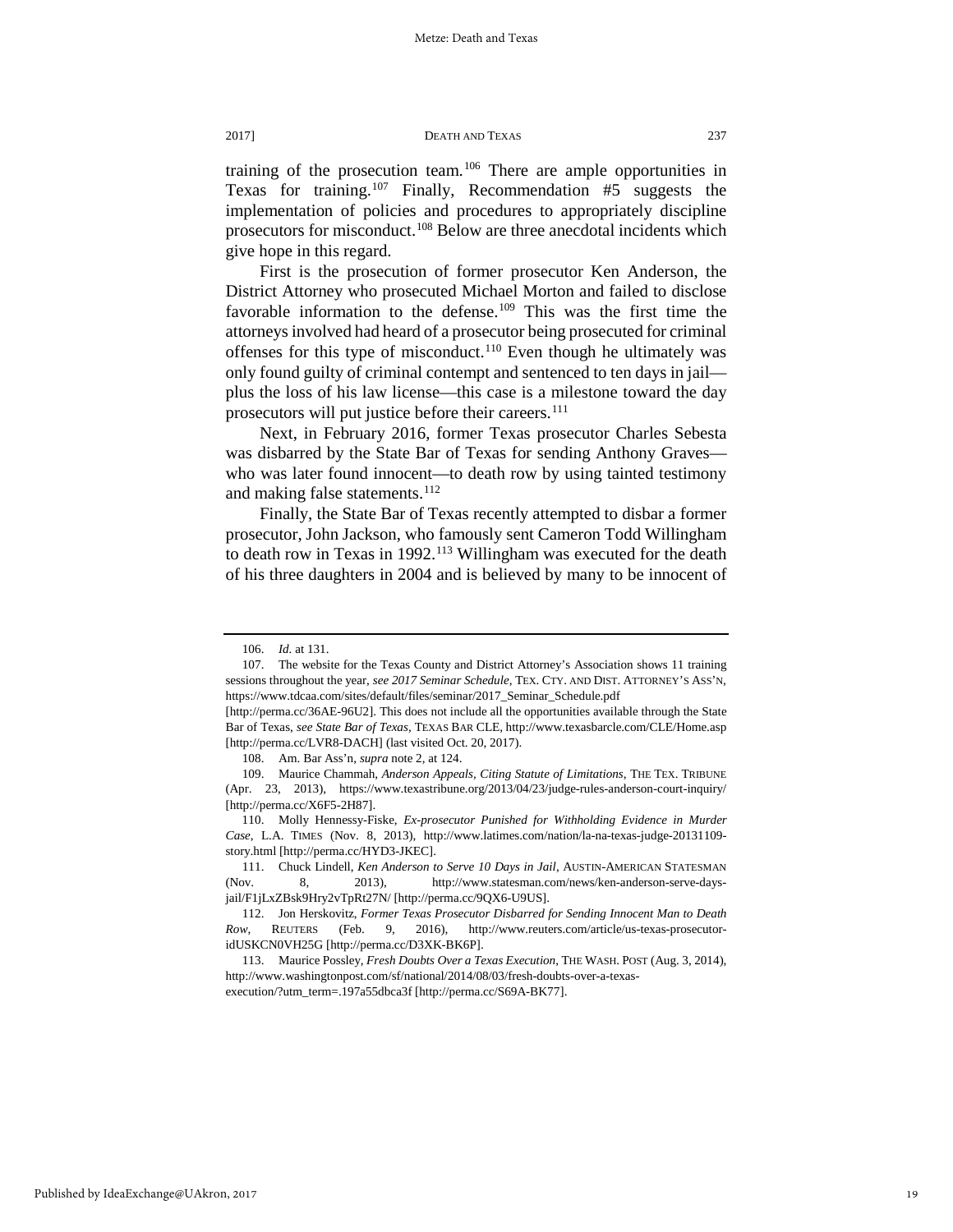the crime.[114](#page-20-0) A complaint against Jackson was filed asking the State Bar of Texas to revoke his law license, alleging Jackson made false statements, concealed evidence favorable to Willingham's defense, and obstructed justice.<sup>115</sup> A jury found in favor of Jackson.<sup>[116](#page-20-2)</sup>

# 5. Approaching Prosecutorial Misconduct

Just as the State of Texas has addressed the specific issue of withholding exculpating or mitigating evidence from a defendant, the State should use a four-pronged approach for prosecutorial misconduct. First, legislation should be passed making the type of intentional prosecutorial misconduct described above actionable. In the most serious cases it should be criminal. Statutes of limitations and prosecutorial immunity statutes should allow prosecution for these wrong doings many years after the commission of the crimes and without the shield of immunity. Next, there must be mandatory education for prosecutors on these issues as the State has required as to *Brady* issues. The legislature must make it mandatory that those that prosecute are required to report violations. Prosecution for misprision should be allowed for all that knew of the violation, but did not speak up.<sup>[117](#page-20-3)</sup> The responsibility to report should be upon all officers of the court, not just prosecutors, but defense lawyers and judges, as well. Finally, the State Bar of Texas should continue its vigorous prosecution for violations of the Rules of Professional Conduct. I am encouraged that the former prosecutor in the Willingham case had his day in court and had to justify his actions. For a profession built upon the adversarial process, we should be proud that the State Bar and its membership are standing up and making prosecutors accountable for their behavior. It is not a matter of winning or losing these grievance complaints. The mere fact the actions were filed and vigorously prosecuted in all three of the above examples gives hope.<sup>[118](#page-20-4)</sup>

<sup>114.</sup> *Id.*

<sup>115.</sup> *Id.*

<span id="page-20-2"></span><span id="page-20-1"></span><span id="page-20-0"></span><sup>116.</sup> Maurice Possley, *Former Prosecutor Cleared of Misconduct in Texas Death Penalty Case*, THE WASH. POST (May 11, 2017), https://www.washingtonpost.com/national/former-prosecutorcleared-of-misconduct-in-texas-death-penalty-case/2017/05/11/f5c3d24c-3662-11e7-b373- 418f6849a004\_story.html?utm\_term=.d0f90d436985 [http://perma.cc/R7R5-XHVA].

<sup>117.</sup> *See infra* note 190 (showing the duty to report being placed on all officers of the court).

<span id="page-20-4"></span><span id="page-20-3"></span><sup>118.</sup> *See* Radley Balko, *The Untouchables: America's Misbehaving Prosecutors, and the System That Protects Them*, THE HUFFINGTON POST (Aug. 1, 2013, updated Aug. 5, 2013), http://www.huffingtonpost.com/2013/08/01/prosecutorial-misconduct-new-orleans-

louisiana\_n\_3529891.html [http://perma.cc/D7CK-PAWG].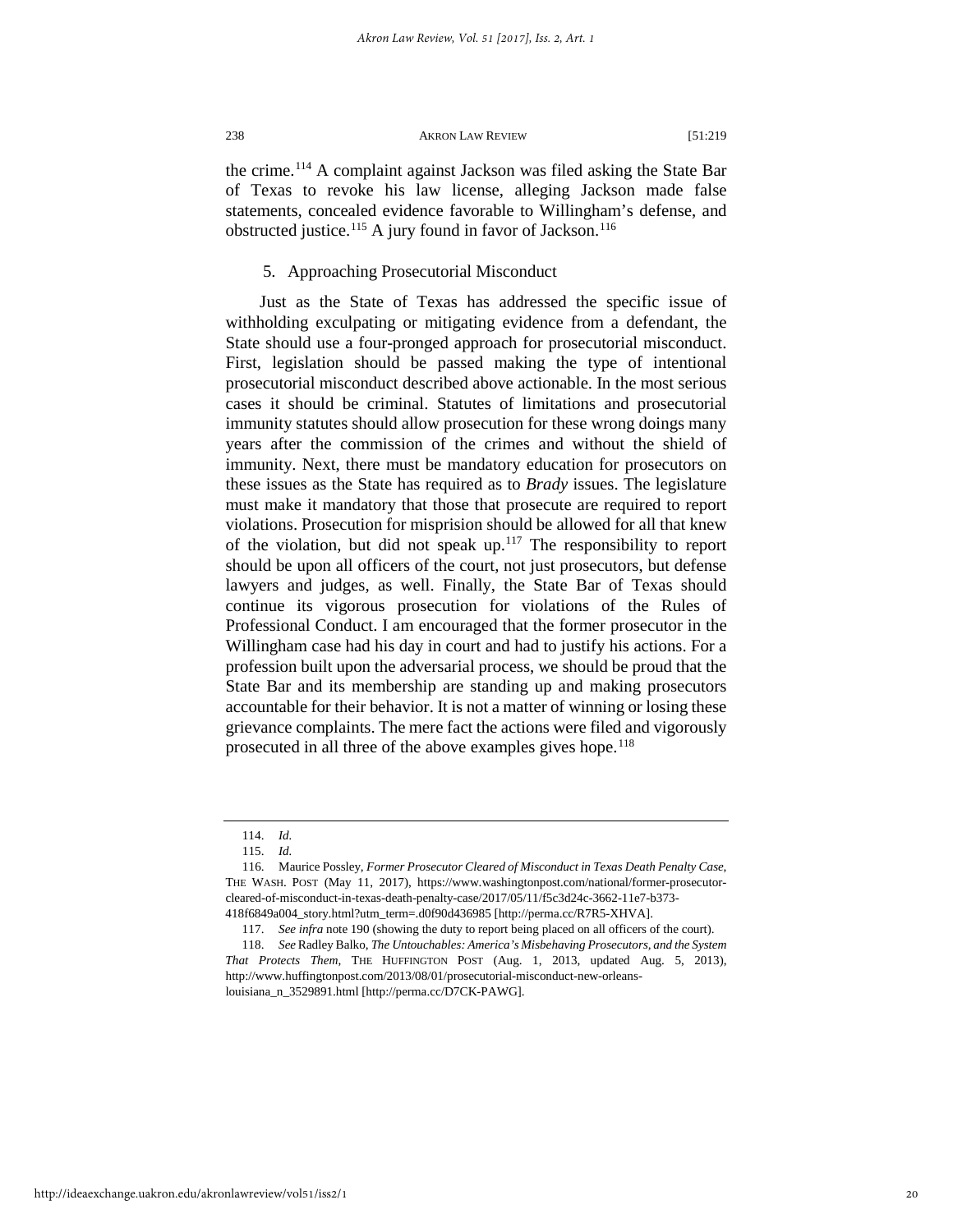# *E. Defense*

Chapter Six of the ABA Report is on defense services. The five recommendations in this chapter address compliance with the ABA Guidelines on the Appointment and Performance of Defense Counsel in Death Penalty Cases.<sup>119</sup> The ABA Report recommends the State follow its own State Bar guidelines, which were based upon the ABA Guidelines.<sup>[120](#page-21-1)</sup> From experience, the defense bar in Texas, and to an increasingly significant degree the judiciary in Texas, both take the guidelines seriously and attempt to comply. There are a few exceptions, but the State of Texas has provided the defense bar the basic tools for a successful defense, including the creation of several state offices, which deal specifically with these issues.<sup>[121](#page-21-2)</sup>

One criticism of the current system is the tendency of the judiciary to not appoint an adequate trial team, as outlined in Guidelines 1.1 and 4.1 of the ABA Guidelines, until the prosecutor determines if she will waive death.[122](#page-21-3) This allows the prosecution to game the system in several ways. First, by delaying the decision on death, precious time is lost for the preparation of a proper defense. Mitigation evidence must be obtained as soon as possible, and these delays often cause the loss of records and

<span id="page-21-0"></span><sup>119.</sup> Am. Bar Ass'n*, supra* note 2, at 147-89; *see ABA Guidelines on the Appointment and Performance of Defense Counsel in Death Penalty Cases*, 31 HOFSTRA L. REV. 913 (2003) https://www.americanbar.org/content/dam/aba/migrated/2011\_build/death\_penalty\_representation/2 003guidelines.authcheckdam.pdf [http://perma.cc/8KYA-M5FE].

<span id="page-21-1"></span><sup>120.</sup> *See generally* State Bar of Texas, *Guidelines and Standards for Texas Capital Counsel* (2006),

https://www.texasbar.com/AM/Template.cfm?Section=Consider\_a\_State\_Bar\_Committee&Templa te=/CM/ContentDisplay.cfm&ContentID=28741 [http://perma.cc/N7NU-PEWZ] (making recommendations in line with the ABA report); *see also generally Supplementary Guidelines and Standards for the Mitigation Function of Defense Teams in Texas Death Penalty Cases,* 78 TEX. BAR JOURNAL 460 (2015), https://www.texasbar.com/AM/ Template.cfm?Section=Past\_Issues&Template=/CM/ContentDisplay.cfm&ContentID=30513 [http://perma.cc/XW2E-3G4E].

<span id="page-21-2"></span><sup>121.</sup> To assist the defense bar, the creation of the Regional Public Defender for Capital Cases to serve rural Texas, the Office of Capital Writs, and the Texas Indigent Defense Commission are a giant step forward. These agencies, and others, provide quality assistance and service previously denied in many portions of the state. Continuing its support for the reform of the criminal justice system in Texas are numerous Bills introduced in the 85th Regular Session of the Texas Legislature currently underway as this Article is written. One of the most important reforms is the Bill creating the Office of the Capital Appellate Defender. The Bill was voted out of committee in March and is waiting a vote in the House. The progress of this Bill can be followed at Texas Legislature, http://www.capitol.state.tx.us/BillLookup/History.aspx?LegSess=85R&Bill=HB1676 [http://perma.cc/A8G3-GEQR] (last visited Oct. 21, 2017).

<span id="page-21-3"></span><sup>122.</sup> Eric Freedman, *'The Guiding Hand of Counsel': ABA Guidelines for the Appointment and Performance of Defense Counsel in Death Penalty Cases,* 31 HOFSTRA L. REV. 903, 919-52 (2003) (explaining the history of Guideline 1.1).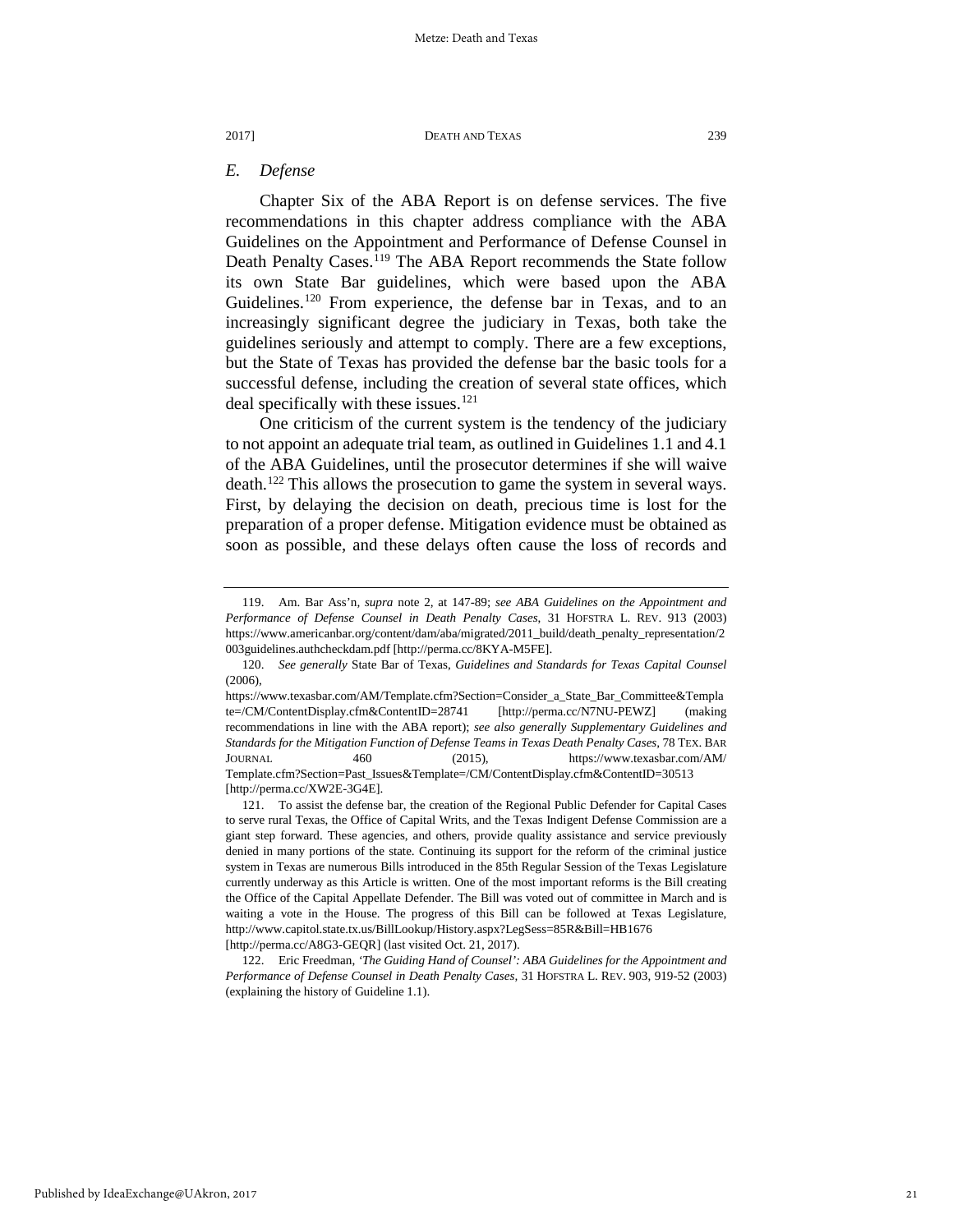memories as witnesses and their records disappear, are destroyed, or become otherwise unavailable. Additionally, many times what can be filed as a capital case is initially filed as a less serious murder not immediately triggering the appointment of a trial team required by the Guidelines.<sup>[123](#page-22-0)</sup> Further gamesmanship includes the interviewing of potential mitigation witnesses by the grand jury for the purpose of unfairly narrowing one's testimony and attempting to foreclose mitigation development. If a case falls within one of the 146 or more different ways to commit capital murder in Texas, the ABA Report recommends following the Guidelines as to appointment of a trial team immediately upon arrest or detention.<sup>[124](#page-22-1)</sup>

The ABA Report criticizes the lack of consistent statewide rules on qualifications of counsel in death cases, the elected judges being overly involved in the appointment, compensation and monitoring schemes in most jurisdictions, and the lack of a consistent statewide system for funding of the defense.<sup>[125](#page-22-2)</sup> In a legislative session such as the one presently underway in Texas—where the Legislature is turning itself inside out to cut spending—and in a State as diverse as Texas with so many very poor, sparsely populated counties and some of the most extremely wealthy, large counties in the country, finding a solution that will fit the entire state is impossible.<sup>[126](#page-22-3)</sup> One suggestion is that a state public defender office should be created with offices in all the counties of Texas, employing thousands of lawyers and support staff equal to the size and resources provided to law enforcement and prosecution. This will never happen. Texas budgets almost \$12 billion dollars for public safety and criminal justice per year.<sup>[127](#page-22-4)</sup> Texas will never understand that the fair funding of the adversarial system is as integral to public safety and freedom as the

<span id="page-22-4"></span>127. *See* Texas Governor Greg Abbott, Texas Proposed Budget (2017), http://gov.texas.gov/budget [http://perma.cc/KSC2-Q59N] (last visited Oct. 20, 2017).

<span id="page-22-0"></span><sup>123.</sup> Anecdotally, in Lubbock, this technique results in the attorney appointed on the less serious charge of murder—although still a very serious first degree felony—doing preparation which significantly affects the indigent defense budget for the county. When the more serious capital murder is eventually filed, the Regional Public Defender for Capital Cases assumes the case, and the work of the first attorney is lost. The resulting cost negatively affects funds available for other indigent defendants. Some believe the District Attorney's Office does this intentionally.

<span id="page-22-1"></span><sup>124.</sup> Am. Bar Ass'n, *supra* note 2, at 147. *See also* Metze, *supra* note 91, at Appendix A (giving a description of 146 different ways capital murder can be charged in Texas, under the statute in effect in 2011).

<sup>125.</sup> Am. Bar Ass'n, *supra* note 2, at 141-45.

<span id="page-22-3"></span><span id="page-22-2"></span><sup>126.</sup> *See* Ross Ramsey, *Straus to Patrick: Pass Two Bills, Avoid a Special Session of the Texas Legislature,* THE TEX. TRIBUNE (May 16, 2017), https://www.texastribune.org/2017/05/16/strauspatrick-pass-two-bills-avoid-special-session-texas-legislature/ [http://perma.cc/N8E8-NPGH]. Within a few days of the close of the legislative session, the Texas Legislature has not passed a budget, which is required by the Texas Constitution.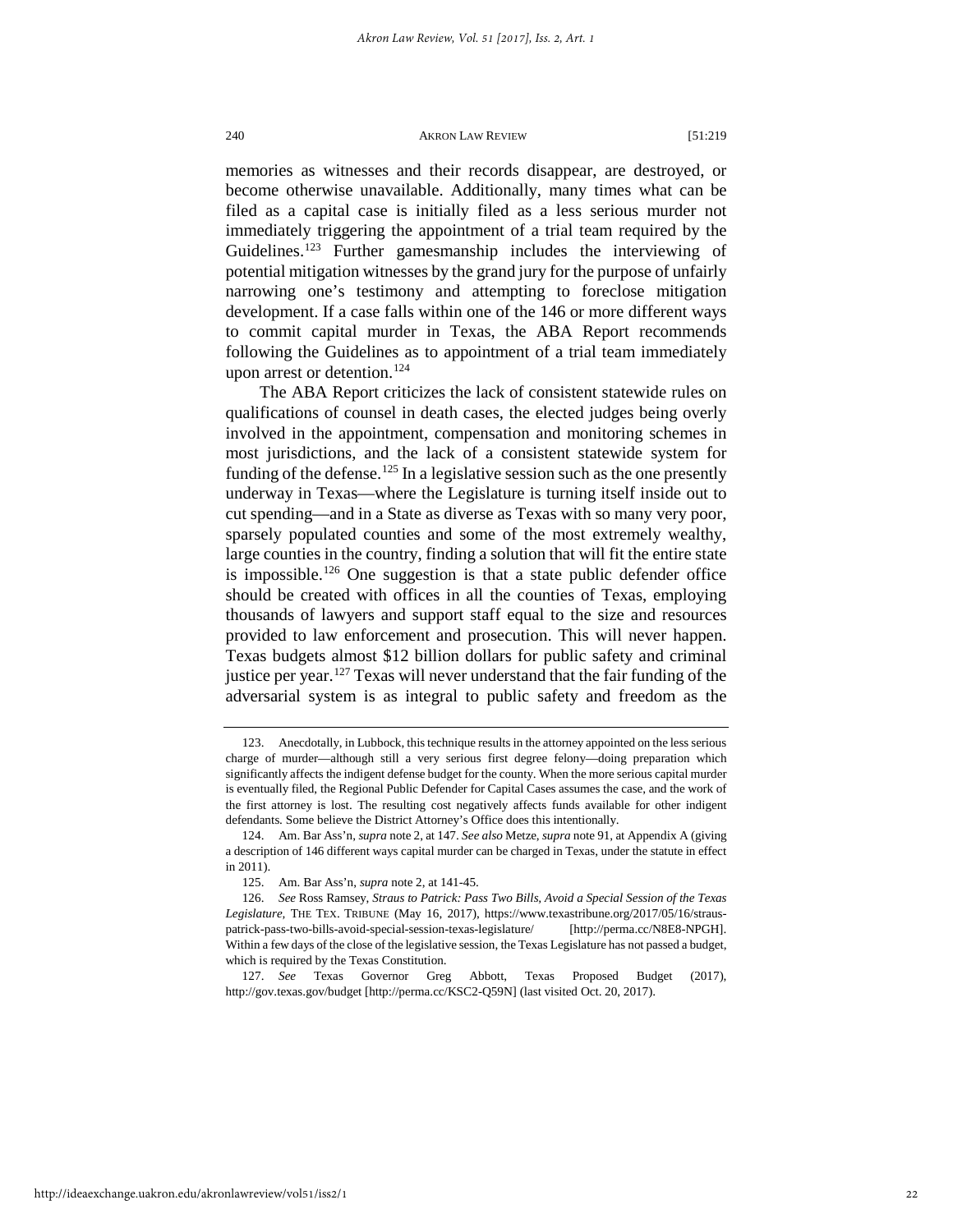funding of law enforcement, prosecution, and corrections. Meeting the recommendations of the ABA Report as to defense issues will continue to be a struggle primarily fought by the lawyers that represent those accused of capital murder. Although the state has made great strides highlighted by the many successes outlined in this paper, the defense bar will have to continue its fight, case by case, court by court, county by county, to get the compensation and resources necessary for a proper capital defense.

# *F. The Direct Appeal Process and Proportionality Review*

The chapter on appeal process makes one recommendation that the Court of Criminal Appeals, on a direct appeal of a death sentence, should "engage in meaningful proportionality review  $\dots$ ."<sup>[128](#page-23-0)</sup> During the analysis portion of the chapter, the ABA Report makes the point that because of the size and decentralized design of the Texas system, that less than half of the counties in Texas have given a death sentence in the modern era with 76% of those sentences coming from twenty counties,<sup>129</sup> and four counties accounting for half of the sentences of death imposed.<sup>130</sup> Texas does not perform a proportionality review in death cases, unlike most of the states that have the death penalty.<sup>[131](#page-23-3)</sup> There has been no change in Texas law since the ABA Report. Neither the statutes nor the opinions of the Texas Court of Criminal Appeals indicate a change is coming. The last time the Court of Criminal Appeals did more than summarily dismiss a claim for proportionality was in 2006, upholding the long-standing rule in Texas that a proportionality review in a death case is not constitutionally required.<sup>132</sup> Although no legislation was proposed in the last legislative session, the remedy here is for the legislature to make such review a part of the direct appeal process.<sup>[133](#page-23-5)</sup>

<sup>128.</sup> Am. Bar Ass'n, *supra* note 2, at 203.

<sup>129.</sup> *Id.*

<sup>130.</sup> *Id.* at 207.

<sup>131.</sup> *Id.* at 204.

<span id="page-23-4"></span><span id="page-23-3"></span><span id="page-23-2"></span><span id="page-23-1"></span><span id="page-23-0"></span><sup>132.</sup> Renteria v. State, 206 S.W.3d 689, 707 (Tex.Ct.App. 2006) (citing King v. State, 953 S.W.2d 266, 273 (Tex.Ct.App. 1997)). *See* Pulley v. Harris, 465 U.S. 37, 50-51 (1984) (holding no 8th Amendment requirement); s*ee* McFarland v. State*,* 928 S.W.2d 482, 497 (Tex.Crim.App. 1996) and Hughes v. State, 897 S.W.2d 285, 294 (Tex.Crim.App. 1994) (holding that a proportionality review under the Texas Constitution would not benefit petitioner because the evidence pointed to as mitigating did not outweigh the State's evidence).

<span id="page-23-5"></span><sup>133.</sup> *See* Search Results, Texas Legislature Online, http://www.capitol.state.tx.us/Home.aspx [http://perma.cc/S8SW-PCQ9] (last visited Oct. 20, 2017) (select "85(1) – 2017"; select "Word/Phrase;" then search "proportionality").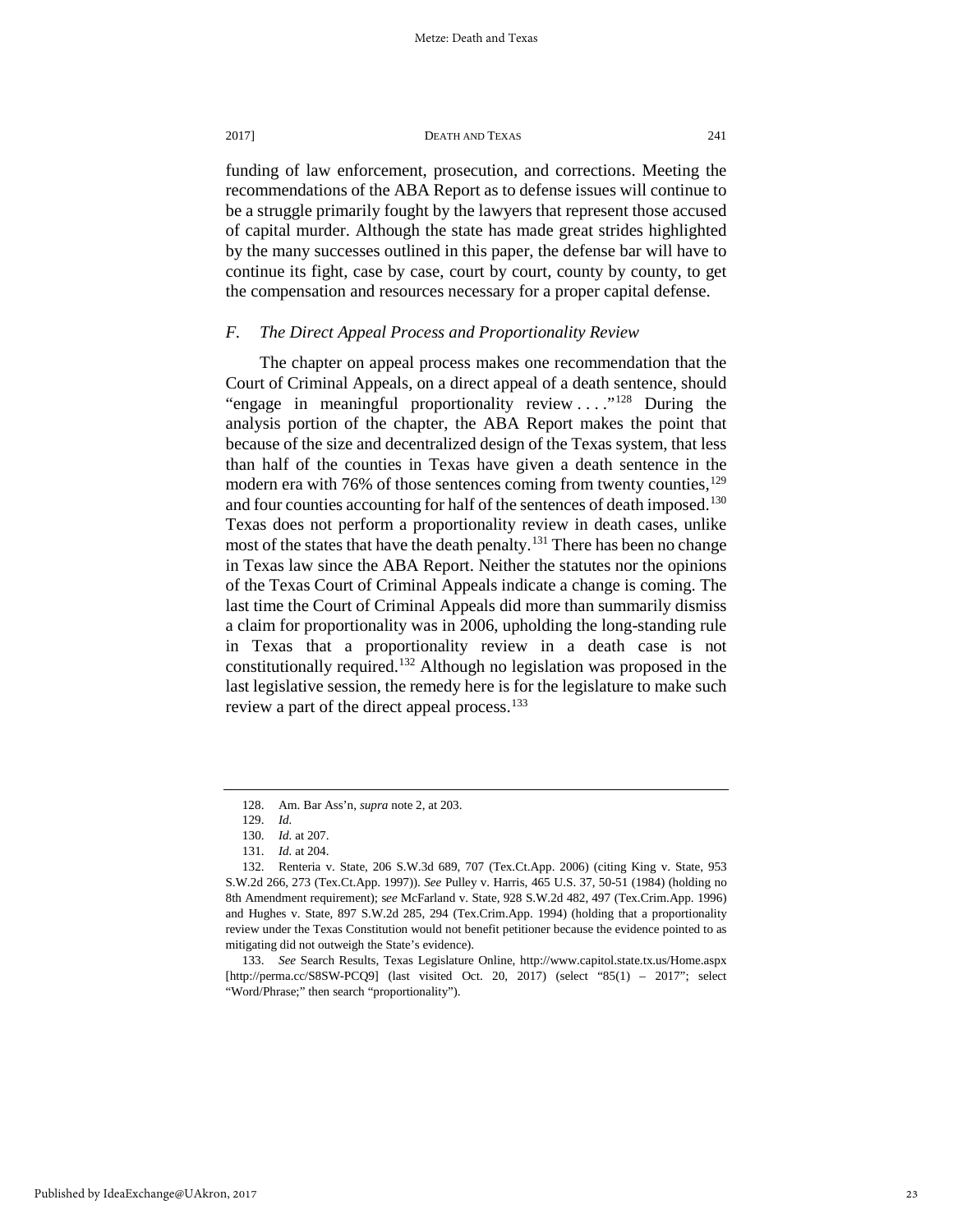# *G. State Habeas Corpus Proceedings*

The ABA Report makes 12 recommendations in the Texas postconviction habeas procedure[.134](#page-24-0) The Texas statute governing these procedures has not been changed since the issuance of the ABA Report, except some minor changes. $135$  In 2015, the Texas Legislature changed the name of the Office of Capital Writs making it the Office of Capital and Forensic Writs.[136](#page-24-2) The only change in the habeas statute was the addition of the words "and forensic" between the words "capital" and "writs" changing the focus of the state writ office.<sup>137</sup> This was obviously done to correspond with the changes in the duties of the Forensic Science Commission and other emphasis on forensic science seen in recent years[.138](#page-24-4) The ABA Report "applauds" Texas for establishing the Office of Capital (and Forensic) Writs as the agency that represents death row inmates in habeas proceedings.<sup>[139](#page-24-5)</sup>

During the 2017 Session currently underway, only one Bill that affects the habeas statute in capital cases has been passed by both the House and Senate.<sup>[140](#page-24-6)</sup> This Bill would allow previously tested biological evidence to be retested if the testing used at trial was done by the state at a laboratory that used faulty testing practices causing the lab to cease doing DNA testing after an audit by the Texas Forensic Science Commission.[141](#page-24-7) No other Bills trying to amend the state capital habeas statute made it out of committee.<sup>[142](#page-24-8)</sup>

Since the ABA Report was issued, none of its recommendations as to habeas have seen implementation. The fairness of post-conviction relief in Texas is non-existent. The hope is the new writ office providing specific statewide representation in this area can bring about changes. The

<span id="page-24-0"></span><sup>134.</sup> Am. Bar Ass'n, *supra* note 2, at 215-51. In the interest of space, the 12 recommendations will not be repeated here.

<span id="page-24-1"></span><sup>135.</sup> TEX. CODE CRIM. PROC. ANN. art. 11.071 (LEXIS through 2017 Sess.); *see* S.B. 1743, 84th Leg., Reg. Sess. § 1-5 (Tex. 2015) (listing changes to 11.071).

<span id="page-24-4"></span><span id="page-24-3"></span><span id="page-24-2"></span><sup>136.</sup> *See* S.B. 1743, *supra* note 129 (amending TEX. GOV'T CODE ANN. §§ 78.051-78.056 (LEXIS through 2017 Sess.)).

<sup>137.</sup> *Id.*

<sup>138.</sup> *E.g*., TEX. CODE CRIM. PROC. ANN. art. 38.01 (LEXIS through 2017 Sess.).

<sup>139.</sup> Am. Bar Ass'n, *supra* note 2, at 235.

<sup>140.</sup> *See* H.B. 3872, 85th Leg., Reg. Sess. (Tex. 2017).

<sup>141.</sup> *Id.*

<span id="page-24-8"></span><span id="page-24-7"></span><span id="page-24-6"></span><span id="page-24-5"></span><sup>142.</sup> Search Results, Texas Legislature Online Search, http://www.capitol.state.tx.us/Search/ TextSearchResults.aspx?CP=1&LegSess=85R&House=true&Senate=true&TypeB=true&TypeR=fa lse&TypeJR=true&TypeCR=false&VerInt=true&VerHCR=true&VerEng=true&VerSCR=true&Ve rEnr=true&DocTypeB=true&DocTypeFN=true&DocTypeBA=true&DocTypeAM=true&Srch=cust om&Custom=11.071&All=&Any=&Exact=&Exclude= [http://perma.cc/33EK-YQV6] (last visited Oct. 21, 2017) (search "11.071" in the "With **all** of the words" field).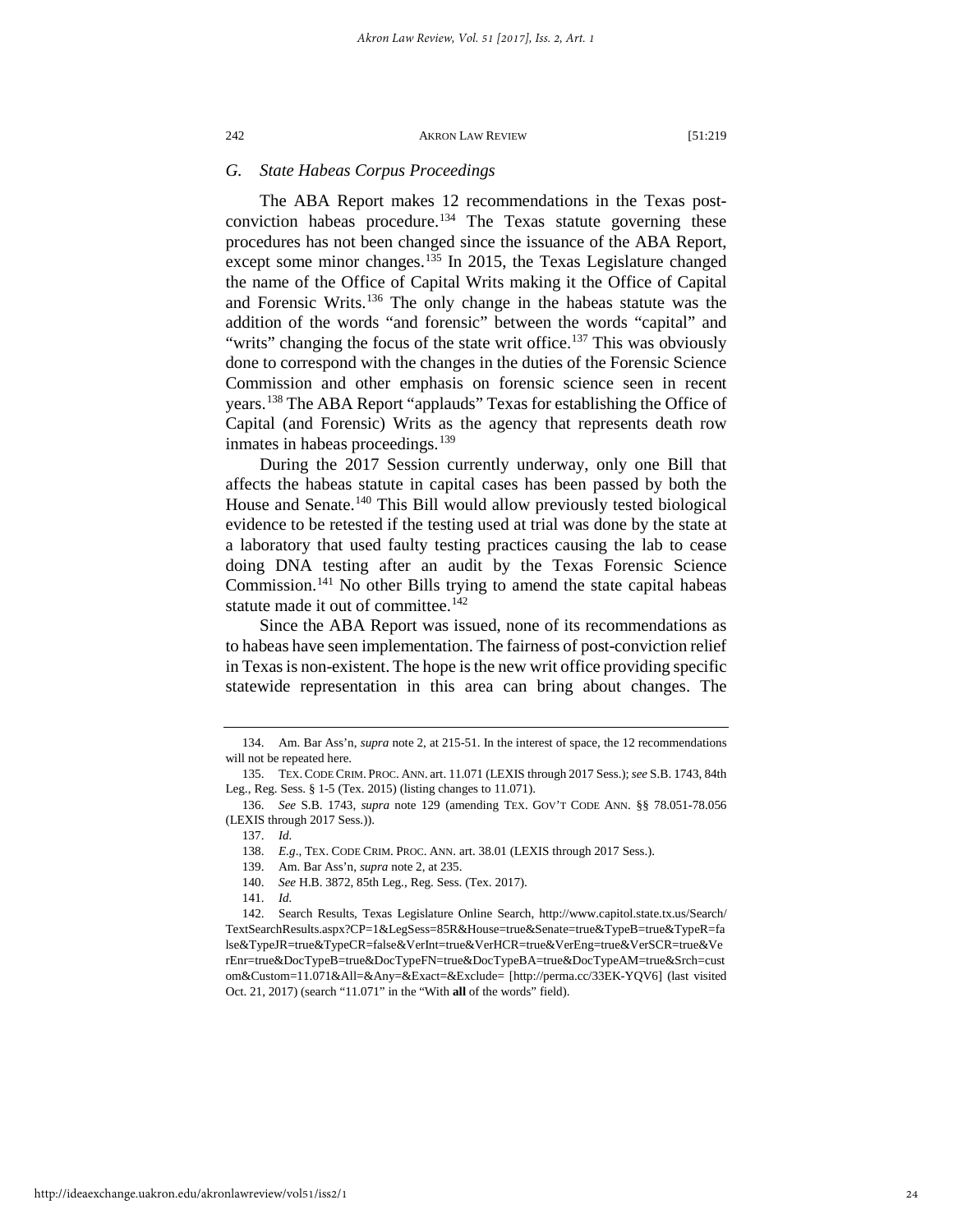restrictiveness of the Texas habeas statute makes relief almost impossible. As to qualification and compensation of habeas counsel, in time, the Office of Capital and Forensic Writs will professionalize Texas's state habeas procedure. All other substantive changes recommended by the ABA Report must come through amendment of the habeas statute or court edict after the constitutionality of the Texas procedure is successfully challenged.

# *H. Clemency*

The chapter of the ABA Report on clemency goes through a thoughtful recitation of the history and uses of clemency.<sup>[143](#page-25-0)</sup> The ABA Report makes 11 recommendations for changes in the clemency procedure in Texas. [144](#page-25-1) Texas is not in compliance—or insufficient information is available to determine compliance—in all 11 recommendations[.145](#page-25-2) Most recommendations include open, public, in-person hearings of the Parole Board<sup>[146](#page-25-3)</sup> considering the facts and circumstances of each case<sup>[147](#page-25-4)</sup> and all factors which might lead one to conclude death is not appropriate<sup>[148](#page-25-5)</sup>—giving weight to racial considerations or geographic disparities in the state, $149$  the applicant's mental health, intellectual disability, mental competency, age,  $150$  chances of rehabilitation, good behavior while on death row<sup>151</sup> and residual doubt as to the applicant's guilt.[152](#page-25-9) Additionally, the applicant should have the right to a qualified, sufficiently compensated lawyer with access to investigators, experts, and the time necessary to develop a case for clemency.[153](#page-25-10) Finally, the Board of Pardons and Paroles and the Governor should be trained and the public educated about clemency—as often the last source of relief for one condemned to die—removing "political considerations" from the decision.<sup>154</sup>

A review of the statutes and constitution show no substantive change

<span id="page-25-0"></span><sup>143.</sup> Am. Bar Ass'n, *supra* note 2, at 253.

<span id="page-25-1"></span><sup>144.</sup> *Id*. at 261-89.

<span id="page-25-2"></span><sup>145.</sup> *Id.*

<span id="page-25-3"></span><sup>146.</sup> *Id.* at 261 (Recommendations #1 and #2).

<span id="page-25-4"></span><sup>147.</sup> *Id.* at 263 (Recommendation #3).

<sup>148.</sup> *Id.* at 265 (Recommendation #4).

<span id="page-25-7"></span><span id="page-25-6"></span><span id="page-25-5"></span><sup>149.</sup> *Id.* at 267 (Recommendation #5). 150. *Id.* at 268 (Recommendation #6).

<sup>151.</sup> *Id.* at 281 (Recommendation #7).

<span id="page-25-10"></span><span id="page-25-9"></span><span id="page-25-8"></span><sup>152.</sup> *Id.* at 268 (Recommendation #6).

<sup>153.</sup> *Id.* at 285 (Recommendations #8 and #9).

<span id="page-25-11"></span><sup>154.</sup> *Id.* at 287-88 (Recommendations #10 and #11).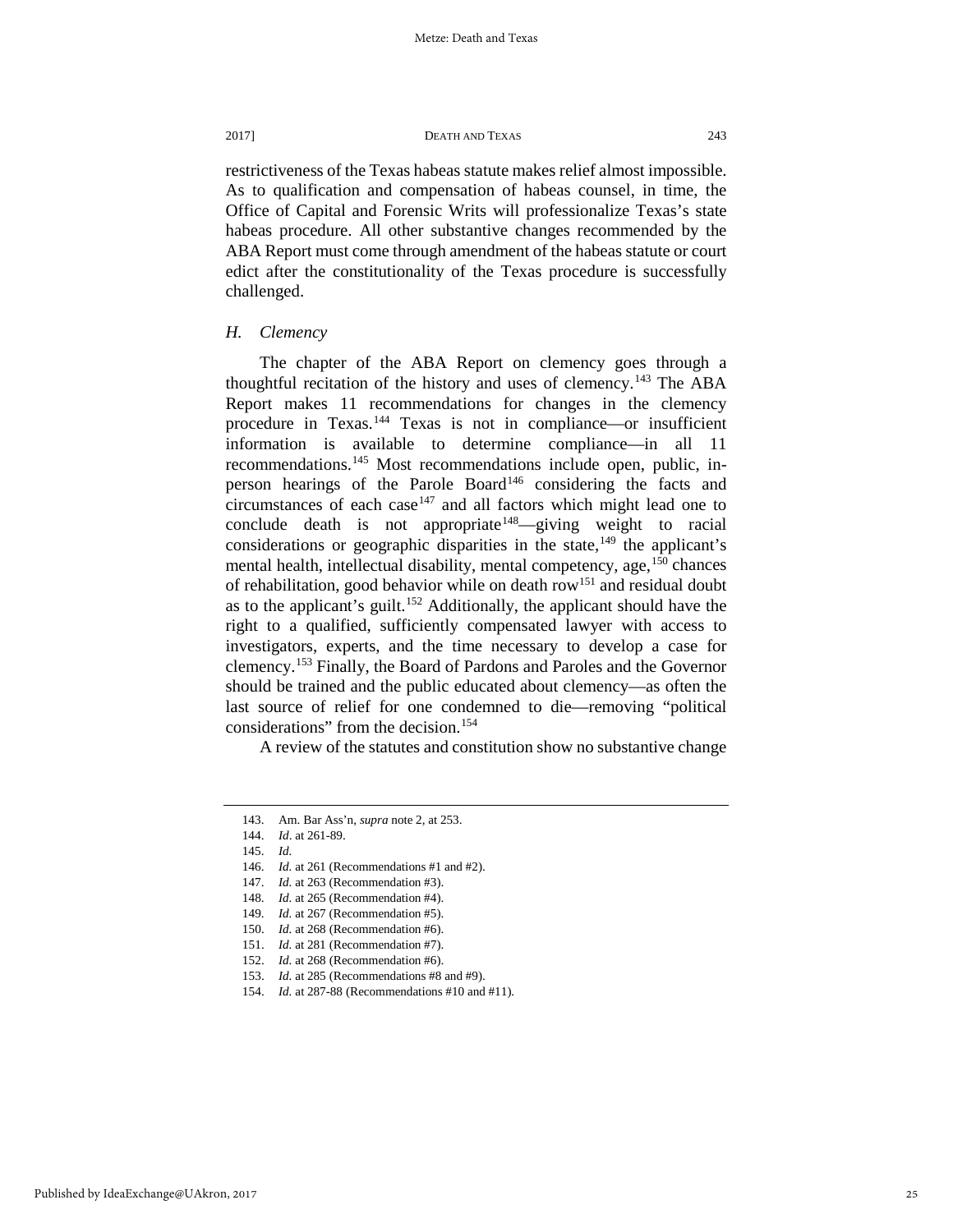in this area since 2013.[155](#page-26-0) The Texas Administrative Code also appears unchanged.[156](#page-26-1) Texas still has only granted this relief twice in the modern era.[157](#page-26-2) To its credit, the Texas Board of Pardons and Paroles does provide an online link to clemency application forms and instructions.[158](#page-26-3) The value of a truly independent, effective clemency process was illustrated twice this year.

The case of Duane Buck, discussed under Recommendation #5, illustrates that in the clemency process the "decision-makers" should consider "patterns of racial . . . disparity . . . . . "<sup>159</sup> Mr. Buck's case was one of at least six cases highlighted in 2000 by the then-Attorney General of Texas, wherein improper racial testimony was used at trial.<sup>[160](#page-26-5)</sup> All of these cases led to new punishment hearings, except for Mr. Buck's.<sup>[161](#page-26-6)</sup> His clemency request was denied, and he was set for execution in  $2011$ .<sup>[162](#page-26-7)</sup> A reprieve from the Supreme Court came within four hours of being taken to the death chamber<sup>[163](#page-26-8)</sup> where the clemency process in Texas failed to provide Mr. Buck with a reprieve at that time.<sup>[164](#page-26-9)</sup> On February 22, 2017, Mr. Buck received a new punishment hearing 17 years after the State of

<span id="page-26-3"></span>158. *Clemency*, TEX. BD. OF PARDONS AND PAROLES, http://www.tdcj.state.tx.us/bpp/exec\_clem/exec\_clem.html [http://perma.cc/VL49-PAFK] (last visited Oct. 21, 2017).

159. Am. Bar Ass'n, *supra* note 2, at 267 (Recommendation #5).

<span id="page-26-0"></span><sup>155.</sup> *See* TEX. CODE CRIM. PROC. ANN. art. 56.02(a) (LEXIS through 2017 Sess.); TEX. CONST. art. IV, §11; TEX. GOV'T CODE § 508.047(b), § 508.115, §551.124, and § 508.0362 (LEXIS through 2017 Sess.).

<sup>156.</sup> *See* 37 TEX. ADMIN. CODE ANN. § 143 (LEXIS through 2017 Sess.).

<span id="page-26-2"></span><span id="page-26-1"></span><sup>157.</sup> *See Clemency,* DEATH PENALTY INFO. CTR., https://deathpenaltyinfo.org/clemency [http://perma.cc/X7BK-RK6E] (last visited Oct. 21, 2017). Since 1976, clemency was first granted in 1998 for Henry Lee Lucas by Gov. George W. Bush because of his possible innocence and was granted the second time in 2007 for Kenneth Foster by Gov. Rick Perry who "concurred with the 6-1 recommendation from the Texas Board of Pardons and Paroles to commute Foster's death sentence, stating: 'I am concerned about Texas law that allowed capital murder defendants to be tried simultaneously and it is an issue I think the Legislature should examine.' Foster did not kill the victim but drove the car carrying the shooter. He was tried at the same time as the actual shooter, who also received a death sentence. (ASSOCIATED PRESS, August 30, 2007)." *Id.*

<span id="page-26-5"></span><span id="page-26-4"></span><sup>160.</sup> Office of the Attorney General News Release Archive, *Statement from Attorney General John Cornyn Regarding Death Penalty Cases* (June 9, 2000), https://texasattorneygeneral.gov/newspubs/newsarchive/2000/20000609death.htm [http://perma.cc/U8A9-UTLD].

<span id="page-26-6"></span><sup>161.</sup> Michael Graczyk. *Duane Buck Case: U.S. Supreme Court Stays Execution of Texas Inmate*, ASSOCIATED PRESS, THE PHILADELPHIA SUNDAY SUN (Sept. 23, 2011), http://www.philasun.com/stateside/duane-buck-case-us-supreme-court-stays-execution-of-texasinmate/ [http://perma.cc/24E5-LTWJ].

<sup>162.</sup> *Id.*

<sup>163.</sup> *Id.*

<span id="page-26-9"></span><span id="page-26-8"></span><span id="page-26-7"></span><sup>164.</sup> Brandi Grissom, *Supreme Court Grants Last-Minute Stay of Duane Buck Execution,* THE TEX. TRIBUNE (Sept. 15, 2011), https://www.texastribune.org/2011/09/15/victim-prosecutor-senatorbeg-perry-reprieve/ [http://perma.cc/YBN6-GTG4].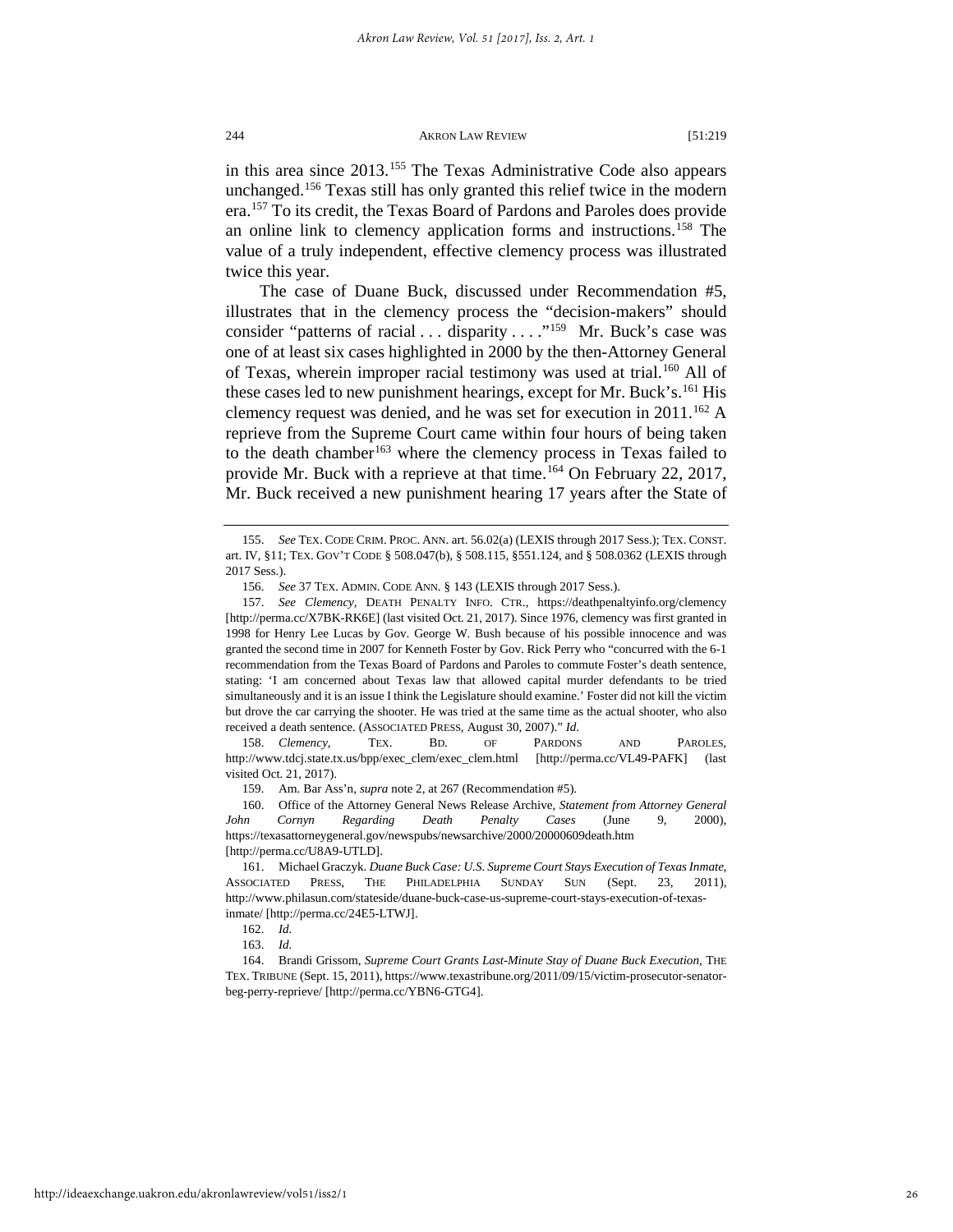Texas, through its Attorney General, all but admitted error when the United States Supreme Court granted him relief.<sup>[165](#page-27-0)</sup> Had the system worked effectively, and within the recommendations of the ABA Report, Mr. Buck's remedy would not have been so long coming. Of course, this case is about race, but it is also about justice delayed because of a failed clemency procedure.

The second recent decision highlighting the need for reform is the case of Marvin Lee Wilson, executed in 2012, who famously cried out to his mother from the gurney that a miracle must have saved him.<sup>[166](#page-27-1)</sup> It did not. Sadly, all but Wilson's lawyers stood by and allowed Lennie—a fictional character from a John Steinbeck novel—be the measure of a person's intellectual disability.[167](#page-27-2) The system ignored science and permitted Mr. Wilson to be executed despite an I.Q. of 61.<sup>168</sup> Just this year, this standard was declared to be in violation of the Eighth Amendment's proscription of cruel and unusual punishments by the United States Supreme Court.<sup>[169](#page-27-4)</sup>

The American Association on Intellectual and Developmental Disabilities (AAIDD) indicted Texas while Mr. Wilson was still alive when they said to the Supreme Court, "[The Texas] impressionistic 'test' directs fact-finders (sic) to use 'factors' that are based on false stereotypes about mental retardation (sic) that effectively exclude all but the most severely incapacitated."<sup>[170](#page-27-5)</sup> Texas continued to put the intellectually disabled on death row and execute these individuals until the case of Bobby James Moore in 2017.<sup>[171](#page-27-6)</sup> But, had the politicians heeded the words of the professionals about the Texas standard for measuring intellectual disability, perhaps a thoughtful Governor and Board of Pardons and Paroles in Texas could have granted Marvin Lee Wilson relief, saving him

<sup>165.</sup> Buck v. Davis, 137 S. Ct. 759, 780 (2017).

<span id="page-27-1"></span><span id="page-27-0"></span><sup>166.</sup> John Rudolf, *Marvin Wilson Execution: Texas Puts Man With 61 IQ to Death*, THE HUFFINGTON POST (Aug. 7, 2012), http://www.huffingtonpost.com/2012/08/07/marvin-wilsonexecution-texas\_n\_1753968.html [http://perma.cc/Q8J5-2CEH].

<span id="page-27-2"></span><sup>167.</sup> *Id.* (explaining that each state could decide who qualified as mentally retarded and that Texas used "Lennie" from Steinbeck's "Of Mice and Men" "as its standard of what type of offender should be exempt from execution").

<sup>168.</sup> *Id.*

<sup>169.</sup> Moore v. Texas*,* 137 S. Ct. 1039, 1044 (2017).

<span id="page-27-5"></span><span id="page-27-4"></span><span id="page-27-3"></span><sup>170.</sup> *See Intellectual Disabilities: Texas Stands Alone in its Unusual Test of Mental Retardation and Exemption from Execution,* DEATH PENALTY INFO. CTR., https://deathpenaltyinfo.org/intellectual-disabilities-texas-stands-alone-its-unusual-test-mentalretardation-and-exemption-execu [http://perma.cc/XGH6-QFLZ] (last visited Oct. 21, 2017) (quoting the Am. Ass'n on Intellectual and Developmental Disabilities from their brief in *Chester v. Thaler.*). *See also* Brief for American Association on Intellectual and Developmental Disabilities as Amici Curiae Supporting Petitioner at 2, Chester v. Thaler, 586 U.S. 978 (2012) (No. 11-1391).

<span id="page-27-6"></span><sup>171.</sup> *Moore,* 137 S. Ct. at 1044.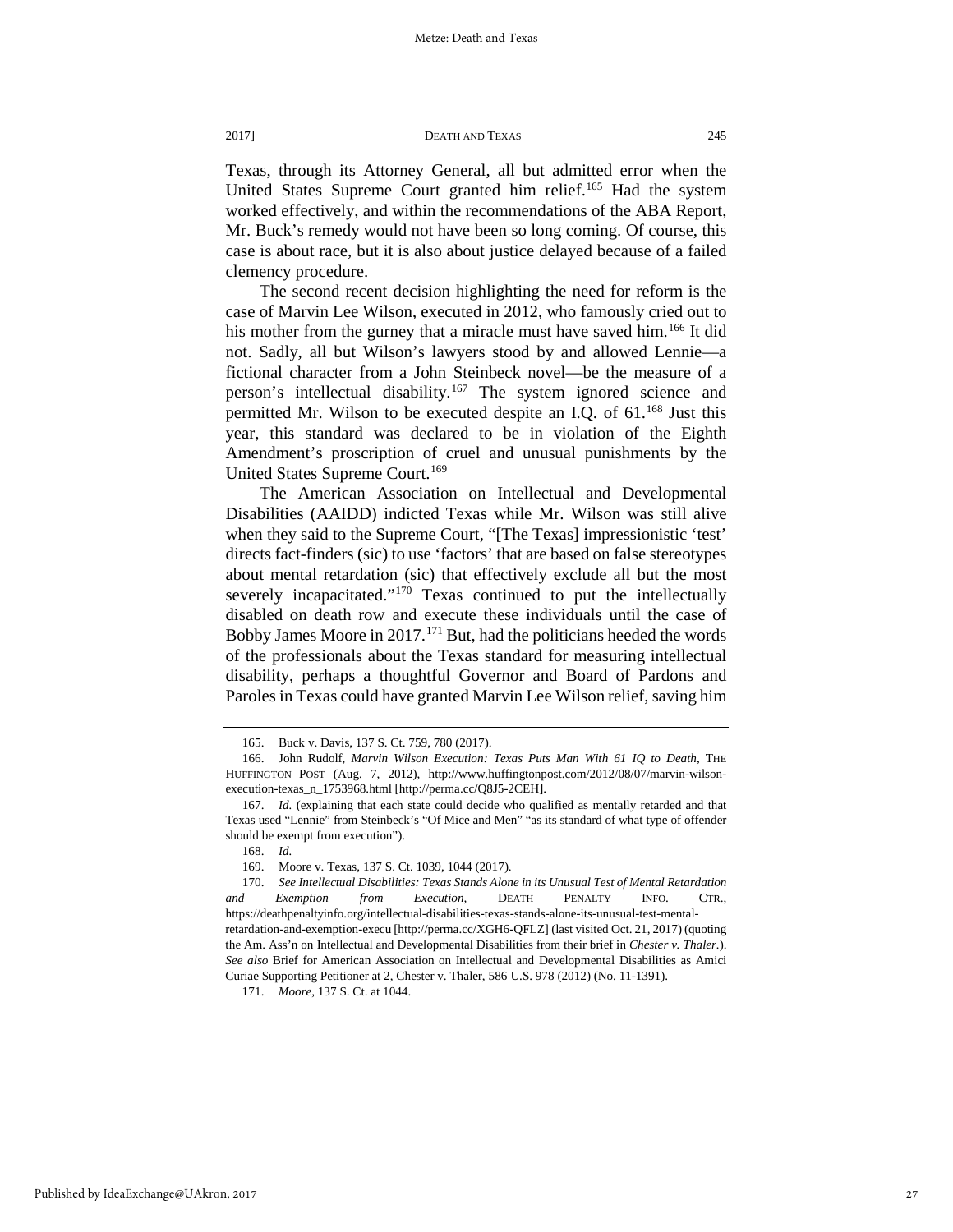from his child-like reaction to the length of his execution and the shameful hope he must have felt as his life left him on that gurney. The AAIDD felt that it would require the Supreme Court's intervention to change the Texas approach. [172](#page-28-0) The Supreme Court has now directed Texas to follow "current medical standards" and by doing so invites the politicians of Texas to use science and reasoning<sup>173</sup>—the same duo which would revolutionize the Texas clemency process.

# *I. Capital Jury Instructions*

Chapter Ten makes six recommendations to improve capital jury instructions applicable to Texas.<sup>[174](#page-28-2)</sup> Many of these recommendations appear to be applicable to all death penalty states, not just Texas. For example, Recommendation #1 is a suggestion that instructions should be written by professionals in other disciplines—those other than lawyers with input from lawyers to improve jurors' understanding of the instructions and the law. $175$  For decades, studies have shown that jurors do not understand instructions, make assumptions of guilt and punishment prior to hearing the evidence, assign improper standards to their decisions, and basically fail to abide by the law.[176](#page-28-4) The lawyers that have composed the jury instructions in Texas have produced excellent documents that other lawyers have dissected and reviewed for legal defects, to no avail. Our profession is woefully blind to the fact that statistics show that the population from which juries are chosen have a wide variety of educational backgrounds and have limited ability to understand our complicated instructions. When we pretend that a jury pool understands the instructions because we, the lawyers, understand them, we suffer a humorous fallacy in logic.

Recommendations  $#2$  and  $#3$  are followed in practice in Texas.<sup>177</sup>

<span id="page-28-0"></span><sup>172.</sup> Brief for Am. Ass'n on Intellectual and Developmental Disabilities as Amici Curiae Supporting Petitioner at 20, Chester v. Thaler, 586 U.S. 978 (2012) (No. 11-1391).

<sup>173.</sup> *Moore*, 137 S. Ct. at 1048-49.

<span id="page-28-2"></span><span id="page-28-1"></span><sup>174.</sup> Am. Bar Ass'n, *supra* note 2, at 291 (Chapter Ten, Capital Jury Instructions). The ABA Report makes a seventh recommendation but it is not applicable in Texas and is not considered here. *Id*. at 322.

<sup>175.</sup> *Id.* at 297.

<span id="page-28-4"></span><span id="page-28-3"></span><sup>176.</sup> William J. Bowers & Wanda D. Foglia, *Still Singularly Agonizing: Law's Failure to Purge Arbitrariness from Capital Sentencing*, 39 CRIM. L. BULL. 51, 54 (2003).

<span id="page-28-5"></span><sup>177.</sup> Am. Bar Ass'n, *supra* note 2, at 300 (explaining that Recommendation #2 is that "jurors should receive written copies of 'court instruction' . . . to consult while the court is instructing them and while conducting deliberations." *See* TEX. CODE CRIM. PROC. ANN. art. 36.18 (LEXIS through 2017 Sess.)). *See also* Am. Bar Ass'n, *supra* note 2, at 301 (explaining that Recommendation #3 suggests courts should respond meaningfully to questions from the jury. *See* TEX. CODE CRIM. PROC. ANN. art. 36.27 (LEXIS through 2017 Sess.)).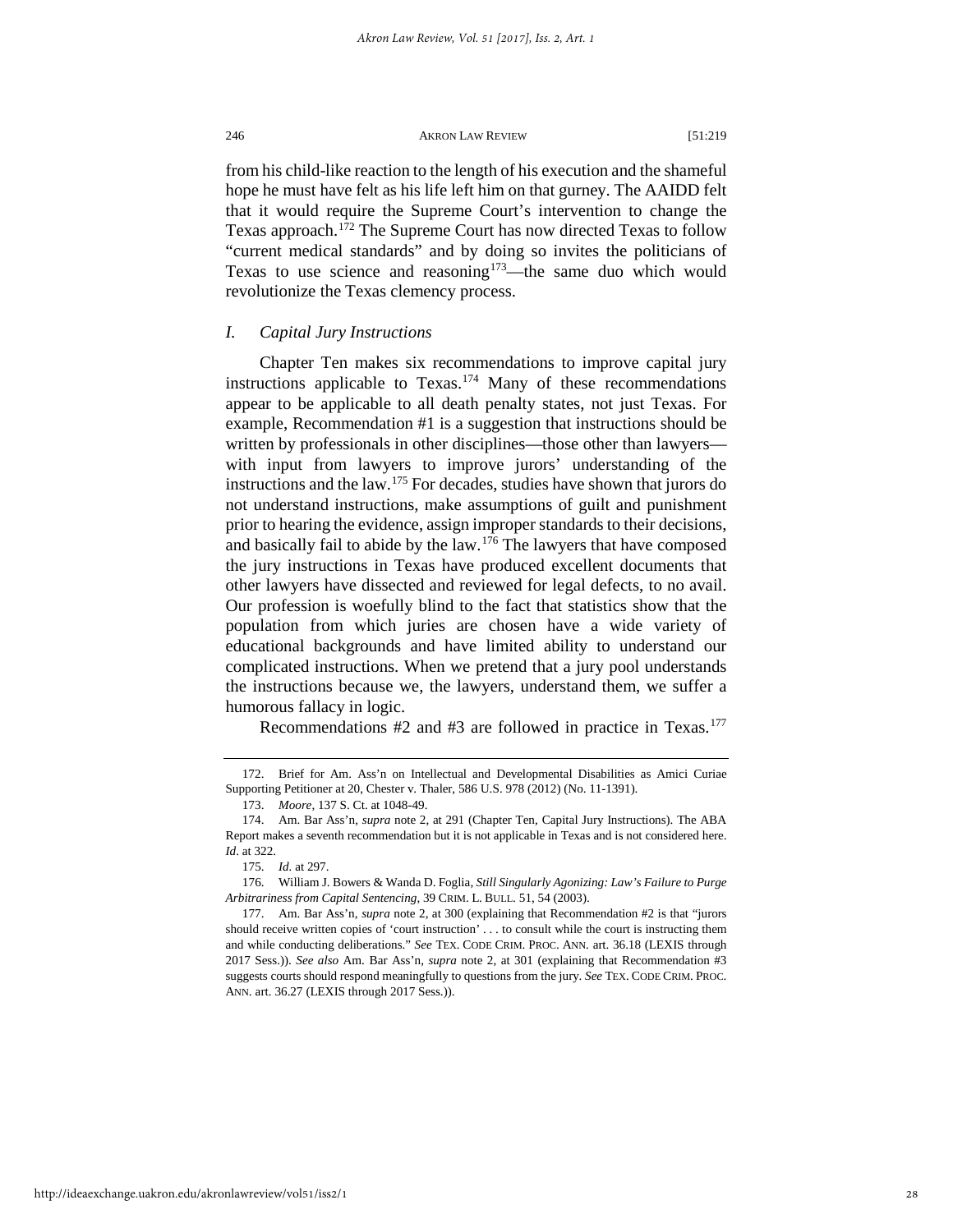Articles 36.18 and 36.27 of the Texas Code of Criminal Procedure address these two issues and all courts, to my knowledge, follow the instructions of these rules. Most courts in Texas give a copy of the jury instructions to each juror as the court reads them. During deliberations, jury questions are most often answered with an instruction to follow the instructions formerly given by the court, and the juries most often communicate with the court as instructed. These rules have been the law in Texas since 1965.[178](#page-29-0)

Recommendation #4 speaks of telling the jury about alternative punishments and allowing testimony of parole practices to assist jurors' understandings.<sup>[179](#page-29-1)</sup> There are no alternative punishments in Texas.<sup>180</sup> One receives either life without parole or death if convicted of a capital crime.[181](#page-29-3) As to discussion of parole issues, unless the convicted was under 18 at the time of the offense, there are no parole issues, and it certainly would be discretionary for a trial court to allow such testimony should counsel be able to make it relevant.<sup>[182](#page-29-4)</sup>

Recommendation #5 suggests courts not place limits on a jury's ability to give full consideration to any evidence which favors life, not death.[183](#page-29-5) This portion of the chapter discusses Texas's future dangerousness special issue, predictions of future dangerousness and the experts that give those predictions, selection of a death-qualified jury, other sentencing special issues, and the failure to instruct on residual doubt and mercy.[184](#page-29-6) The Texas sentencing statute has not changed substantively since the ABA Report.<sup>[185](#page-29-7)</sup> Therefore, Texas has not followed any of the ABA Report's recommendations and their discussion provides no solutions. However, there are a few areas in which this statute could be improved.

First, as suggested, Texas must stop lying to juries.<sup>[186](#page-29-8)</sup> Whenever a

<sup>178.</sup> *See* TEX. CODE CRIM. PROC. art. 36.18 (LEXIS through 2017 Sess.).

<sup>179.</sup> Am. Bar Ass'n, *supra* note 2, at 303.

<span id="page-29-3"></span><span id="page-29-2"></span><span id="page-29-1"></span><span id="page-29-0"></span><sup>180.</sup> *See* TEX. PENAL CODE ANN. § 12.31(a) (LEXIS through 2017 Sess.) For those 18 or older, the punishment when death is sought is either life in prison without parole or death. Should the accused be younger than 18 at the time of the offense or death not be sought, specific provisions of this section are applicable. *Id.*

<sup>181.</sup> *Id.*

<sup>182.</sup> Sells v. State, 121 S.W.3d 748, 756 (Tex.Crim.App. 2003).

<sup>183.</sup> Am. Bar Ass'n, *supra* note 2, at 307.

<sup>184.</sup> Am. Bar Ass'n, *supra* note 2, at 307-18.

See TEX. CODE CRIM. PROC. ANN. art. 37.071 (LEXIS through 2017 Sess.).

<span id="page-29-8"></span><span id="page-29-7"></span><span id="page-29-6"></span><span id="page-29-5"></span><span id="page-29-4"></span><sup>186.</sup> Am. Bar Ass'n, *supra* note 2, at 316. *See* TEX. CODE CRIM. PROC. ANN. art. 37.071, § 2(d)(2) (LEXIS through 2017 Sess.) (requiring a unanimous vote for a "yes" answer to the special issues on future dangerousness and parties found in TEX. CODE CRIM. PROC. ANN. art. 37.071, § 2(b) and forbidding a jury from answering any of those issues "no" unless 10 or more jurors agree); *id.* §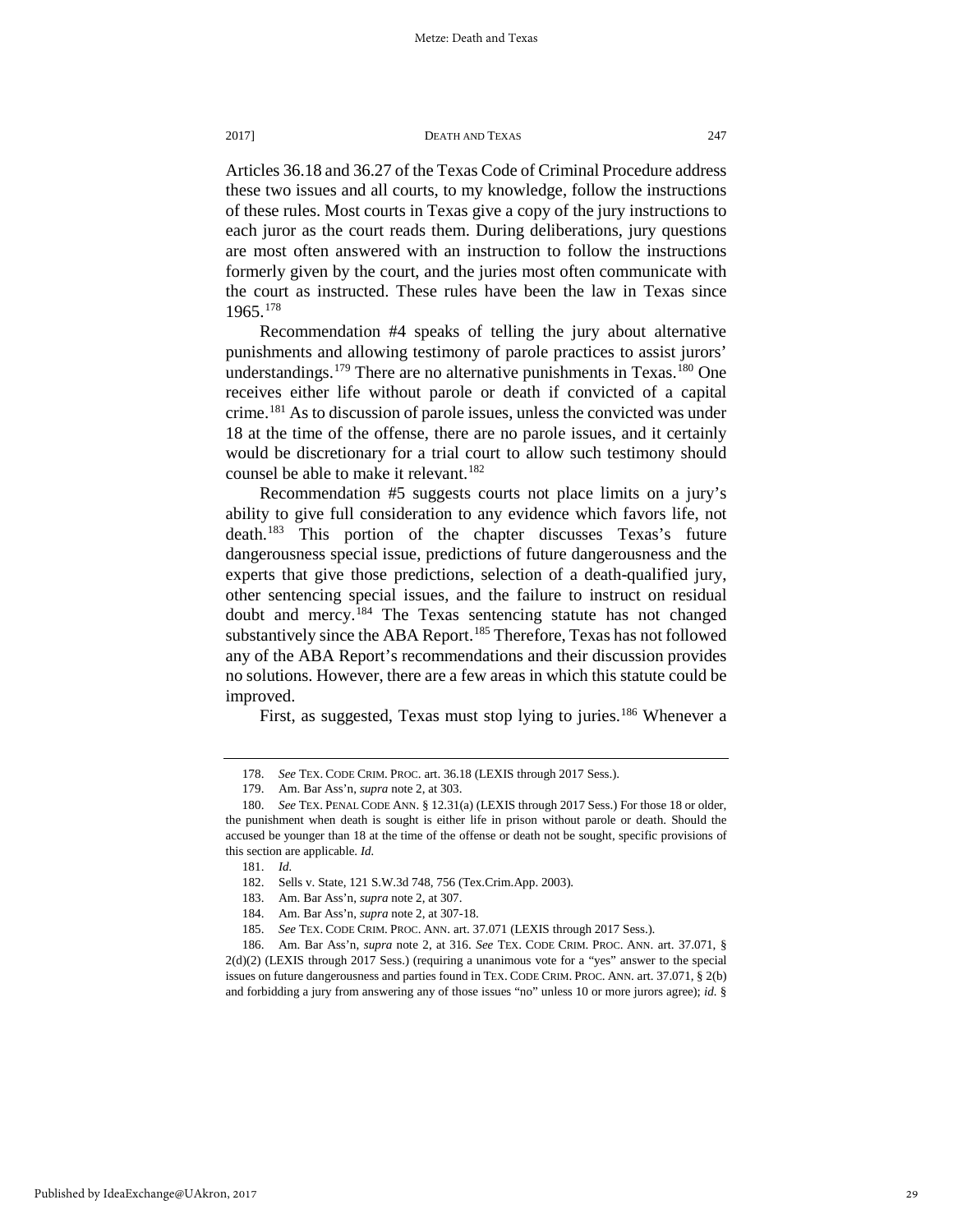jury is told a 10 to 2 vote will effect one result and a unanimous vote will effect another result, this is just a lie. A unanimous vote will always bring about the result agreed upon, but it is common knowledge in the Death Penalty Community in Texas that only one person can vote "no" on the first two special issues or "yes" on the third special issue and the defendant will receive life through a hung jury—just no one can talk about it. Interestingly, there was a Bill introduced during the 2017 Texas Legislative Session that addressed this issue.<sup>[187](#page-30-0)</sup> The Bill was reported out of committee and died waiting to be placed on the Calendar. It is interesting to note the committee voted 6 in favor and only 1 against, which is remarkable. This Bill would have removed the 10 to 2 lie and, in its original version, allow for a jury to be told the effect of failure of the jury to agree on the second and third special issues. This would have virtually ended the death penalty in Texas, removing confusion and empowering even one juror with the ability to secure a life punishment with just their vote, and empower the defense to talk about it. So there is hope.

The last recommendation in this chapter would allow juries to be instructed that a "juror may return a life sentence, even in the absence of any mitigating factor and even where an aggravating factor has been established beyond a reasonable doubt, if the juror does not believe that the defendant should receive the death penalty."[188](#page-30-1) This recommendation would require a complete sea change in the Texas scheme. Needless to say, this has not been implemented, or even discussed to my knowledge.

# *J. Judicial Independence and Vigilance*

There are six recommendations in the ABA Report to improve the judicial function in capital cases.<sup>[189](#page-30-2)</sup> Recommendations #1, #2, #4, and #5 include changing the partisan election of judges, educating the public about judicial independence, recusal of judges who have made prejudgment statements, and judges taking immediate action to address prosecutorial misconduct or ineffectiveness by the defense.<sup>[190](#page-30-3)</sup> There is no

<span id="page-30-1"></span><span id="page-30-0"></span><sup>2(</sup>f)(2) (requiring a unanimous vote for a "no" answer to the mitigation special issue found in *id.* §  $2(e)(1)$  and forbidding a jury from answering "yes" unless 10 or more jurors agree); *id*. §  $2(a)(1)$ (LEXIS through 2017 Sess.) ("The court, the attorney representing the state, the defendant, or the defendant's counsel may not inform a juror or a prospective juror of the effect of a failure of a jury to agree on issues submitted . . . .")*.* 

<sup>187.</sup> *See* H.B. 3054, 85th Leg., Reg. Sess. (Tex. 2017).

<sup>188.</sup> Am. Bar Ass'n, *supra* note 2, at 320.

<span id="page-30-2"></span><sup>189.</sup> *Id.* at 323.

<span id="page-30-3"></span><sup>190.</sup> *Id.*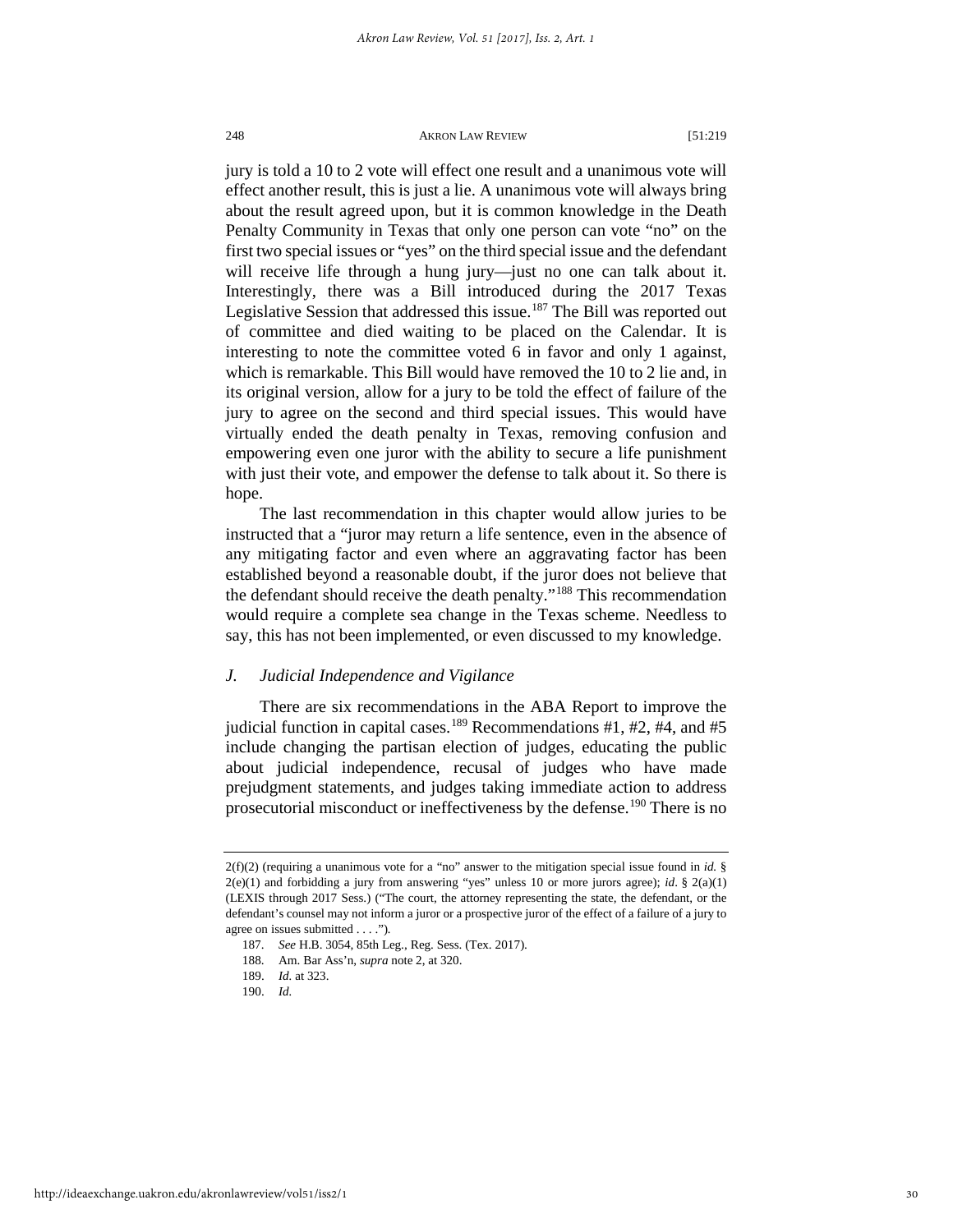movement in reforming these problems. Judges in Texas still run for office and advocate their stance as being tough on crime, and apparently the public expects it. One reform would be making the reporting of misbehavior or unprofessional conduct in a courtroom a responsibility of all the officers of the court. As stated above, the Texas criminal system will not improve until sanctions, such as misprision, follow the intentional overlooking of serious professional malfeasance.<sup>[191](#page-31-0)</sup>

Sadly, Judge Elsa Alcala of the Texas Court of Criminal Appeals announced she would not seek re-election.<sup>[192](#page-31-1)</sup> Judge Alcala has been a voice of reason on the death penalty. Most notably, just this year Judge Alcala dissented in the cases of Bobby James Moore and Duane Buck, both granted relief from the United States Supreme Court, who agreed with Judge Alcala's judgment.<sup>[193](#page-31-2)</sup> It is the continuous nature of a statewide partisan election which the Judge cites as her primary reason for quitting.[194](#page-31-3)

To its credit, Texas does provide a mechanism for hearing complaints against judges. The State Commission on Judicial Conduct "is responsible for investigating allegations of judicial misconduct or judicial disability, and for disciplining judges."<sup>[195](#page-31-4)</sup> Although the punishments seldom are harsh, the Commission does actively carry out its mission.<sup>[196](#page-31-5)</sup>

The ABA Report complains that fault also lies with the State Bar of Texas for failing to implement its 2012 Strategic Plan "to educate the public about the Rule of Law and the role of judges, lawyers, and the public in the justice system."[197](#page-31-6) In the Bar's Strategic Plan FY 2018 and FY 2019, these goals are again stated as the first goal of the Bar.[198](#page-31-7) The State Bar actually goes to great length to educate the public. Just a short time on the Bar's website shows a wide variety of resources available to

31

<sup>191.</sup> *See supra,* note 116, as to prosecutorial misconduct.

<span id="page-31-1"></span><span id="page-31-0"></span><sup>192.</sup> Meagan Flynn, *Texas Judge Elsa Alcala, Who Criticized Death Penalty, Won't Seek Reelection,* HOUS. PRESS (Dec. 30, 2016), http://www.houstonpress.com/news/texas-judge-elsa-alcalawho-criticized-death-penalty-wont-seek-re-election-9067899 [http://perma.cc/K5ZV-GJRS].

<sup>193.</sup> *Id.*

<sup>194.</sup> *Id.*

<span id="page-31-4"></span><span id="page-31-3"></span><span id="page-31-2"></span><sup>195.</sup> *Texas,* STATE COMM'N ON JUDICIAL CONDUCT, http://www.scjc.texas.gov/ (last visited Oct. 21, 2017).

<span id="page-31-5"></span><sup>196.</sup> *Disciplinary Actions,* STATE COMM'N ON JUDICIAL CONDUCT, http://www.scjc.texas.gov/disciplinary-actions/ [http://perma.cc/7EHZ-GA3Y] (last visited Oct. 23, 2017). At the Commission's website are the cases of judges investigated and punished by the Commission.

<span id="page-31-6"></span><sup>197.</sup> Am. Bar Ass'n*, supra* note 2, at 330 (quoting the State Bar of Texas, *State Bar of Texas Strategic Plan: FY2012 & FY2013*, at 3 (2012)).

<span id="page-31-7"></span><sup>198.</sup> State Bar of Texas, *State Bar of Texas Strategic Plan: FY2018 & FY2019*, at 3 (2017), https://www.texasbar.com/AM/Template.cfm?Section=Our\_Mission&Template=/CM/ContentDispl ay.cfm&ContentID=11010 [http://perma.cc/V9FY-MRXC].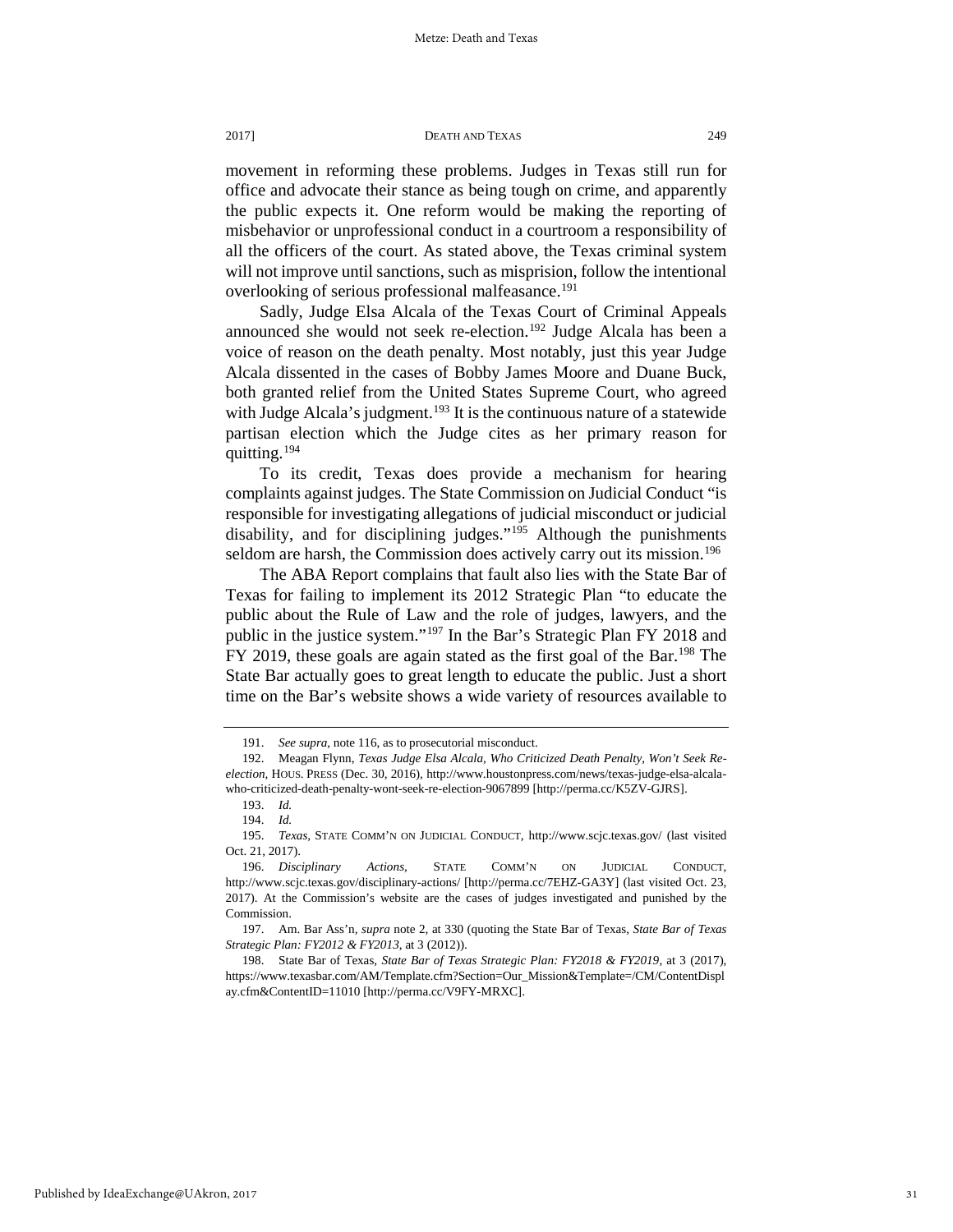lawyers and non-lawyers designed to address this concern.<sup>[199](#page-32-0)</sup> The ABA Report appears to be a bit short in its criticism of the lawyers of Texas when it comes to education of the public. Additionally, Recommendation #3 puts the burden on bar associations and community leaders to speak out against those that attack judges for their decisions in capital cases.<sup>200</sup> This criticism may well be justified. Politics in judicial elections does give a chilling effect to both public criticism and support of the judiciary. But, non-partisan election of judges has not proven itself to be effective in eliminating the political side effects of partisanship.<sup>[201](#page-32-2)</sup>

Recommendation #6 states judges should ensure full discovery in capital cases.<sup>202</sup> This recommendation has been fully implemented with the passage of the amendments to article 39.14 of the Texas Code of Criminal Procedure—known as the Michael Morton Act, as discussed above in *Section D: Prosecution.*[203](#page-32-4)

# *K. Racial and Ethnic Minorities*

The ABA Report makes ten recommendations toward the goal of eliminating "race and ethnicity as a factor in the administration of the death penalty."[204](#page-32-5) The State should (1) investigate racial discrimination, (2) evaluate discrimination's impact on the justice system, (3) develop strategies to address it, (4) collect data on these issues from the initial report through execution of sentence, (5) collect empirical data for study, (6) pass legislation allowing inmates to challenge their conviction obtained with improper discriminatory patterns, (7) develop appropriate educational and training programs, (8) sanction state actors guilty of discrimination, (9) ensure a fair judiciary by the use of recusal of judges showing discriminatory decision making, and (10) eliminate procedural bars to claims of racial discrimination at any point in the judicial process.[205](#page-32-6)

Texas periodically addresses specific racial issues through

<span id="page-32-0"></span><sup>199.</sup> *See generally* State Bar of Texas (2017), https://www.texasbar.com/ [http://perma.cc/7J7C-33RB].

<sup>200.</sup> Am. Bar Ass'n, *supra* note 2, at 335.

<span id="page-32-3"></span><span id="page-32-2"></span><span id="page-32-1"></span><sup>201.</sup> *See* Layne S. Keele, *Why the Judicial Elections Debate Matters Less Than You Think: Retention as the Cornerstone of Independence and Accountability,* 47 AKRON L. REV. 375, 377 (2014) (arguing that we do not elect judges, we decide on their retention); Paul J. De Muniz, *Politicizing State Judicial Elections: A Threat to Judicial Independence*, 38 WILLIAMETTE L. REV. 367, 367-68 (2002) (providing a less than flattering history of the non-partisan election of judges in Oregon).

<sup>202.</sup> Am. Bar Ass'n, *supra* note 2, at 343.

<span id="page-32-4"></span><sup>203.</sup> *Supra*, *Section D Prosecution*, at 18.

<span id="page-32-5"></span><sup>204.</sup> Am. Bar Ass'n, *supra* note 2, at 347.

<span id="page-32-6"></span><sup>205.</sup> *Id.* at 351-76.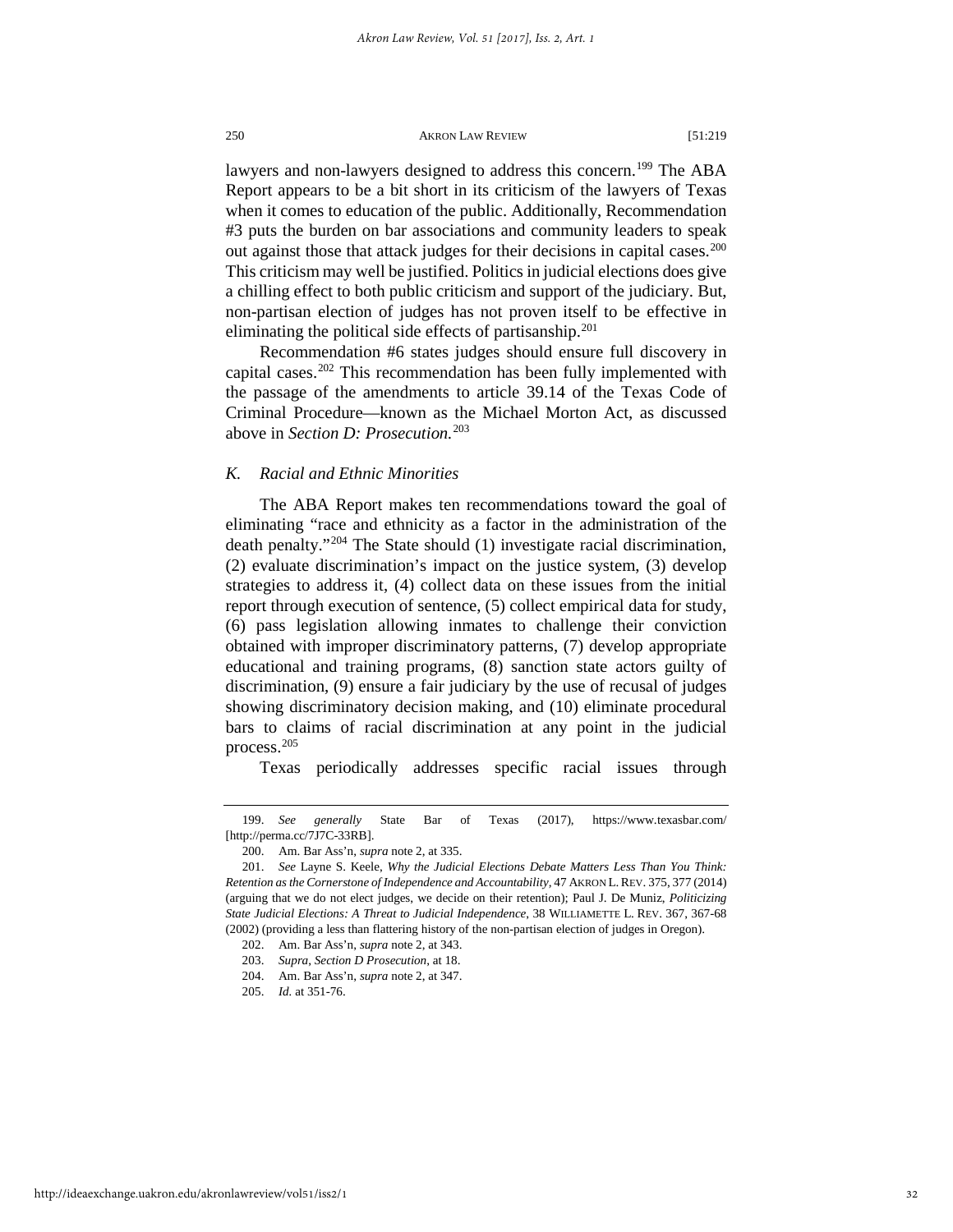legislation or rules—the use of a prohibition against racial profiling,<sup>206</sup> prohibiting lawyers from racial bias or prejudice,  $207$  forbidding the exercising of preemptory challenges in jury selection based on race,<sup>208</sup> not allowing the introduction of a defendant's race to show propensity toward criminal conduct in the future,  $209$  or finding that an offense was committed because of bias or prejudice.<sup>[210](#page-33-4)</sup> But, the solution to these issues rests in the judiciary. Ultimately, the U.S. Supreme Court must stop avoiding the issue of race "in its foundational constitutional cases . . . . [T]he Court [has] consistently avoided direct engagement with the issue of racial discrimination in capital punishment."<sup>[211](#page-33-5)</sup> The Texas Legislature and Texas Courts will address the issues raised by the ABA Report as to race and ethnicity when the U.S. Supreme Court finally stops its procedural tinkering with the mechanism of death and declares the process unconstitutional and beyond our ability to correct.

# *L. Intellectual Disability and Mental Illness*

The ABA Report proffers 7 recommendations as to intellectual disability and  $13$  as to mental illness.<sup>212</sup> No summary of the recommendations as to intellectual disability are necessary as Texas must now re-evaluate how it handles death penalty cases involving those alleged or found to be intellectually disabled in light of the recent Supreme Court decision in the case of Bobby James Moore, as discussed above under the section on clemency.<sup>[213](#page-33-7)</sup> Science must now take its place in Texas jurisprudence as the courts must now consult current medical standards to determine intellectual disability.<sup>[214](#page-33-8)</sup> In the near future, we will train the lawyers, judges, court personnel, law enforcement, and corrections on the new procedure to be developed to establish, rebut, and treat the intellectually disabled charged with a capital murder. It is to this end the *Moore* decision has forced Texas into a new era.

<sup>206.</sup> TEX. CODE CRIM. PROC. ANN. art. 2.131 (LEXIS through 2017 Sess.).

<span id="page-33-1"></span><span id="page-33-0"></span><sup>207.</sup> Tex. Disciplinary R. of Prof'l Conduct R. 5.08(a) (2016), https://www.texasbar.com/AM/Template.cfm?Section=Home&Template=/CM/ContentDisplay.cfm &ContentID=27271 [http://perma.cc/DM42-S6QC].

<sup>208.</sup> TEX. CODE CRIM. PROC. ANN. art. 35.261 (LEXIS through 2017 Sess.).

<sup>209.</sup> *Id.* at art. 37.071.

<span id="page-33-4"></span><span id="page-33-3"></span><span id="page-33-2"></span><sup>210.</sup> *Id.* at art. 42.014 (a). *See* TEX. PENAL CODE ANN. § 12.47 (LEXIS through 2017 Sess.) (increasing the punishment after a finding under TEX. CODE CRIM. PROC. ANN. art. 42.014.)

<span id="page-33-8"></span><span id="page-33-7"></span><span id="page-33-6"></span><span id="page-33-5"></span><sup>211.</sup> Symposium, *The American Death Penalty and the (In)Visibility of Race*, 82 U. CHI. L. REV. 243, 243-94 (2015).

<sup>212.</sup> Am. Bar Ass'n*, supra* note 2, at 379-444.

<sup>213.</sup> *See* Moore v. Texas*,* 137 S. Ct. 1039, 1049 (2017).

<sup>214</sup>*. Id*. at 1048.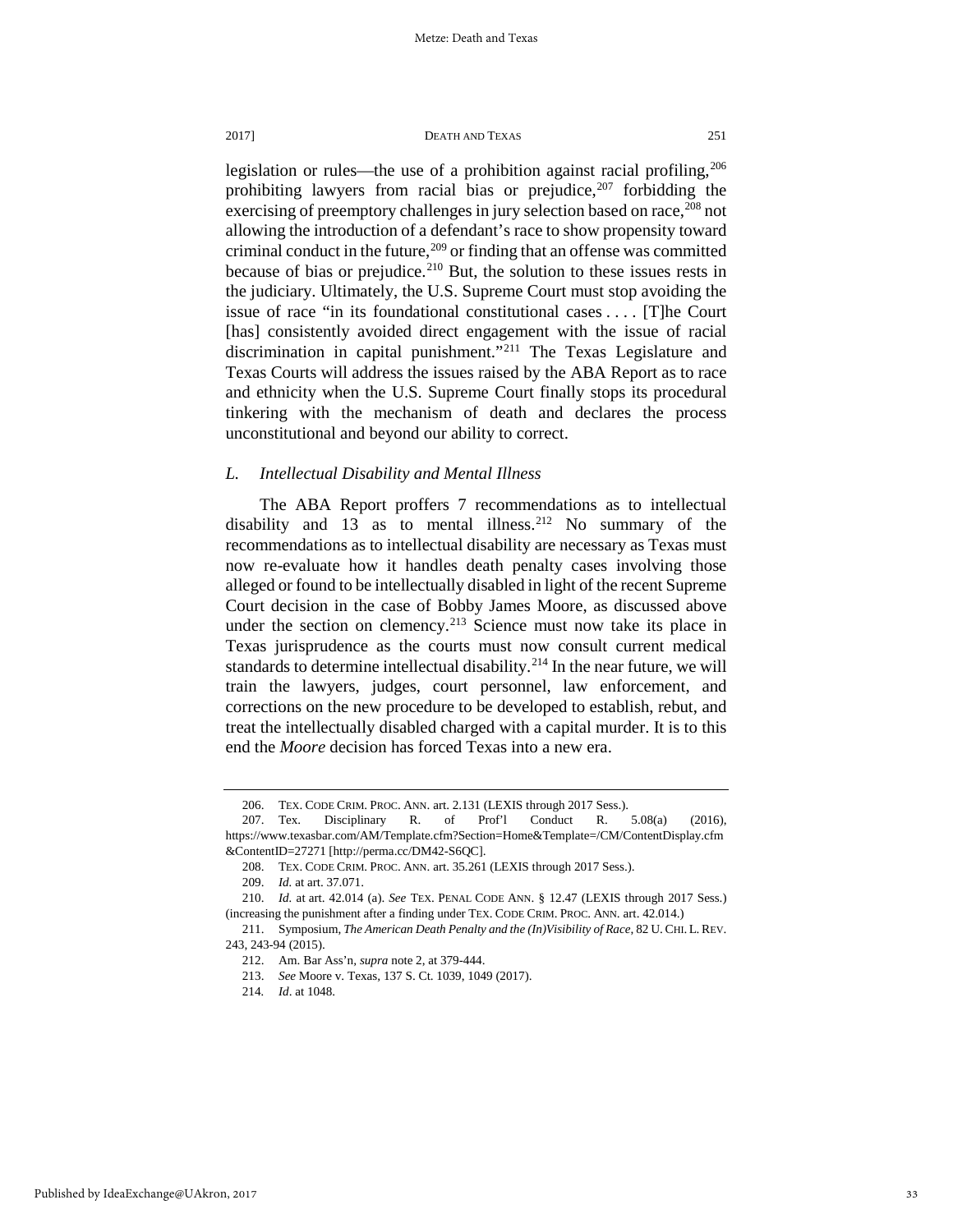Finally, 13 recommendations were made in the ABA Report on issues involving mental illness.<sup>[215](#page-34-0)</sup> Texas was not in full compliance with any of the recommendations and so it remains. $^{216}$  However, Texas does not ignore the issues associated with mental health. As to training and education, organizations such as the National Alliance on Mental Health Texas,<sup>217</sup> Mental Health America of Texas,<sup>[218](#page-34-3)</sup> the Hogg Foundation for Mental Health, $2^{19}$  and Disability Rights Texas<sup>[220](#page-34-5)</sup> are just a few of the private organizations that provide or have provided training, services, advocacy, and information on mental health issues. The Texas Department of State Health Services is requesting over \$3 billion dollars per year for the next two years to spend on a wide variety of health services, including mental health.<sup>221</sup> As per Recommendations  $#1, #3$ , and #13, all individuals that deal with capital cases must be trained on how to recognize and handle the mentally ill. Defense lawyers, prosecutors, and judges receive regular training—even though it may be inadequate in many respects.<sup>[222](#page-34-7)</sup> Other training is available to law enforcement, correctional personnel, and other mental health providers through the Texas CIT Association<sup>[223](#page-34-8)</sup> and the Texas Commission on Law

<span id="page-34-5"></span>220. DISABILITY RIGHTS TEX., http://www.disabilityrightstx.org/ [http://perma.cc/6YBP-K6WM] (last visited Oct. 21, 2017).

<span id="page-34-6"></span>221. *FY 2018-2019 Legislative Appropriations Request,* TEX. HEALTH AND HUMAN SERVICES, https://www.dshs.texas.gov/budget/lar/default.aspx [http://perma.cc/2WSJ-BEZ4] (last visited Oct. 27, 2017).

http://www.yourhonor.com/web/Online/Events/Event\_Display.aspx?EventKey=17ANNUAL

<sup>215.</sup> Am. Bar Ass'n*, supra* note 2, at 419-44.

<sup>216.</sup> *Id.* at xlvii.

<span id="page-34-2"></span><span id="page-34-1"></span><span id="page-34-0"></span><sup>217.</sup> *About Us*, NAMI TEX., https://namitexas.org/about-us/ [http://perma.cc/A9ED-GU8G] (last visited Oct. 21, 2017).

<span id="page-34-3"></span><sup>218.</sup> MENTAL HEALTH AM. OF TEX., http://www.mhatexas.org/ [http://perma.cc/MB7H-ALSE] (last visited Oct. 21, 2017).

<span id="page-34-4"></span><sup>219.</sup> *Texas Mental Health Code Project*, HOGG FOUND. FOR MENTAL HEALTH, http://hogg.utexas.edu/new-resources/texas-mental-health-info [http://perma.cc/T928-Q7GH] (last visited Oct. 21, 2017).

<span id="page-34-7"></span><sup>222.</sup> *E.g.,* News from Texas Tech University School of Law, *Law Review & Administrative Law Journal Host Mental Health Law Symposium*, SIDEBAR (Nov. 2016)*,* http://techlawnews.law.ttu.edu/?p=6165 [http://perma.cc/TEJ2-J5Q8]; The Annual Judicial Education Conference put on by the Texas Center for the Judiciary with breakout sessions on mental health issues and trends in capital cases, *see Annual Educ. Judicial Conference*, TEX. CTR. FOR THE JUDICIARY,

<sup>[</sup>http://perma.cc/T4RJ-ZBNU] (last visited Oct. 21, 2017) (cancelled for 2017). The State Bar of Texas also provides many opportunities for training through its website and the seminars it produces, *see* STATE BAR OF TEX., http://www.texasbarcle.com/CLE/Home.asp [http://perma.cc/QM7G-WBNX] (last visited Oct. 21, 2017). The problem is not the availability of training. Getting the lawyers to attend the training is the issue.

<span id="page-34-8"></span><sup>223.</sup> *See FAQ,* TEX.CIT ASS'N, http://www.texascit.org/faq.php [http://perma.cc/7GG2-2TCN] (last visited Oct. 21, 2017):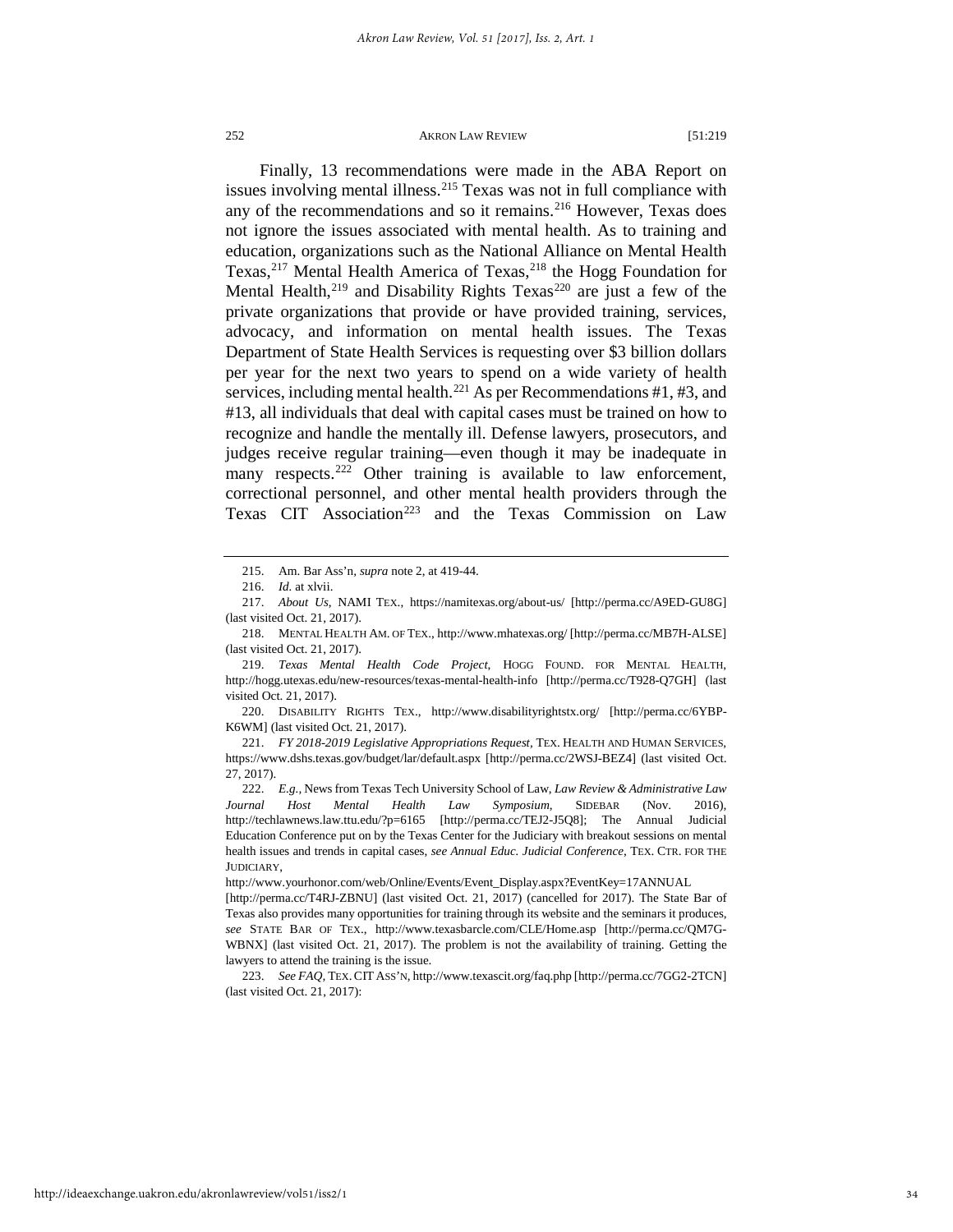Enforcement.<sup>[224](#page-35-0)</sup>

As to Recommendation #2 (interrogating the mentally ill), #3 (appointment of qualified lawyers with resources), and #4 and #5 (use of experts), Texas Courts control most of these matters guided only by their own discretion and political survival instincts. Nothing new has occurred since the ABA Report.

Recommendations #6 and #7 have brought about no changes in the willingness of Texas to forego the execution of the mentally ill.<sup>225</sup> Recommendations #8 and #9 are to jury instructions.<sup>226</sup> Suffice it to say, the requested instructions as to mental illness recommended by the ABA Report have not been implemented.<sup>[227](#page-35-3)</sup>

Recommendation #10 suggests the implementation of a "next friend" system to allow the mentally ill the assistance of a person, paid by the court, to make decisions in the appellate, habeas, and clemency process to help prevent the mentally ill from waiving important procedural and substantive rights.<sup>[228](#page-35-4)</sup> Much as Texas has provided for the appointment of

The Crisis Intervention Team (CIT) program is a model community initiative designed to improve the outcomes of police interactions with people living with mental illnesses. CIT programs are built on local partnerships between law enforcement agencies, mental health providers and advocates (local NAMI Affiliates). They involve individuals living with mental illnesses and families at all levels of decision-making and planning. CIT programs typically provide 40 hours of training for law enforcement on how to better respond to people experiencing a mental health crisis. Equally important, CIT programs provide a forum for partner organizations to coordinate diversion from jails to mental health services. In many communities, CIT has served as a springboard for a broader collaboration between the criminal justice and mental health systems. Many CIT programs have included partners from the juvenile justice system, courts, corrections, homeless services, children's mental health services, the Veterans Administration and others. Many CIT programs have begun to offer trainings to correctional officers, dispatchers, EMTs, firefighters, school resource officers, hospital safety officers and others. There are also CIT programs that offer trainings focused on responding to youth and veterans.

<span id="page-35-0"></span><sup>224.</sup> *Training and Instruction*, TEX. COMM'N ON LAW ENF'T, http://www.tcole.texas.gov/content/training-and-instruction [http://perma.cc/RBZ7-QVQ7] (last visited Oct. 27, 2017).

<span id="page-35-1"></span><sup>225.</sup> Am. Bar Ass'n*, supra* note 2, at 426 (Recommendations #6 and #7). *See* Marc Bookman, *How Crazy is Too Crazy to be Executed?,* MOTHER JONES (Feb. 12, 2013), http://www.motherjones.com/politics/2013/02/andre-thomas-death-penalty-mental-illness-texas [http://perma.cc/6WHS-3J3T]. This unfortunate story is about Andre Thomas who committed unspeakable crimes and blinded himself while waiting execution. Mr. Thomas remains on death row. *See Death Row Information,* TEX. DEP'T OF CRIMINAL JUSTICE, https://www.tdcj.state.tx.us/death\_row/dr\_offenders\_on\_dr.html [http://perma.cc/G3LP-ANH4] (last visited Oct. 21, 2017).

<sup>226.</sup> Am. Bar Ass'n*, supra* note 2, at 431, 434.

<sup>227.</sup> *See supra, Section I*, at 32, and the discussion of Capital Jury Instructions.

<span id="page-35-4"></span><span id="page-35-3"></span><span id="page-35-2"></span><sup>228.</sup> Am. Bar Ass'n*, supra* note 2, at 436. The ABA Report also cites TEX. R. CIV. PROC. 44 as to the appointment of guardian ad litems in civil matters and case law that appears to authorize appointment of next friends in Federal Court. Am. Bar Ass'n*, supra* note 2, at 437 nn. 455-56 (citing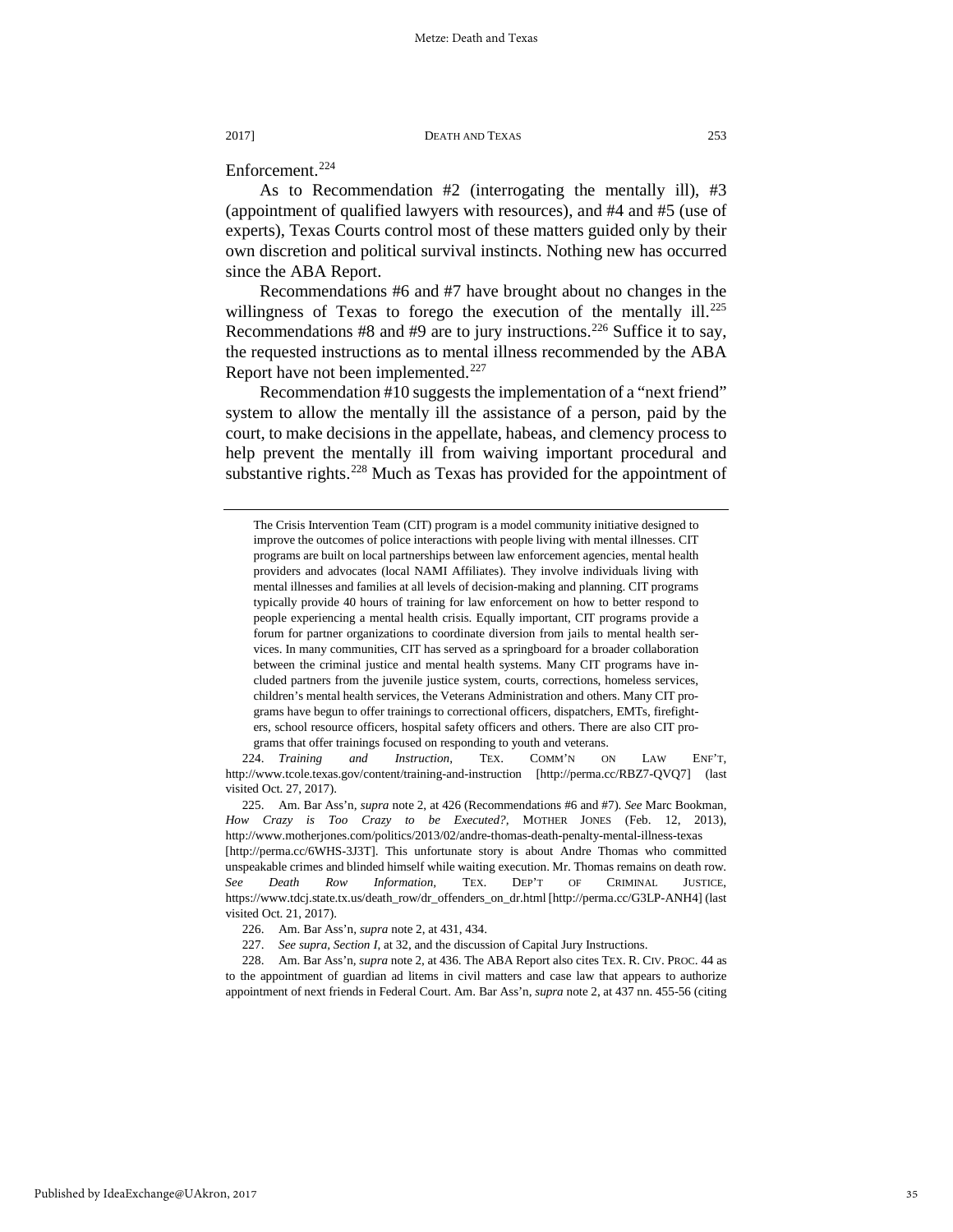a guardian ad litem for a child in addition to their attorney ad litem, this "next friend" system would provide an additional decision-maker for the mentally ill. $^{229}$  $^{229}$  $^{229}$ 

The final Recommendations #11 and #12 deal with the person condemned to die whose mental illness is so severe that it renders that person incompetent to assist in post-conviction proceedings and eventually incompetent to be executed—and with the corresponding issues of staying both the post-conviction proceedings or a planned execution, and the suggested reduction of a death sentence to life in prison without parole for one who will never be restored to competence.<sup>[230](#page-36-1)</sup> The ABA Report discusses in length the limitations of the Texas post-conviction habeas statute<sup>[231](#page-36-2)</sup> and the statute defining competency to be executed.<sup>[232](#page-36-3)</sup> Analyzing *Ford v. Wainwright*,<sup>[233](#page-36-4)</sup> in light of *Panetti v. Quarterman*, [234](#page-36-5) the ABA Report carefully outlines the procedures for execution competence showing first the statute is unconstitutional and then somehow constitutional even in light of the requirements of Panetti.<sup>[235](#page-36-6)</sup> Even though several changes in Texas law were suggested, none have been implemented.<sup>[236](#page-36-7)</sup>

# III. CONCLUSION

Those that worked on the ABA Report provided a worksheet to repair the Texas death penalty system. The ABA Report makes 93 recommendations covering 12 different subjects. Each chapter itself is overwhelming in its particularity. Texas, to its credit, has made significant

232. *See id.* at art. 46.05. No substantive changes in the statute since the ABA Report was issued.

Whitmore v. Arkansas, 495 U.S. 149, 164-65 (1990); Harper v. Parker*,* 177 F.3d 567, 569 (6th Cir. 1999) and Rees v. Peyton*,* 384 U.S. 312, 314 (1966)). Texas Juvenile Law provides for guardian ad litems to act for a child when a parent cannot or will not act in the child's best interest. TEX. FAM. CODE ANN. § 51.11 (LEXIS through 2017 Sess.).

<span id="page-36-0"></span><sup>229.</sup> TEX. FAM. CODE ANN. § 51.11 (LEXIS through 2017 Sess.). Texas Juvenile Law provides for the appointment of a guardian ad litem to act for a child when a parent cannot or will not act in the child's best interest.

<sup>230.</sup> Am. Bar Ass'n, *supra* note 2, at 438-39.

<span id="page-36-4"></span><span id="page-36-3"></span><span id="page-36-2"></span><span id="page-36-1"></span><sup>231.</sup> *See* TEX. CODE CRIM. PROC. ANN. art. 11.071 (LEXIS through 2017 Sess.). No substantive changes in the statute since the ABA Report was issued.

<sup>233.</sup> Ford v. Wainwright, 477 U.S. 399 (1986).

<sup>234.</sup> Panetti v. Quarterman, 551 U.S. 930 (2007).

<sup>235.</sup> Am. Bar Ass'n, *supra* note 2, at 438-44.

<span id="page-36-7"></span><span id="page-36-6"></span><span id="page-36-5"></span><sup>236.</sup> No substantive changes in TEX. CODE CRIM. PROC. ANN. art. 46.05 (LEXIS through 2017 Sess.) since the ABA Report. A check of Texas Legislature Online shows no Bills are pending in the current legislative session amending any of the provisions of TEX. CODE CRIM. PRO. ANN. art. 46.05. *See Search Results*, TEX. LEGISLATURE ONLINE, http://www.capitol.state.tx.us/Home.aspx [http://perma.cc/ZY5V-VWZT] (last visited Oct. 21, 2017) (select "85(1) – 2017" under Legislature; then select "Word/Phrase;" then search "46.05").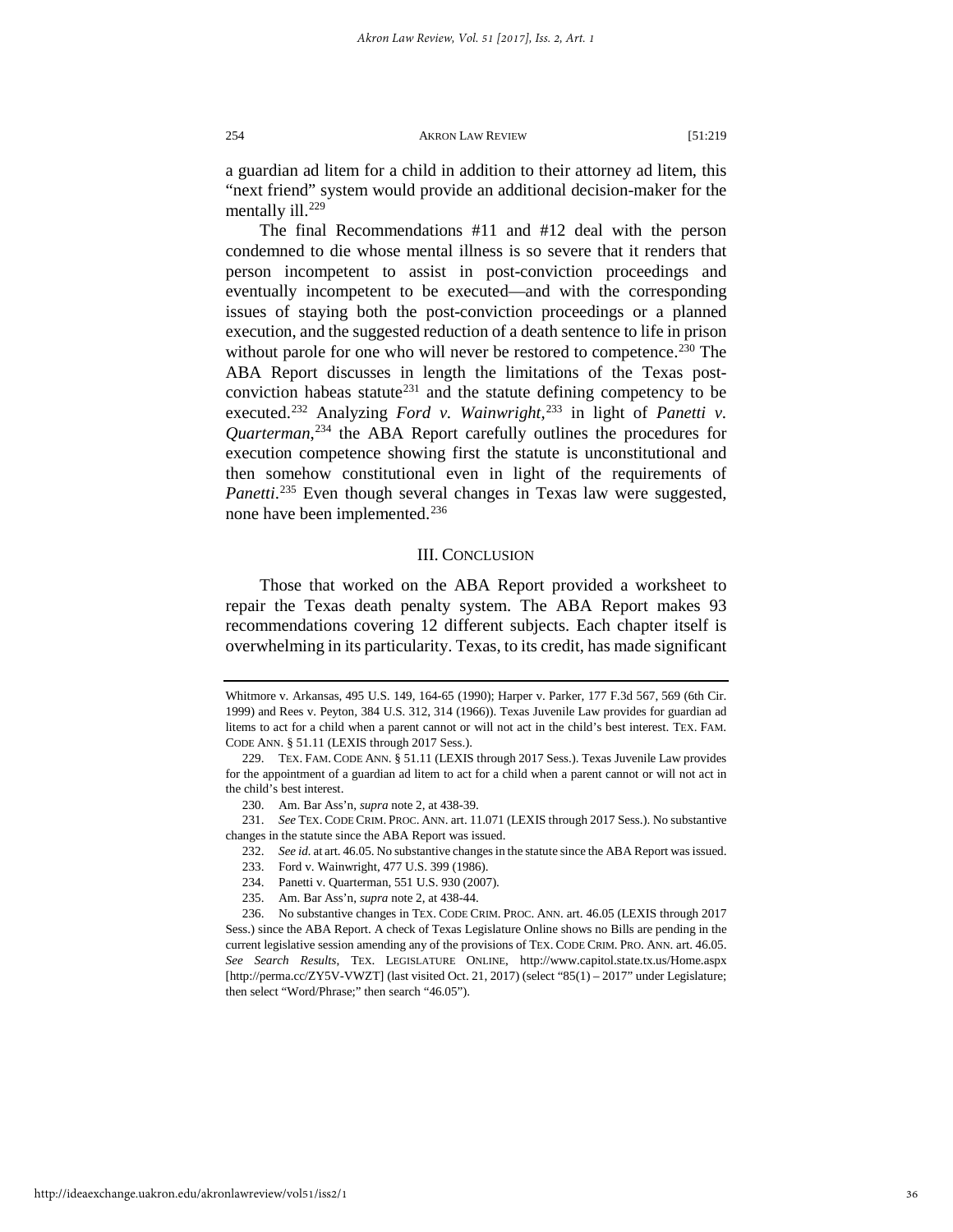progress. Here are just a dozen of the progressive measures Texas has fostered since the date of the ABA Report:

(1) Texas created The Timothy Cole Exoneration Review Commission which produced a report in December 2016, $^{237}$  $^{237}$  $^{237}$  continuing the work of the Timothy Cole Advisory Panel on Wrongful Convictions Report of 2010,[238](#page-37-1) addressing issues such as eyewitness identification, interrogations, informant testimony, and forensic science;

(2) The Texas Legislature added substantive changes in 2013 and 2015 to the work of the Texas Forensic Science Commission, including, among other things, removing the Director of the Department of Public Safety from the accreditation process of forensic laboratories, while creating a process to license forensic analysts;<sup>[239](#page-37-2)</sup>

(3) Texas passed the Michael Morton Act and made significant new changes to the Texas discovery process by amending article 39.14 of the Texas Code of Criminal Procedure;<sup>[240](#page-37-3)</sup>

(4) Texas created mandatory training for prosecutors on their duty to disclose exculpatory and mitigating evidence; $^{241}$  $^{241}$  $^{241}$ 

(5) Texas created and continued to provide financial support for the Regional Public Defender for Capital Cases, the Office of Capital and Forensic Writs, the Texas Indigent Defense Commission, and the proposed Office of the Capital Appellate Defender;<sup>[242](#page-37-5)</sup>

(6) Texas financially supports its many state agencies that set policy, train, and monitor the licensing of law enforcement, judges, and lawyers and that provide a platform for citizens to lodge complaints against them; $^{243}$  $^{243}$  $^{243}$ 

(7) Texas is now beginning to hold prosecutors accountable for allegations of misconduct;  $244$ 

(8) Texas just passed House Bill 1253 in the current 85th Regular Legislative Session as to the electronic recording of interrogations

<sup>237.</sup> Timothy Cole Exoneration Review Comm'n*, supra* note 17.

<sup>238.</sup> Timothy Cole Advisory Panel on Wrongful Convictions, *supra* note 99.

<sup>239.</sup> TEX. CODE CRIM. PROC. ANN. art. 38.01 (LEXIS through 2017 Sess.).

<sup>240.</sup> *Supra*, *Recommendation #3: Discovery under Section 4. Prosecution,* at 18.

<span id="page-37-4"></span><span id="page-37-3"></span><span id="page-37-2"></span><span id="page-37-1"></span><span id="page-37-0"></span><sup>241.</sup> TEX. GOV'T CODE ANN. § 41.111 (LEXIS through 2017 Sess.), H.B. 1847, 83rd Leg., Reg. Sess. (Tex. 2013).

<sup>242.</sup> Texas Legislature, *supra* note 121.

<span id="page-37-7"></span><span id="page-37-6"></span><span id="page-37-5"></span><sup>243.</sup> *Fiscal Size-up 2016-17 Biennium*, 327-96, LEGISLATIVE BUDGET BD. (2016), http://www.lbb.state.tx.us/Documents/Publications/Fiscal\_SizeUp/Fiscal\_SizeUp.pdf [http://perma.cc/77AV-T69S]*.*

<sup>244.</sup> *E.g*., Chammah*, supra* note 109.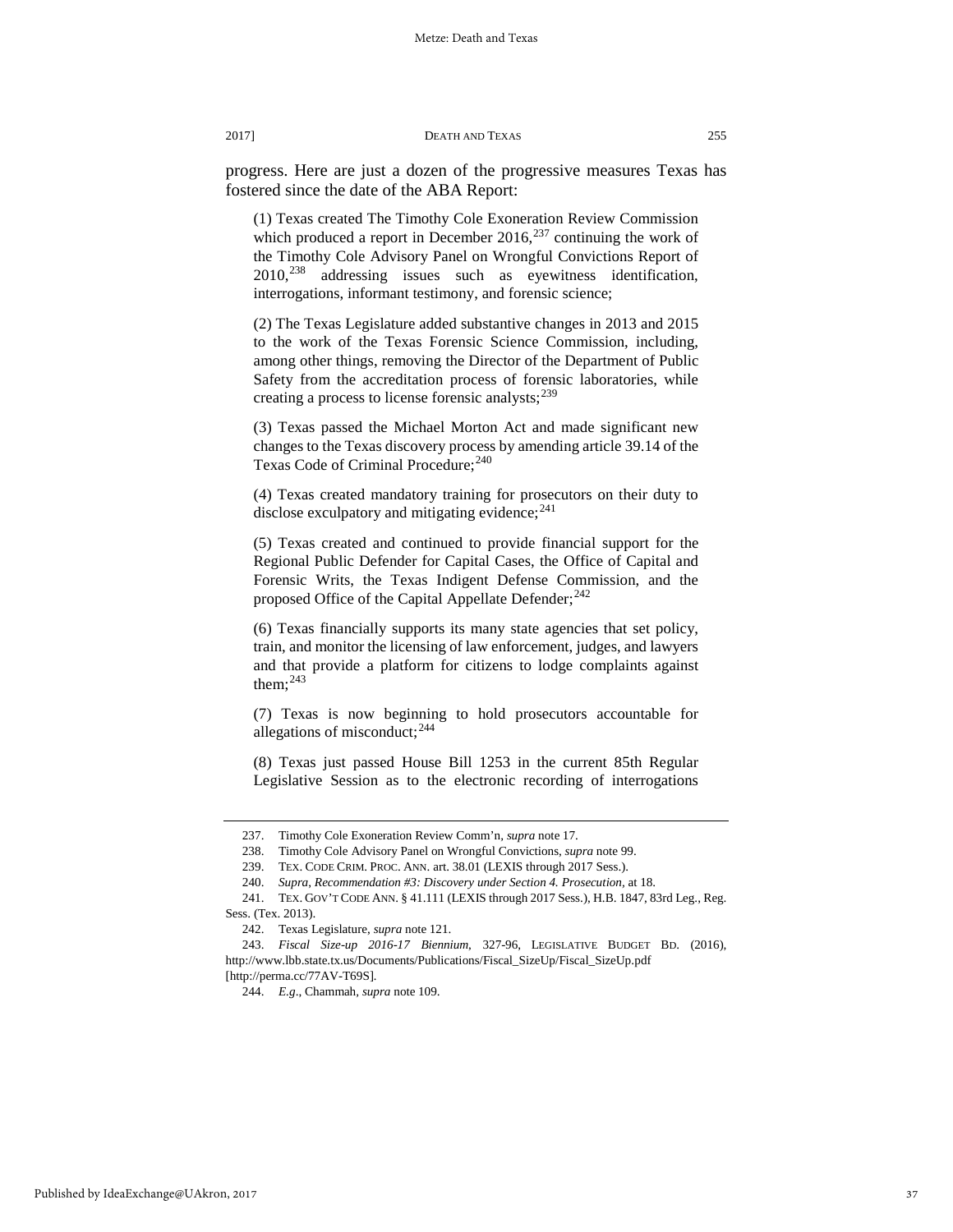completing the work of the Timothy Cole Advisory Panel on Wrongful Convictions;[245](#page-38-0)

(9) The Texas House passed House Bill 3054 in the current 85th Regular Legislative Session eliminating the "10-2 lie" and the "hung jury lie" in Texas's capital special issues (although this Bill did not make it through the Senate in this session);  $246$ 

(10) The State Bar of Texas Strategic Plan FY 2018 and FY 2019 makes the education of the public as the first goal of the Bar;  $247$ 

(11) The U.S. Supreme Court decision in *Moore v. Texas* now forces Texas to consult current medical standards to determine intellectual disability for those accused of capital murder;<sup>[248](#page-38-3)</sup> and

(12) The tireless work of the many public and private organizations and individuals that train, educate, provide services, and advocate for those with mental health issues. $249$ 

Those are just a dozen areas in which Texas has made great progress. But fail not, even as the number of those on death row in Texas is falling,<sup>[250](#page-38-5)</sup> and executions nationwide are in free-fall,<sup>[251](#page-38-6)</sup> the death penalty is not being abandoned. The encouraging drop in the death row population is associated with the significant decrease of those arriving on death row from the trial courts.<sup>[252](#page-38-7)</sup> The passion to execute seems to be waning as empirical evidence continues to fail to substantiate deterrence as the

<span id="page-38-6"></span>251. *Fact Sheet*, DEATH PENALTY INFO. CTR., https://deathpenaltyinfo.org/ documents/FactSheet.pdf [http://perma.cc/P8DH-GR7V] (last visited Oct. 21, 2017) (chart showing nationwide executions since 1976).

<span id="page-38-7"></span>252. *Death Sentences in the United States from 1977 by State and by Year*, DEATH PENALTY INFO. CTR., http://www.deathpenaltyinfo.org/death-sentences-united-states-1977-present [http://perma.cc/MV5V-QKQZ] (last visited Mar. 19, 2017).

<sup>245.</sup> S.B. 1253, 85th Leg., Reg. Sess. (Tex. 2017).

<sup>246.</sup> H.B. 3054, 85th Leg., Reg. Sess. (Tex. 2017).

<sup>247.</sup> State Bar of Texas*, supra* note 198.

<sup>248.</sup> Moore v. Texas*,* 137 S. Ct. 1039, 1048 (2017).

<sup>249.</sup> *E.g*., NAMI Texas*, supra* note 217.

<span id="page-38-5"></span><span id="page-38-4"></span><span id="page-38-3"></span><span id="page-38-2"></span><span id="page-38-1"></span><span id="page-38-0"></span><sup>250.</sup> *See* Am. Bar Ass'n, *supra* note 2, at 1. *See also Gender and Racial Statistics of Death Row Offenders*, TEX. DEP'T OF CRIMINAL JUSTICE, http://www.tdcj.state.tx.us/death\_row/ dr\_gender\_racial\_stats.html [http://perma.cc/E433-5KSZ] (last visited Oct. 21, 2017). As of August 2013, Texas had 278 inmates on death row. Of those, 269 were males and 9 were females, 110 African-American, 82 White, 82 Hispanic, and 4 fell into the "other" race category. As of today, Texas has 233 inmates on death row. Of those, 227 are males and 6 are females, 102 African-American, 63 White, 63 Hispanic and 5 of "other" races. These statistics show the number on death row in Texas has fallen by about 16% during this period, the male to female ratio is about the same, and the percentage of Whites and Hispanics has dropped, while the percentage of the African American population has grown by 4% compared to the total population on death row. *Id.*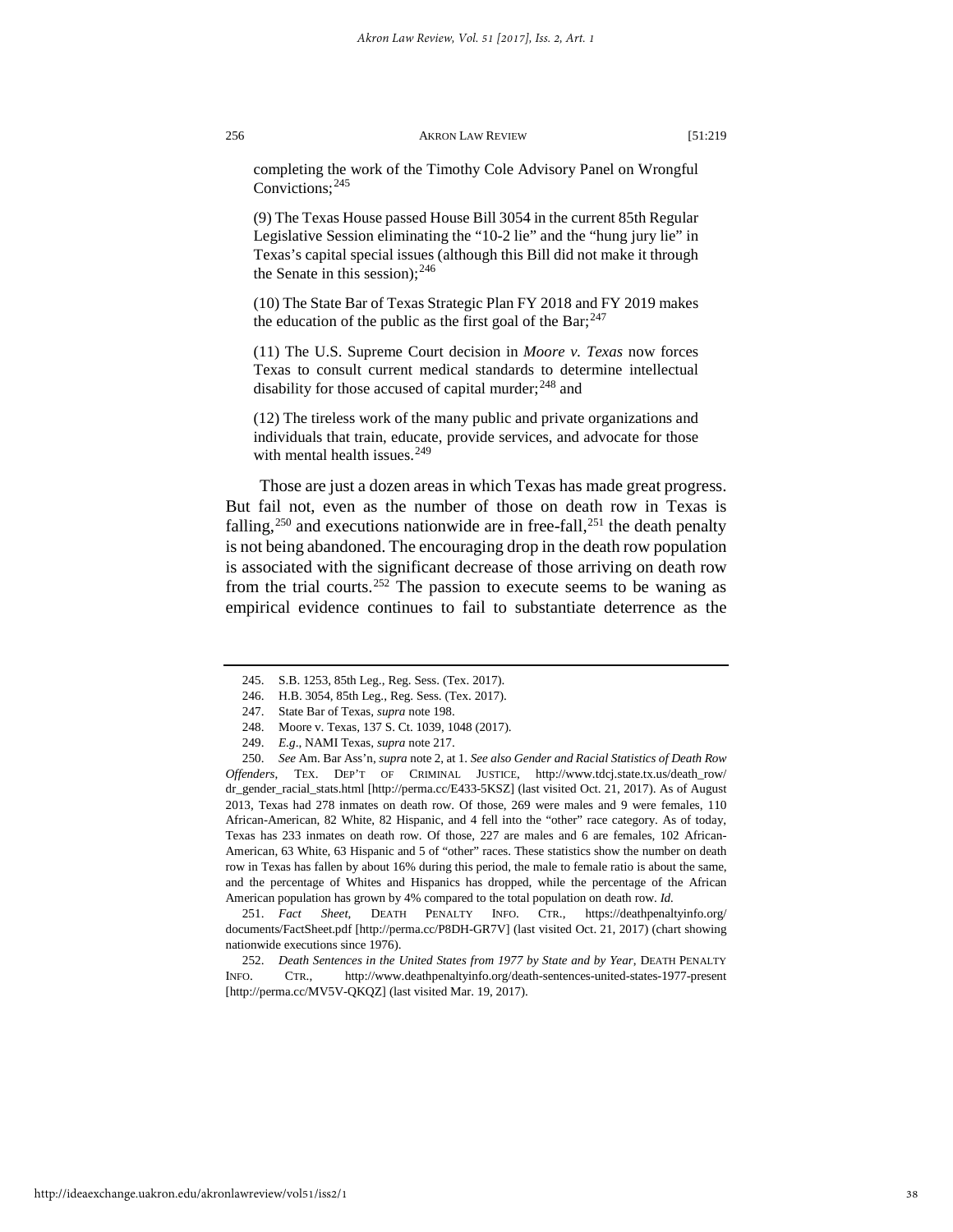primary justification for a death penalty option.<sup>[253](#page-39-0)</sup> Whether it is the continued exoneration of the innocent, $254$  the financial burden of capital punishment,<sup>[255](#page-39-2)</sup> or the recognition that alternatives to the death penalty are available of which the public approves, $256$  the number of souls on death row or removed from death row by execution continues to decrease. So, this raises the question, how low will the numbers fall?

Texas and the more active death penalty states will most likely reach an equilibrium rather than eliminate the option by failing to use it. In Texas, the average number of death sentences during the last ten years was eight per year, as seen in the graph below.<sup>[257](#page-39-4)</sup> If 2015 and 2016 were outliers, the average death sentences in Texas has been about nine new sentences a year.<sup>[258](#page-39-5)</sup> In a state the size of Texas, with such a storied history of enjoying the execution option, a consistent number of this size seems to be inevitable.<sup>[259](#page-39-6)</sup>

*Id.*

<span id="page-39-1"></span>254. *See The Innocent List*, DEATH PENALTY INFO. CTR., https://deathpenaltyinfo.org/innocence-list-those-freed-death-row [http://perma.cc/339J-2WWE] (last visited Oct. 21, 2017) (showing 160 souls have been exonerated off death row in the modern era). *See also* Michael McLaughlin, *Shocking Number Of Innocent People Sentenced To Death, Study Finds,* THE HUFFINGTON POST (Apr. 28, 2014), http://www.huffingtonpost.com/2014/04/28/innocent-death-penalty-study\_n\_5228854.html [http://perma.cc/8QVJ-AU37]*.*

<span id="page-39-2"></span>255. Kelly Phillips Erb, *Death and Taxes: The Real Cost of the Death Penalty,* FORBES (Sept. 22, 2011), https://www.forbes.com/sites/kellyphillipserb/2011/09/22/death-and-taxes-the-real-costof-the-death-penalty/#7829d472673e [http://perma.cc/55GW-UNR4]. *See also* Metze, *supra* note 91, at 326-27 nn. 520-23.

<span id="page-39-3"></span>256. Baxter Oliphant, *Support for Death Penalty Lowest in More Than Four Decades*, PEW RESEARCH CTR. (Sept. 29, 2016), http://www.pewresearch.org/fact-tank/2016/09/29/support-fordeath-penalty-lowest-in-more-than-four-decades/ [http://perma.cc/TD6D-8MSE] (showing the support for the death penalty was at 49%). *See also* Damla Ergun, *New Low in Preference for the Death Penalty,* ABC NEWS (June 5, 2014), http://abcnews.go.com/blogs/politics/2014/06/new-lowin-preference-for-the-death-penalty/ [http://perma.cc/N5H9-6PU7] (explaining that 52% of Americans prefer life in prison without parole, compared to 42% who favor the death penalty).

257. *See Fact Sheet*, DEATH PENALTY INFO. CTR., *supra* note 251.

258. *Id.*

<span id="page-39-6"></span><span id="page-39-5"></span><span id="page-39-4"></span>259. *See id.* The death penalty is not dying of its own design. I continue to teach capital punishment law to my students with the caveat that they should prepare to continue the fight as those that have fought this for a lifetime are disappearing. It is time to train a new generation of capital

<span id="page-39-0"></span><sup>253.</sup> Committee on Deterrence and the Death Penalty, *Deterrence and the Death Penalty,* NAT'L RESEARCH COUNCIL, 2 (2012*),* https://www.nap.edu/download/13363 [http://perma.cc/LCT2- KPBE]*.* The Committee found:

<sup>[</sup>T]hat research to date on the effect of capital punishment on homicide is not informative about whether capital punishment decreases, increases, or has no effect on homicide rates. Therefore, the committee recommends that these studies not be used to inform deliberations requiring judgments about the effect of the death penalty on homicide. Consequently, claims that research demonstrates that capital punishment decreases or increases the homicide rate by a specified amount or has no effect on the homicide rate should not influence policy judgments about capital punishment.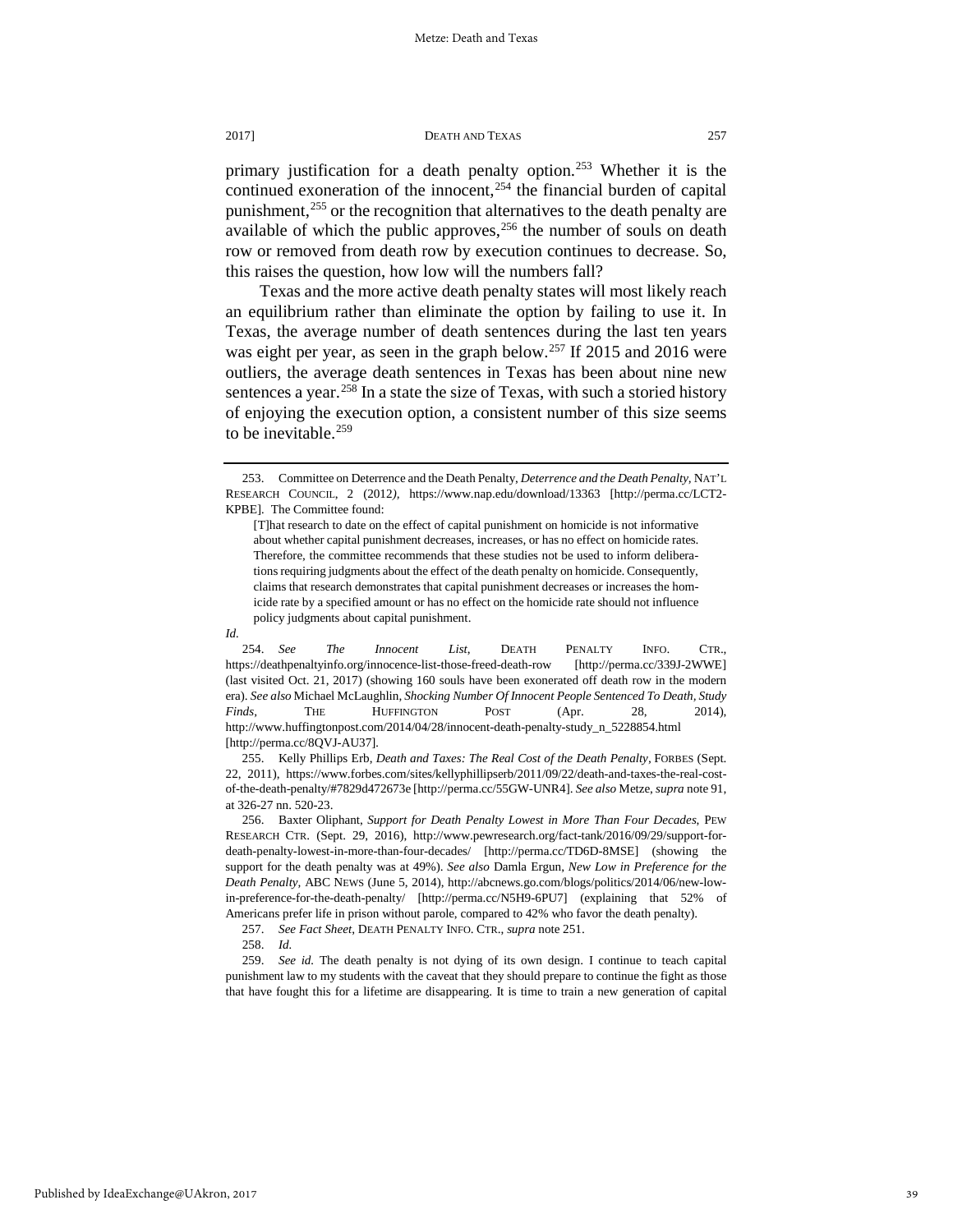

The only hope in elimination of the death penalty in Texas is the slow drip of procedural oversight by the U.S. Supreme Court. In 2015, hopes were never higher for the end to the death penalty. That year, death sentences in Texas had almost disappeared. And then, in October of 2015, came the following words from Pope Francis spoken directly to the leaders of the United States in a joint session of Congress:

The Golden Rule also reminds us of our responsibility to protect and defend human life at every stage of its development. This conviction has led me, from the beginning of my ministry, to advocate at different levels for the global abolition of the death penalty. I am convinced that this way is the best, since every life is sacred, every human person is endowed with an inalienable dignity, and society can only benefit from the rehabilitation of those convicted of crimes. Recently my brother bishops here in the United States renewed their call for the abolition of the death penalty. Not only do I support them, but I also offer encouragement to all those who are convinced that a just and necessary punishment must never exclude the dimension of hope and the goal of

<span id="page-40-0"></span>defenders.

<sup>260.</sup> *See generally* DEATH PENALTY INFO. CTR., *supra* note 257.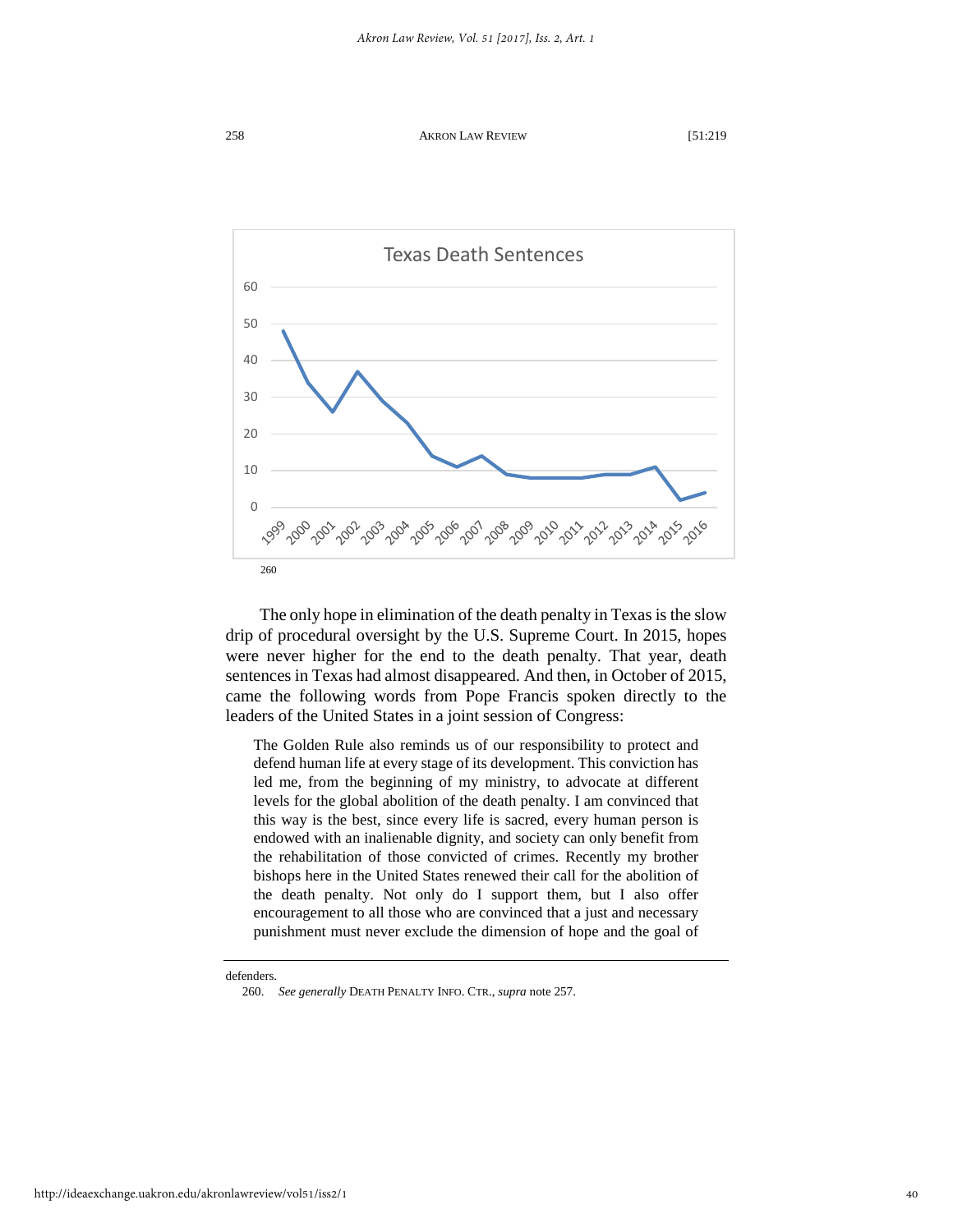rehabilitation.<sup>[261](#page-41-0)</sup>

Sitting in that room were the pillars of our government and members of a church which has 1.2 billion in its membership.<sup>[262](#page-41-1)</sup> In the front row, directly in front of the speaker, were Chief Justice Roberts and Associate Justice Kennedy of the Supreme Court, both Catholic, both conservative, and both surely conflicted.<sup>[263](#page-41-2)</sup> When the Bishop of Rome, Vicar of Jesus Christ, Pope Francis, spoke those words that night, our leaders were listening. Some believe Justice Kennedy has been on the edge of joining his liberal Justices to end the death penalty,  $264$  and some were hoping he would do so when Justice Roberts joined him. Their presence together that evening was not a coincidence. Now, with the rumored retirement of Justice Kennedy, and the current political climate in Washington, Kennedy's replacement<sup>[265](#page-41-4)</sup> will certainly move the court even further to the right making an 8th Amendment solution virtually impossible for another generation.<sup>266</sup> All hopes are gone.

So, I finish this article as I began; wondering what good is a society that turns away from those facing a death sentence, shutting itself off from

<span id="page-41-0"></span><sup>261.</sup> Ryan Teague Beckwith, *Transcript: Read the Speech Pope Francis Gave to Congress*, TIME (Sept. 24, 2015), http://time.com/4048176/pope-francis-us-visit-congress-transcript/ [http://perma.cc/8WY3-DWZM].

<span id="page-41-1"></span><sup>262.</sup> Peter Baker & Jim Yardley, *Pope Francis, in Congress, Pleads for Unity on World's Woes*, THE N.Y. TIMES (Sept. 24, 2015) https://www.nytimes.com/2015/09/25/us/pope-francis-congressspeech.html?\_r=0 [http://perma.cc/2EW6-5SW7] ("Sitting behind Francis were Vice President Joseph R. Biden Jr. and House Speaker John A. Boehner, both Catholics. Flanking the aisle at the front were Secretary of State John Kerry and Chief Justice John G. Roberts Jr., and not far behind them was Nancy Pelosi, the House Democratic leader, all Catholics.") *Id.* (explaining that Associate Justice Anthony Kennedy was in attendance as well).

<sup>263.</sup> *Id.*

<span id="page-41-3"></span><span id="page-41-2"></span><sup>264.</sup> Dahlia Lithwick*, Fates Worse Than Death,* SLATE (July 14, 2015), http://www.slate.com/articles/news\_and\_politics/jurisprudence/2015/07/will\_kennedy\_overturn\_the \_death\_penalty\_his\_views\_on\_solitary\_confinement.html [http://perma.cc/4K5D-H63K]. *See also* William D. Blake*, God Save This Honorable Court*, THE HUFFINGTON POST BLOG (Mar. 25, 2013) (explaining that the writer is not too sure of Justice Kennedy's faith affecting his choices), http://www.huffingtonpost.com/william-d-blake/supreme-court-justices-religion\_b\_2951293.html

<sup>[</sup>http://perma.cc/ZSM4-YMZQ] and William Blake, *God Save This Honorable Court: Religion as a Source of Judicial Policy*, POLITICAL RESEARCH QUARTERLY 814-26 (2012), http://journals.sagepub.com/doi/pdf/10.1177/1065912911421015 [http://perma.cc/P9TR-XWYW]. In this article, the author examines the effect of religion on U.S. Supreme Court votes in 11 issue areas plausibly connected to religious values. Catholic Justices vote in ways that more closely adhere to the teachings of the Catholic Church than do non-Catholic Justices even after controlling for ideology. *Id*.

<span id="page-41-4"></span><sup>265.</sup> Justice Gorsuch has since joined the Court, now comprised of nine Justices following the death of Justice Antonin Scalia.

<span id="page-41-5"></span><sup>266.</sup> Dahlia Lithwick, *Will He or Won't He?,* SLATE (May 26, 2017), http://www.slate.com/articles/news\_and\_politics/jurisprudence/2017/05/how\_anthony\_kennedy\_s\_r etirement\_decision\_became\_a\_battle\_over\_the\_trump.html [http://perma.cc/HJ7W-WD2K].